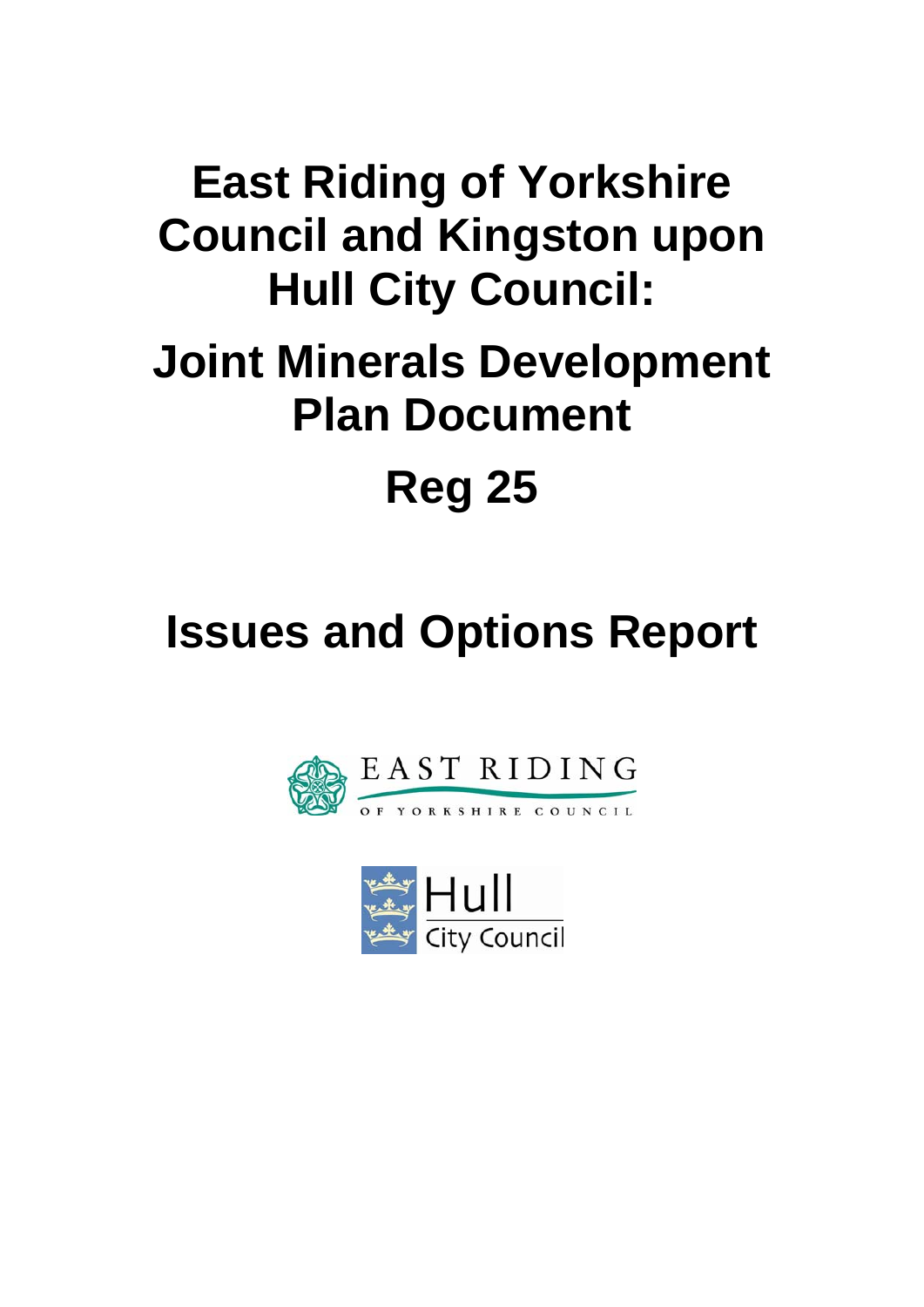This report has been produced for the East Riding of Yorkshire Council and Kingston upon Hull City Council by Atkins Ltd.

If you would like a summary of this document in a different format such as large print, Braille of tape, or in a different language, please contact your Council's Information Centre on

East Riding of Yorkshire 01482 393939

Or email [customer.services@eastriding.gov.uk](mailto:customer.services@eastriding.gov.uk)

City of Kingston upon Hull 01482 300 300

Or email [info@hullcc.gov.uk](mailto:info@hullcc.gov.uk)

The Joint Authorities are keen to obtain the views of everyone with an interest in minerals planning on the issues raised in this Issues and Options Report. A response form is provided and further copies can be downloaded from our respective websites.

[www.eastriding.gov.uk](http://www.eastriding.gov.uk/) and [www.hullcc.gov.uk](http://www.hullcc.gov.uk/)

Alternatively, responses can be made online through the websites. The consultation period ends on **16 June 2008**, and completed forms should be sent to

> Atkins Limited c/o Mark Hewlett 5th Floor, Milford House 1 Milford Street Swindon SN1 1DW

Email: mark.hewlett@atkinsglobal.com Fax: 01793 516916

For further information contact either Andy Wainwright at the East Riding of Yorkshire Council offices on 01482 393730 or Anthea Hoey of Atkins Ltd on 01392 352900.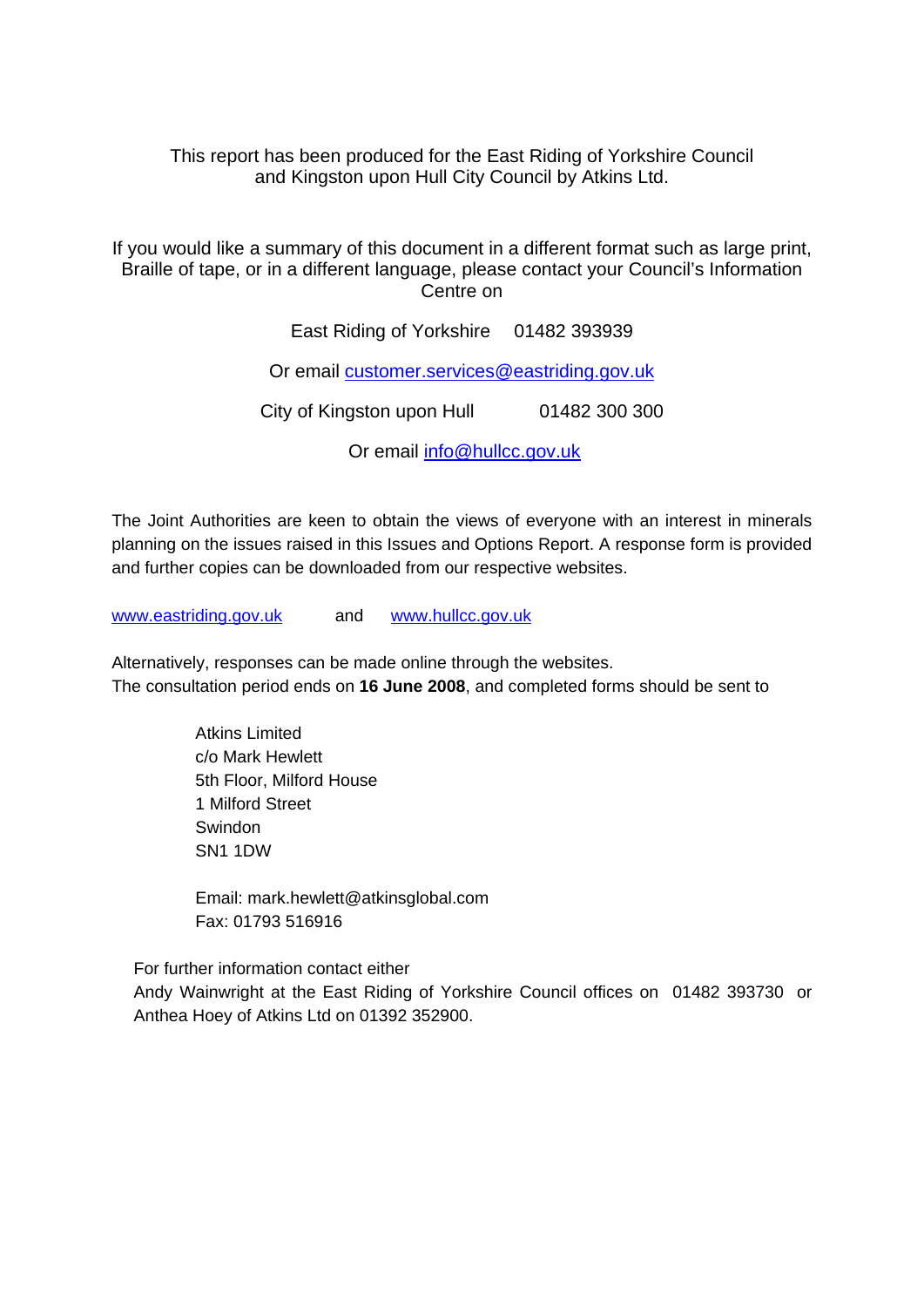### **CONTENTS**

| 1. | <b>INTRODUCTION</b>                      |    |
|----|------------------------------------------|----|
| 2. | <b>LOCAL CONTEXT</b>                     | 6  |
| 3. | <b>ISSUES FOR THE JOINT MINERALS DPD</b> | 14 |
| 4. | <b>OPTIONS FOR THE MINERALS DPD</b>      | 18 |

**Appendix A** Methodology for identification of Preferred Areas and Areas of Search used in the Joint Minerals Local Plan

#### **Appendix B** Relevant extracts from Government Policy Statements

#### List of abbreviations

| <b>BGS</b>   | <b>British Geological Survey</b>                       |
|--------------|--------------------------------------------------------|
| <b>ERYC</b>  | East Riding of Yorkshire Council                       |
| ERY and H    | East Riding of Yorkshire and Kingston upon Hull        |
| <b>JMDPD</b> | Joint Minerals Development Plan Document               |
| <b>JMLP</b>  | Joint Minerals Local Plan (Adopted 2004)               |
| <b>KHCC</b>  | Kingston upon Hull City Council                        |
| <b>LDF</b>   | <b>Local Development Frameworks</b>                    |
| LPA          | <b>Local Planning Authority</b>                        |
| <b>MCA</b>   | <b>Mineral Consultation Area</b>                       |
| <b>MSA</b>   | Mineral Safeguarding Area                              |
| <b>MPA</b>   | <b>Mineral Planning Authority</b>                      |
| <b>MPS</b>   | <b>Minerals Policy Statement</b>                       |
| <b>PPS</b>   | <b>Planning Policy Statement</b>                       |
| <b>RSS</b>   | Regional Spatial Strategy for Yorkshire and the Humber |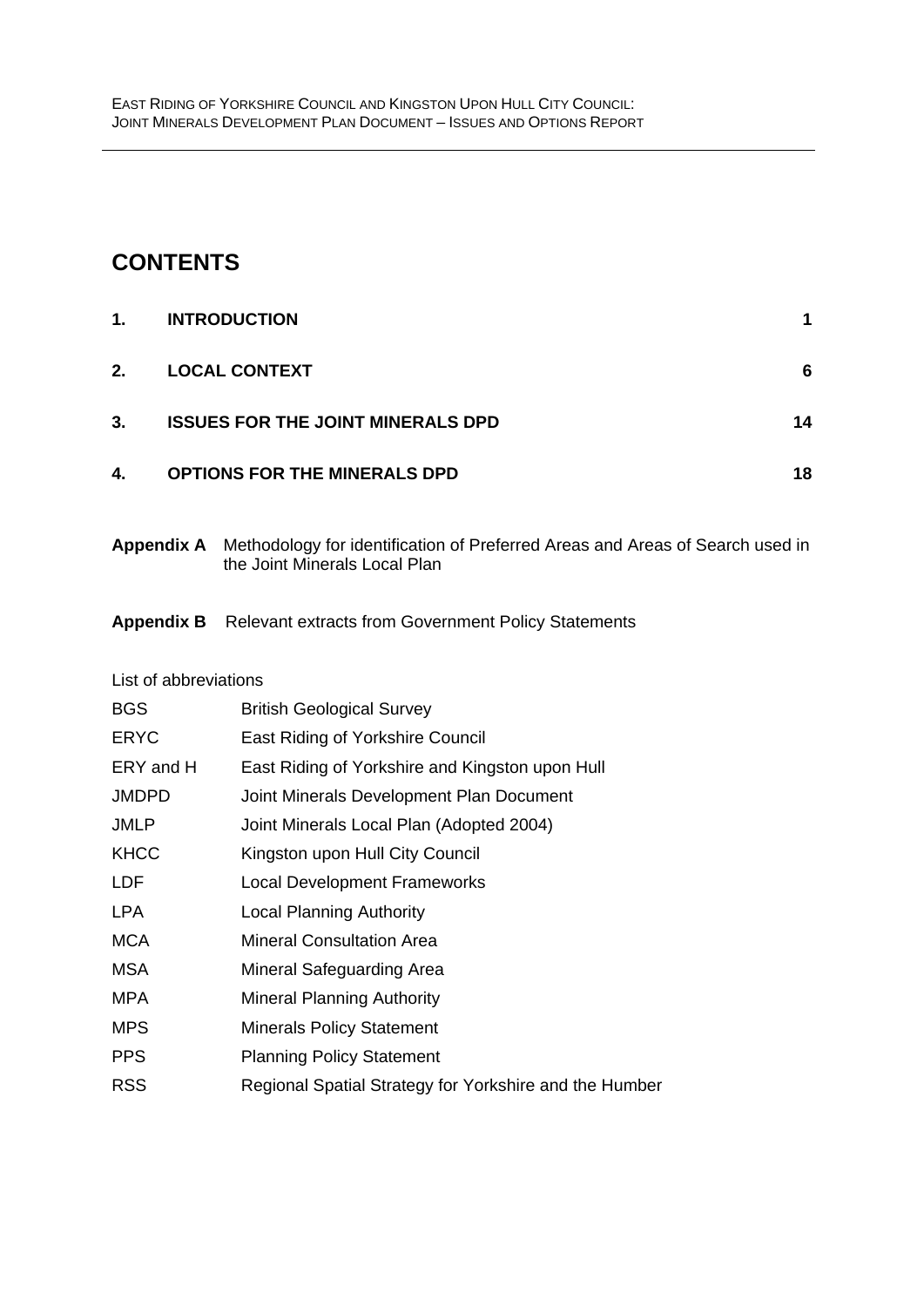### <span id="page-3-0"></span>**1. INTRODUCTION**

- 1.1 East Riding of Yorkshire Council (ERYC) and Kingston upon Hull City Council (KHCC) are each required by the Planning and Compulsory Purchase Act 2004 to replace their respective Local Plans with Local Development Frameworks (LDF) for the two unitary areas.
- 1.2 The LDFs, together with the Regional Spatial Strategy (RSS) for Yorkshire and the Humber, will provide the spatial planning strategy for the East Riding of Yorkshire and Kingston upon Hull (ERY and H).
- 1.3 The two Authorities produced a Joint Minerals Local Plan (JMLP), which was adopted in 2004. While Kingston upon Hull does not itself have any viable mineral reserves, there are a number of interlinkages between the two Authorities in terms of imports, transport, preparation and use of minerals. For this reason it was important to prepare a joint plan which encompasses the interests of both Authorities. The joint approach adopted for the JMLP will be continued in preparation of the Joint Minerals Development Plan Document (JMDPD).
- 1.4 The aim of the JMDPD is to update the JMLP, setting out the objectives and spatial strategy for mineral development within the two Authorities' areas and providing the key policy framework for minerals development control.
- 1.5 The **purpose** of the JMDPD is to provide a framework for minerals development by:
	- proposing measures to conserve mineral resources to ensure their future availability;
	- seeking to maximise the contribution of minerals development to the communities, economy and environment of ERY and H by ensuring an adequate and steady supply to meet current needs
	- addressing the potential adverse impacts of minerals development, including recycling operations, on people and the environment.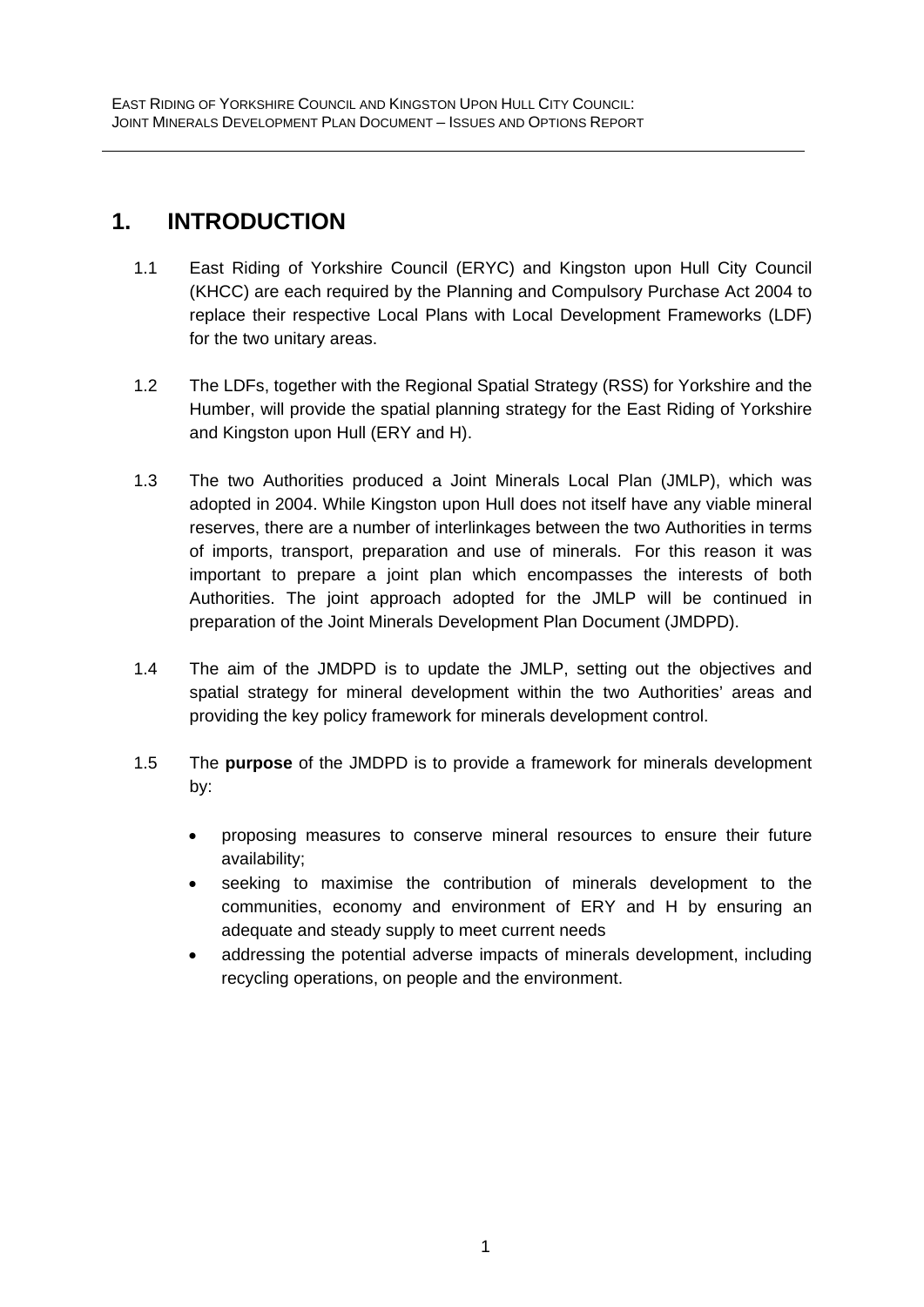# Purpose & Format of the Consultation Paper

1.6 This is the first step in the preparation of a Joint Minerals Development Plan Document (JMDPD) on behalf of the East Riding of Yorkshire Council and the city of Kingston Upon Hull. The JMDPD will cover the combined area of these 2 Unitary Authorities. The area covered will be referred to as the 'Joint Area', and the 2 Authorities will be referred to as the 'Joint Authorities'. The extent of the Joint area is shown in Figure 1.



#### **Figure 1: JMDPD Area**

- 1.7 This Issues and Options Consultation Paper provides a structured opportunity for all organisations and individuals with an interest in minerals planning in the Joint Area to contribute to the development of the JMDPD at an early stage. The Consultation Paper identifies the key issues for the JMDPD and invites comments on alternative options for addressing those issues.
- 1.8 Chapter 2 explains the local context within which the JMDPD will be prepared, including the factors that will generate demand for minerals and potentially constrain their supply, together with the characteristics and scope of mineral working in the Joint Area.
- 1.9 Chapter 3 identifies the key issues for the JMDPD, followed in Chapter 4 by the range of options for addressing the key issues.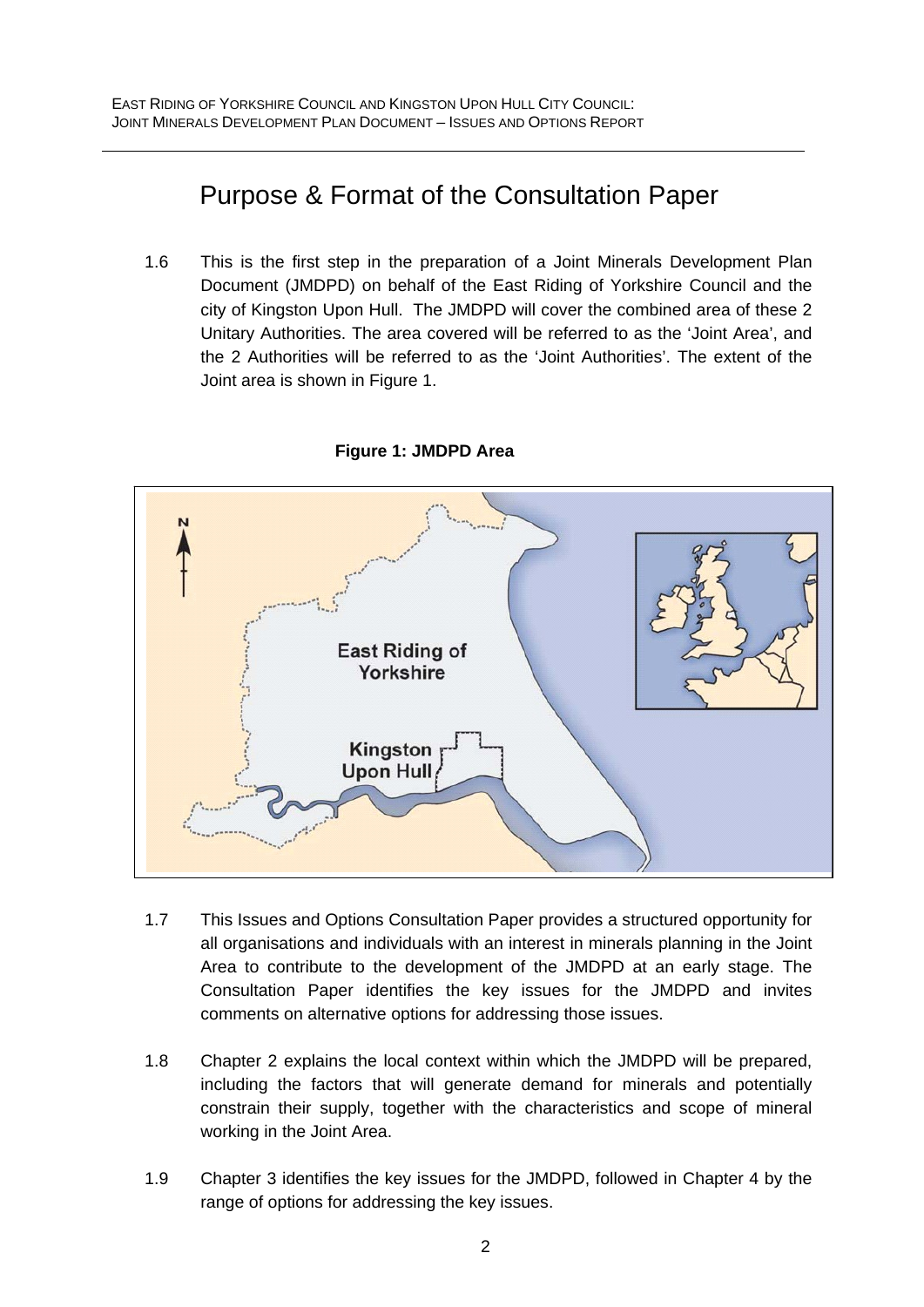# Next Steps for the Joint Minerals DPD

1.10 Following this consultation on the Issues and Options, the Joint Authorities will develop their Preferred Options, having regard to the outcomes of this consultation, continuing stakeholder involvement and the detailed sustainability appraisal process. The key steps to adoption of the JMDPD are set out below.

> Issues and Options Consultation Spring 2008

> > Interim Sites consultation Summer 2008

Preferred Options Consultation Spring 2009

Submission to Secretary of State September 2009

Consultation on Alternative Sites Nov/Dec 2009

> Examination in Public Spring 2010

> > Adoption End of 2010

# Why Minerals Matter

*"Minerals are essential for development and through that for our quality of life and creation of sustainable communities. Minerals planning ensures that the need for minerals by society and the economy and the impacts of extraction and processing on people and the environment are managed in an integrated way."1 1 From the Government's Minerals Policy Statement 1*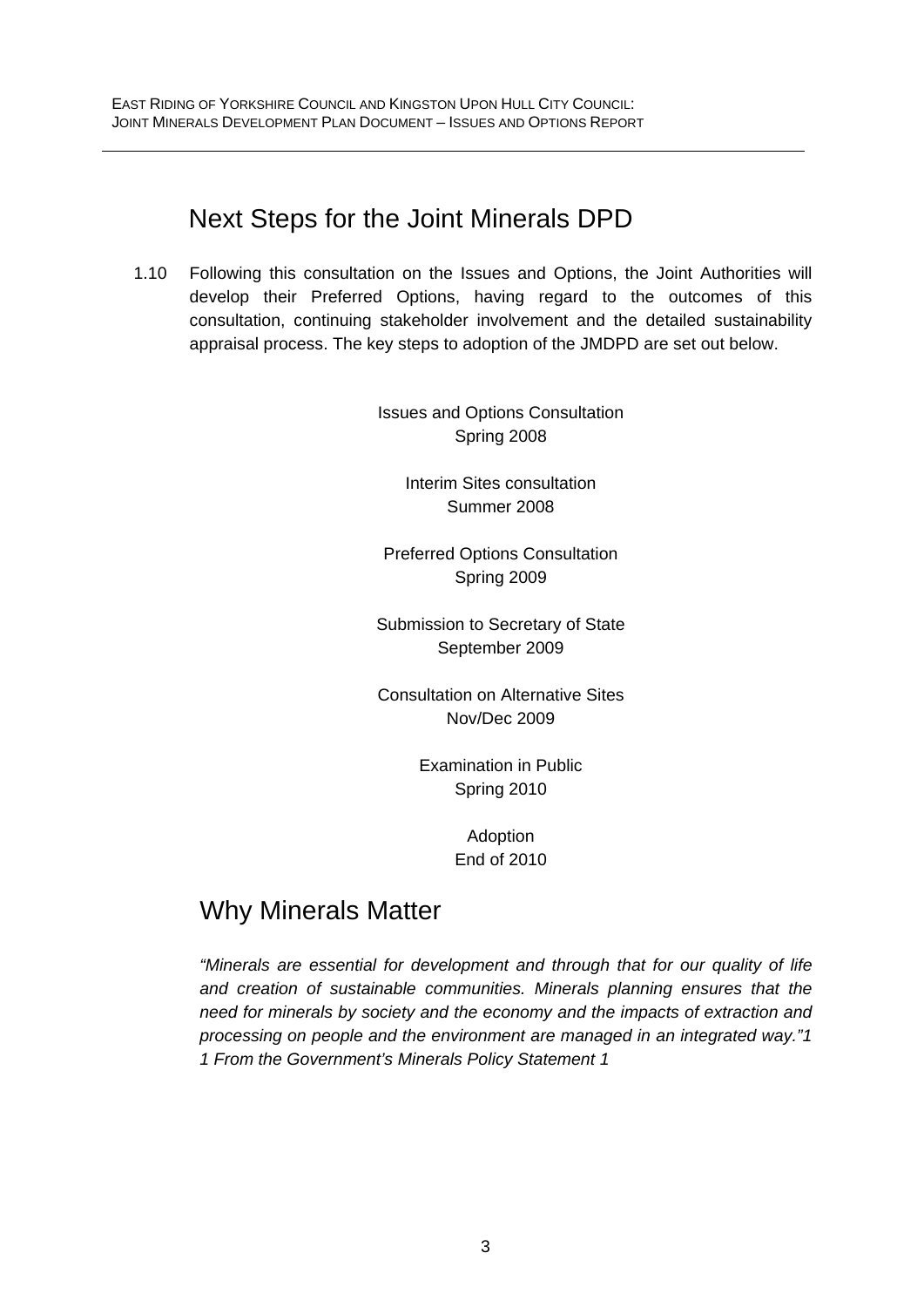- 1.11 Mineral resources are an important element in the nation's economy and in regional and local economies. They form part of the raw materials for the construction, manufacturing and agricultural industries, and mineral exploitation provides employment. The working of minerals can also have significant effects on the natural environment through damage to and destruction of habitats and landscapes, and disruption of the human environment through noise, dust, traffic and loss of agricultural land.
- 1.12 An important aspect of mineral planning, which is different to other types of land use planning, is the fact that the resources may only be worked where they lie. This can lead to conflict with other land uses. The presence of particular mineral resources often coincides with attractive or environmentally important landscapes. Examples of this in the East Riding of Yorkshire may be seen in the chalk uplands of the Yorkshire Wolds, and the peat deposits of Goole Moors.
- 1.13 This presents special challenges in reconciling the objectives of protecting the environment while meeting the need for minerals. At the same time, minerals must be worked in a planned fashion over time, in order to make optimum use of what is a finite resource.
- 1.14 This JMDPD aims to reconcile these objectives by planning positively for the supply of minerals while seeking not only to protect local communities and the environment but also to ensure that minerals development contributes to wider sustainability aims.
- 1.15 In line with the emerging Regional Spatial Strategy for Yorkshire and Humberside, the JMDPD will look forward to 2026.

# How to Contribute to the Joint Minerals DPD

- 1.16 The value and effectiveness of the JMDPD will be enhanced through the effective participation of stakeholders in its preparation. The Joint Authorities are therefore keen to obtain the views of everyone with an interest in minerals planning on the issues raised in this Consultation Paper so that the subsequent stages identified above are informed by your views.
- 1.17 A response form with which to comment on the issues and options is provided with the Consultation Paper, and further copies can be downloaded from our respective websites. Alternatively, responses can be made online through the websites. The consultation period ends on **16 June 2008**, and completed forms should be sent to the ERY and H consultants at the following address: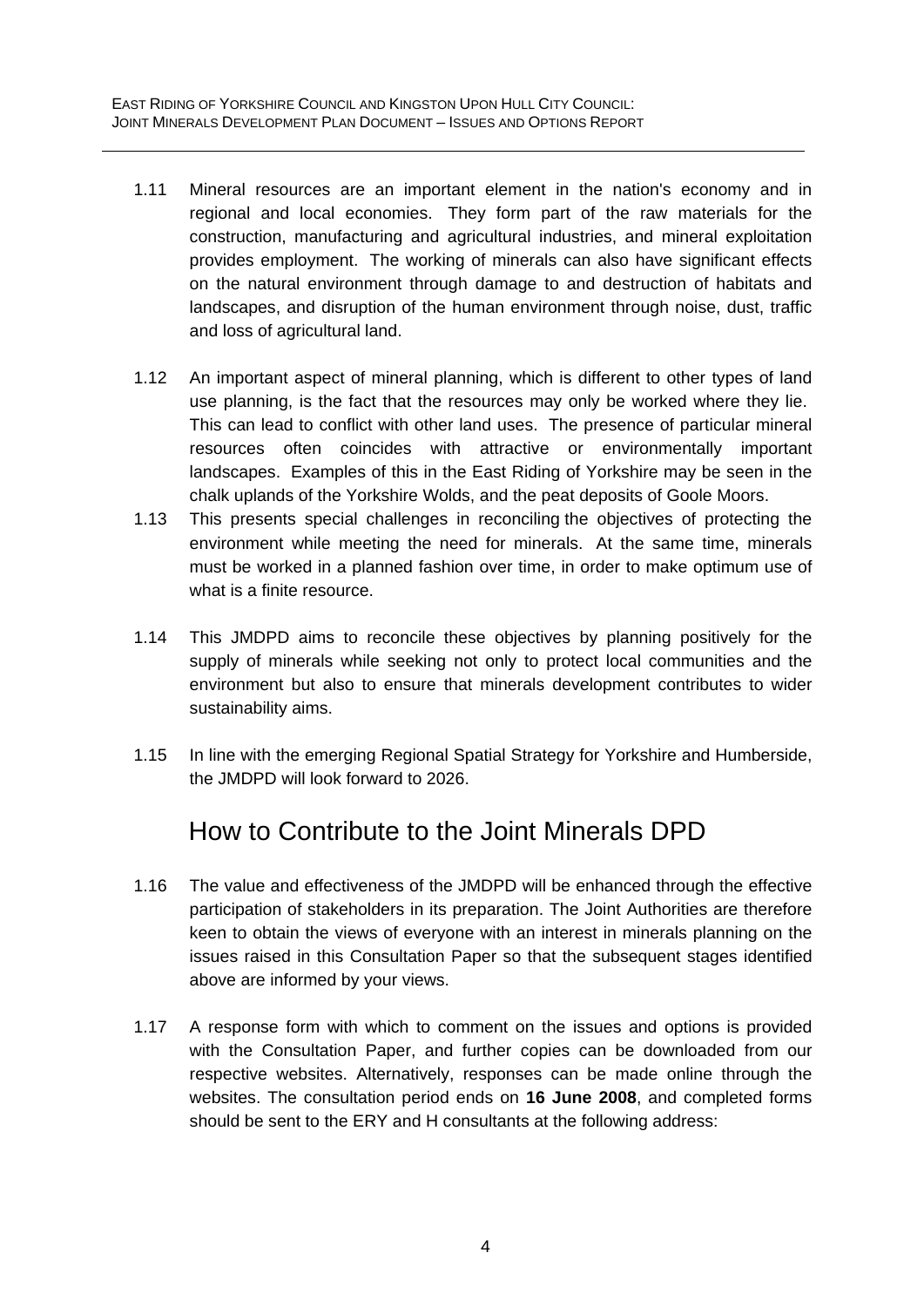Atkins Limited c/o Mark Hewlett 5th Floor, Milford House 1 Milford Street Swindon SN1 1DW

Email: mark.hewlett@atkinsglobal.com

Fax: 01793 516916

- 1.18 Anyone requiring further information before responding should contact either Andy Wainwright at the East Riding of Yorkshire Council offices (tel 01482 393730) or Anthea Hoey of Atkins on 01392 352900.
- 1.19 All responses to the Consultation Paper will be taken into account in the development of the Preferred Options, and a summary of the responses will be published after the end of the consultation period.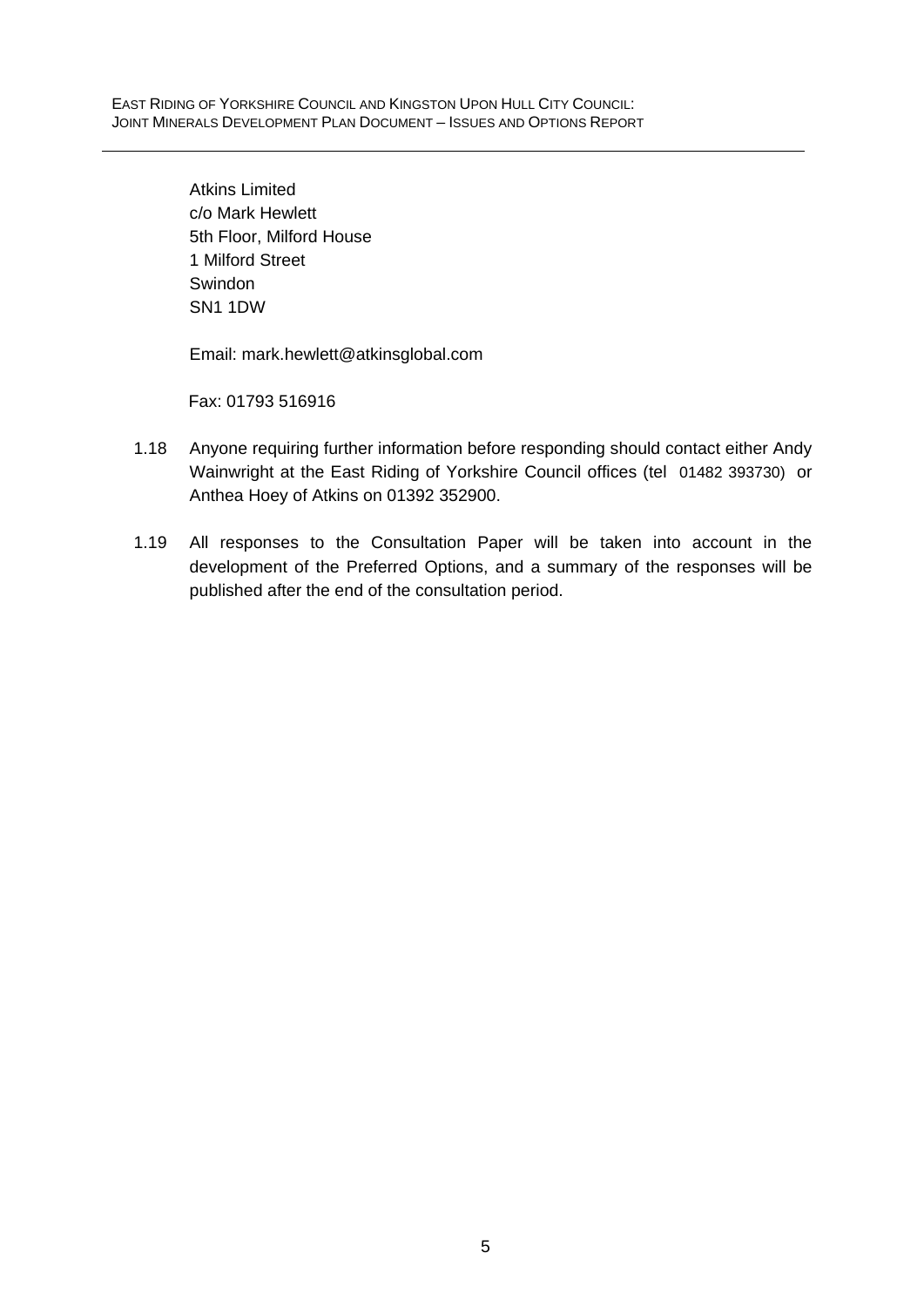# <span id="page-8-0"></span>**2. LOCAL CONTEXT**

- 2.1 It is important that the JMDPD takes account of the distinctive characteristics, needs and opportunities of the plan area and the aspirations of other relevant plans and strategies. This will ensure that any policies and proposals are both relevant to the local context and able to contribute to the wider sustainability agenda.
- 2.2 The purpose of this part of the Consultation Paper is to outline the key characteristics of the Joint Area that influence the need for minerals or may be affected by minerals development, including future trends; to briefly describe the nature of minerals development in the plan area; and to identify from this analysis the key issues that will need to be addressed in the JMDPD.

# Spatial Picture

- 2.3 The Joint Area is large in extent, covering approximately 2,500 km2, with a varied topography. Much of the western area lies within the Vale of York and has a flat and gently undulating nature. The south-west corner, around Goole, forms the northern parts of the Ouse and Trent Levels, where the topography is regarded as extraordinarily flat. Moving eastwards, the Yorkshire Wolds rise as a locally prominent escarpment, forming a central spine to the area. East of the Wolds, the land falls within the catchment of the River Hull and across to the coast. This broad shallow basin of Holderness is low-lying and undulating. The Humber Estuary forms the southern boundary to the area.
- 2.4 Physical features, such as rivers and the coast have had, and continue to have, an important influence on how land in the Joint Area is used. Significant parts of the Joint Area are low lying and vulnerable to tidal flooding from the Humber and/or from rivers and other watercourses. Parts of the Joint Area's coastline are the fastest eroding in Northern Europe.
- 2.5 Over half a million people live in the Joint Area and over 200,000 people work within it. The population of the Joint Area is distributed across a wide range of settlements of various sizes. Over half of the population lives in Hull and the adjoining East Riding settlements of Anlaby/Willerby/ Kirkella, Cottingham and Hessle. This represents the single largest urban area in the Joint Area.
- 2.6 Almost a quarter of the population lives in the other larger towns in the East Riding, namely Beverley, Bridlington, Goole and Driffield. The remaining quarter are dispersed across a wide variety of smaller towns, villages and hamlets.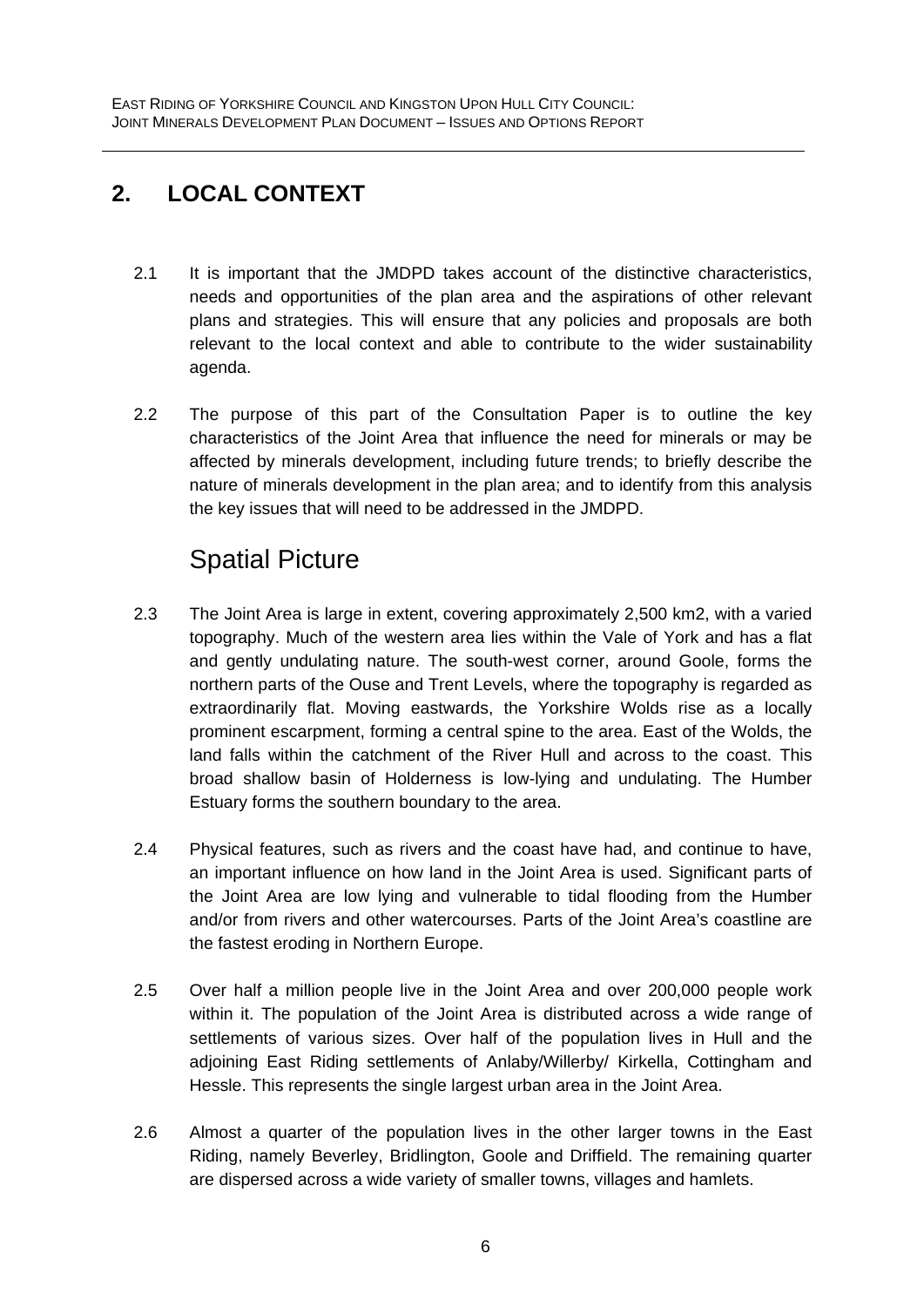- 2.7 Settlements across the Joint Area vary considerably in character. Hull is one of the region's major cities with significant and varied residential, industrial and commercial areas. The historic core of Hull reveals its strong maritime heritage. Places like Bridlington, Withernsea and Hornsea, have a clear coastal influence whilst towns such as Pocklington and Driffield have a strong rural association. The Joint Area has a wealth of historic features, within and outside settlements. Parks, gardens, estates, battlefields, listed buildings, conservation areas, scheduled ancient monuments and other sites of archaeological interest all contribute to a diverse heritage.
- 2.8 The area's transport infrastructure provides important local, regional, national and international links for the movement of people and goods. Road, rail and water links connect the Plan area into the national motorway, rail and inland water networks. The Humber Estuary and the Ports of Hull and Goole add an international dimension to these links. The Humber Bridge, a unique feature in the local landscape, provides an important road link connecting the north and south banks of the Humber.
- 2.9 Levels of transport provision and accessibility vary considerably across the Joint Area. Public transport services are better on core routes within and between the main centres. In more remote and peripheral areas, reliance on private transport and community services increases. Traffic congestion in the City and in some of the larger towns at peak times is increasingly apparent. The effective movement of people to and from work, education, leisure, shopping and health facilities is important for people's quality of life and for an efficient economy. This is mirrored by the need to provide effective transport of goods for business and economic development.
- 2.10 Environmental diversity is evident through the area's range of natural features, wildlife and landscape. The natural environment represents a major ecological, economic and social asset and resource for the area. The significance of species and habitats in the area is reflected through the presence of many nationally and internationally designated nature conservation areas. The Humber Estuary, the coast and the Lower Derwent Valley are particularly prominent in this respect. Nature conservation interests extend across the whole area, in the countryside and within our built-up areas. Wildlife sites and corridors are increasingly recognised as being valuable features in urban areas.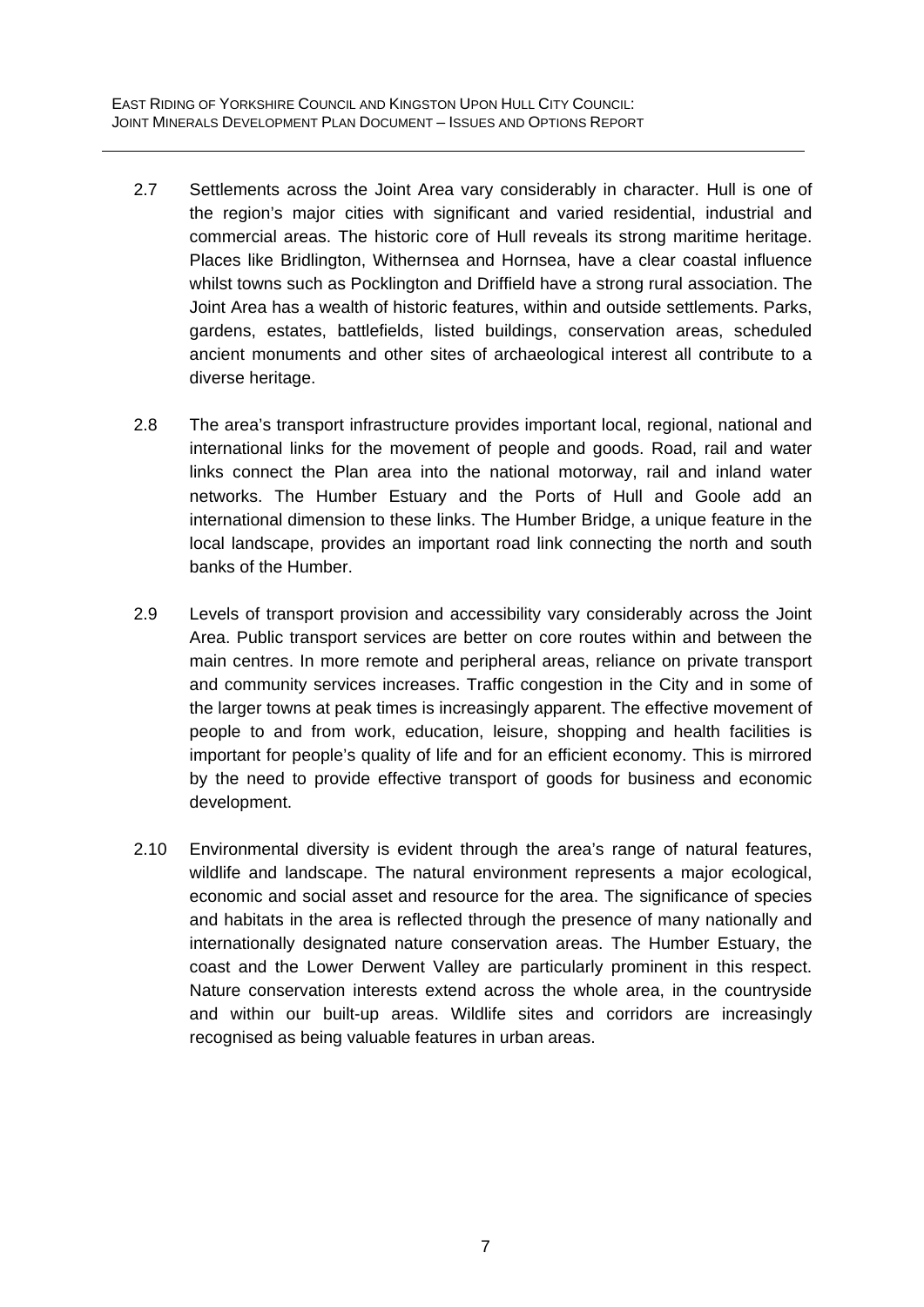2.11 The visual character of the countryside varies considerably across the Joint Area. The character of the landscape reflects its broad physical characteristics and features, whilst designated Heritage Coasts reflect the contribution of the coast to the natural beauty of the area. The area's environment also provides important resources. A relatively high level of good quality agricultural land is important for food production. Groundwater supplies are an invaluable source of water for public supply, industry and agriculture as well as sustaining the base flow of rivers.

# Planned & Emerging Development Needs

- 2.12 The spatial strategy for the Joint Area is contained in the emerging Yorkshire and Humber Plan. The latest published version, containing the Secretary of State's proposed changes recognises Hull as a key Regional City in the settlement hierarchy, where most of the future development will be focussed. Other growth areas are the Principal Towns in the East Riding; Bridlington, Beverley, Driffield and Goole. Together these settlements are envisaged to provide around 2000 net additional dwellings every year between 2008 and 2026.
- 2.13 Further commercial and employment development is planned to provide jobs and improved trading conditions for the Joint Area's economy.
- 2.14 Major transport infrastructure works that are proposed include improvement of the A63 Castle Street in Hull to improve freight movement to the docks and capacity improvements on the Hull docks branch line and the North Humber mainline from Hessle to Selby.

# Geology of the Plan Area

- 2.15 The Joint Area has significant deposits of a wide range of minerals, of which the most important are sand and gravel, chalk, clay and peat. There are also potential reserves of oil, gas and coal. This section briefly describes the type, distribution and working of minerals within the area.
- 2.16 Comprehensive information on the precise nature and distribution of all the minerals within the area is not available. The majority of the known information relating to the geology has arisen from the British Geological Survey and from reports provided by mineral operators within the Joint Area.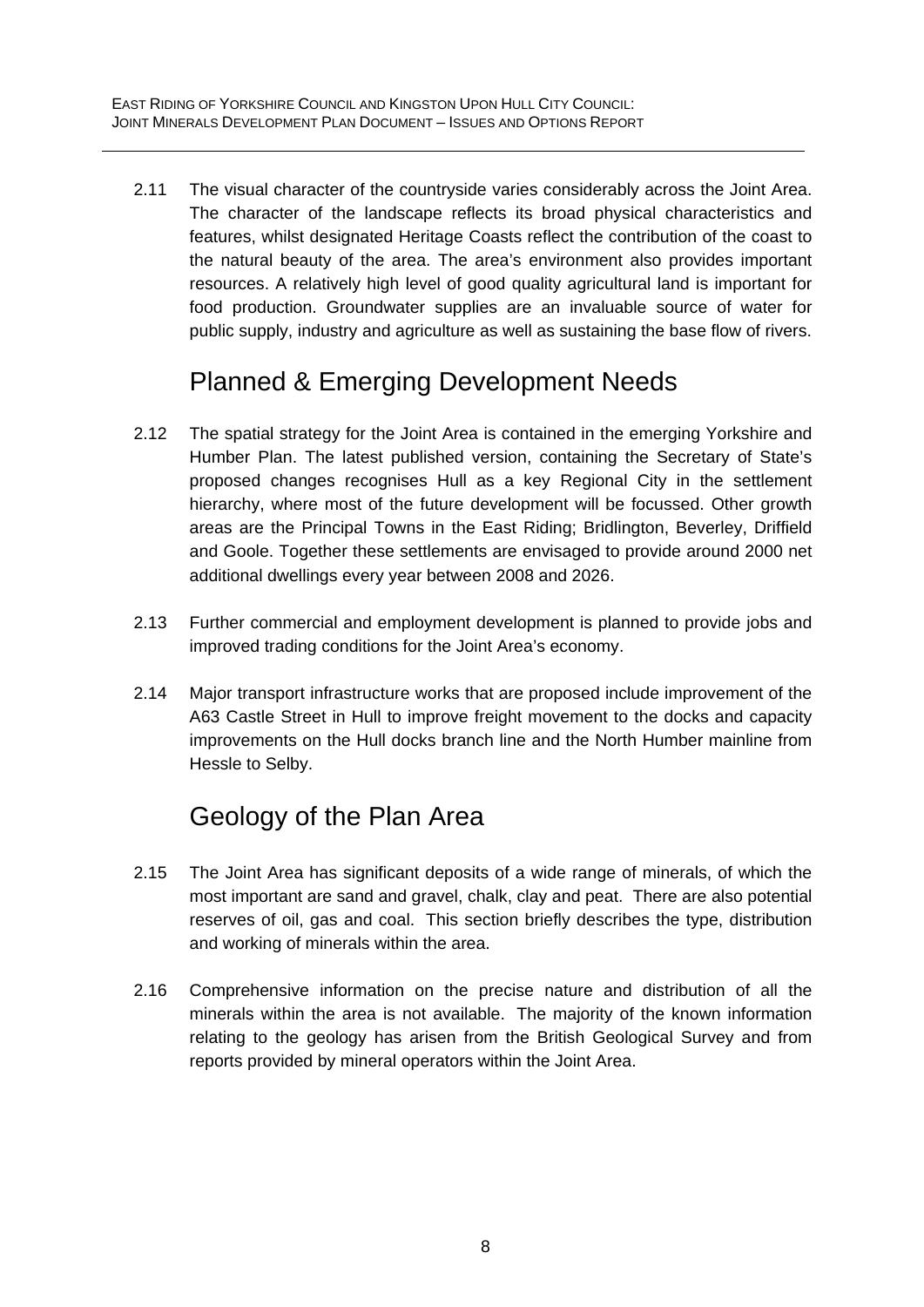#### **Solid Geology**

- 2.17 Exposure of the solid geology underlying the area occurs in the upland areas of the Yorkshire Wolds; elsewhere extensive drift deposits predominate. [Figure 1](http://www.cartoplus.co.uk/east_riding/images/pdfs/figure1.pdf)  illustrates in simplified form the surface geology of the area.
- 2.18 Chalk of the Upper Cretaceous period underlies a significant part of the Joint Area. The chalk forms the northern extent of deposits that can be found in an arc running from southern England through East Anglia, and through the East Riding of Yorkshire, terminating in Flamborough Head. Within the Joint Area workable chalk deposits are found in the Yorkshire Wolds.
- 2.19 West of the Wolds lie two major areas underlain by much older rocks formed during the Triassic period. A band of Mercia Mudstone (formerly known as Keuper Marl) runs north to south between Stamford Bridge and Youlthorpe in the north, extending south beyond the Humber into North Lincolnshire.
- 2.20 The other Triassic formation comprises Sherwood Sandstone (formerly known as Bunter Sandstone). This is found in the remainder of the Plan area west of the Mercia Mudstone, and forms part of a larger deposit running parallel to, and east of, the Pennines.
- 2.21 Between the Triassic and Cretaceous formations lie a number of much narrower deposits formed during the Jurassic period. Together, these deposits form a significant band running northwards from south of the Humber. As they extend north the bands narrow, with the majority terminating in the vicinity of Market Weighton leaving only Lower Lias to continue in a north westerly direction following the western boundary of the Yorkshire Wolds. The other formations located within this band are, west to east, Middle Lias, Upper Lias, a significant band of Inferior Oolite limestone lying east of Scunthorpe, Great Oolite limestone and thin wedges of clay formations from the Middle and Upper Jurassic periods. The Trent Valley, the northern extreme of which lies within the Joint Area, mainly comprises a layer of Quaternary deposits underlain by the Mercia Mudstone described previously.
- 2.22 The solid geology of the Joint Area also includes hydro-carbon deposits, comprising coal, oil and gas.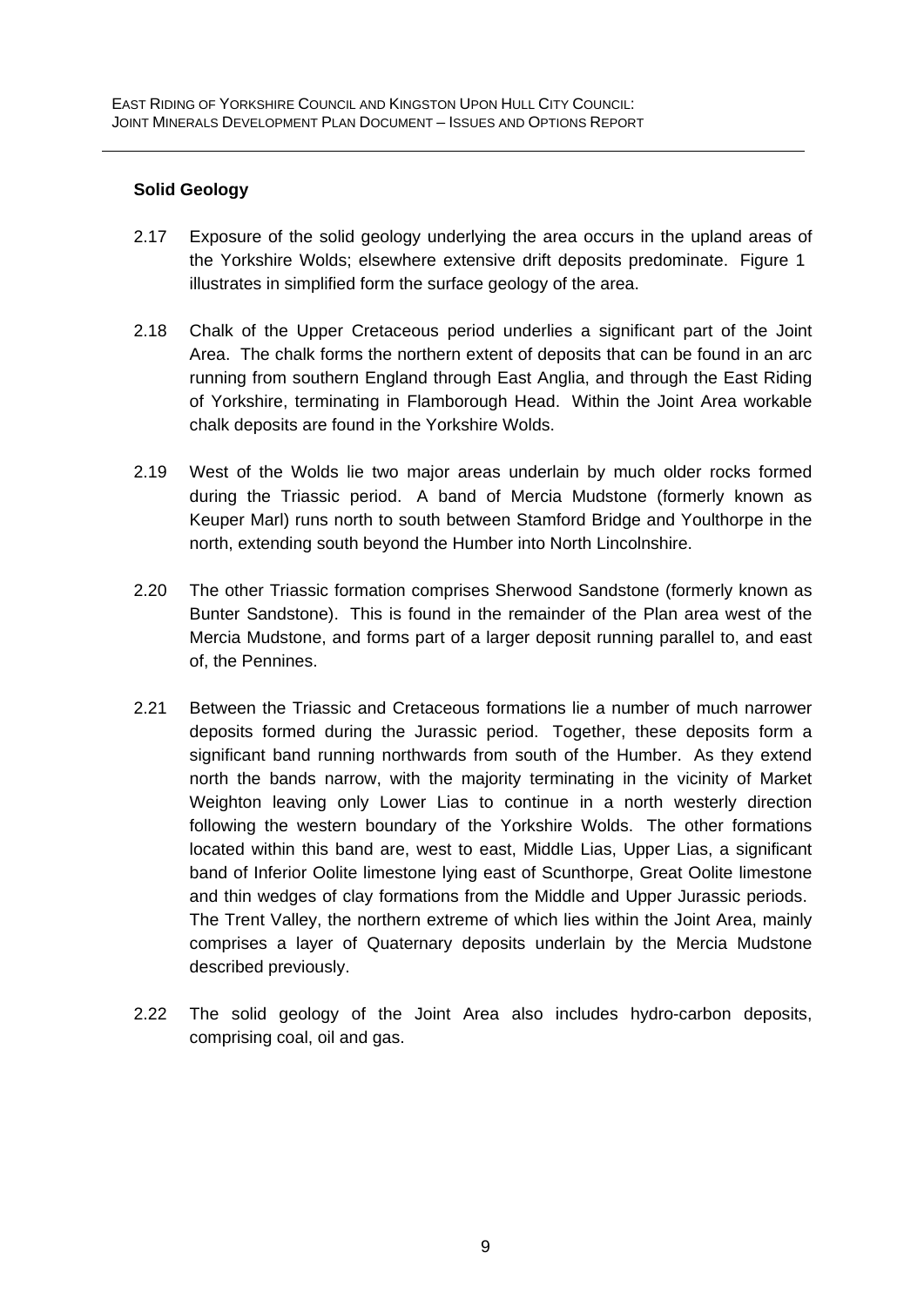#### **Drift Geology**

- 2.23 Much of the solid geology of the Joint Area is overlain by drift deposits which in some cases reach a depth of 30 metres. The main areas of drift are the alluvial and glacial deposits of the Vale of York, and the Holderness Plain which comprise extensive boulder clay and sand and gravel deposits. Alluvium is also found in the Trent Valley.
- 2.24 Parts of the Joint Area are covered by sand and/or gravel deposits. The most significant of these are glacial sands and gravels such as those found near Brandesburton and Keyingham. Not all of the deposits within the Joint Area are economically workable.
- 2.25 Peat is found in large deposits in the western area of the Trent Valley and in the low lying areas in the vicinity of the River Ouse, on Goole Moors. In both cases these extensive deposits cross the ERY boundary into Doncaster Metropolitan Borough and the North Lincolnshire Council area.

### Current Picture of the Minerals Industry

- 2.26 The diversity of the Joint Area's geology has not only influenced the landscape and its patterns of settlement and land use, but has also resulted in the development of a wide range of quarries and mines that have exploited the underlying resources.
- 2.27 Current mineral working activity within the Joint area, including the minerals handling facilities in Hull is described below.

#### **Sand and Gravel**

- 2.28 In December 2006 there were six sites extracting sand and gravel. The most important areas for working are near Gransmoor and Brandesburton with smaller scale operations near Keyingham. Other workable deposits are found at North Cave and Newton on Derwent.
- 2.29 The workable sand and gravel deposits within the Joint Area are becoming exhausted and lack of detailed geological knowledge has resulted in few new sites being identified.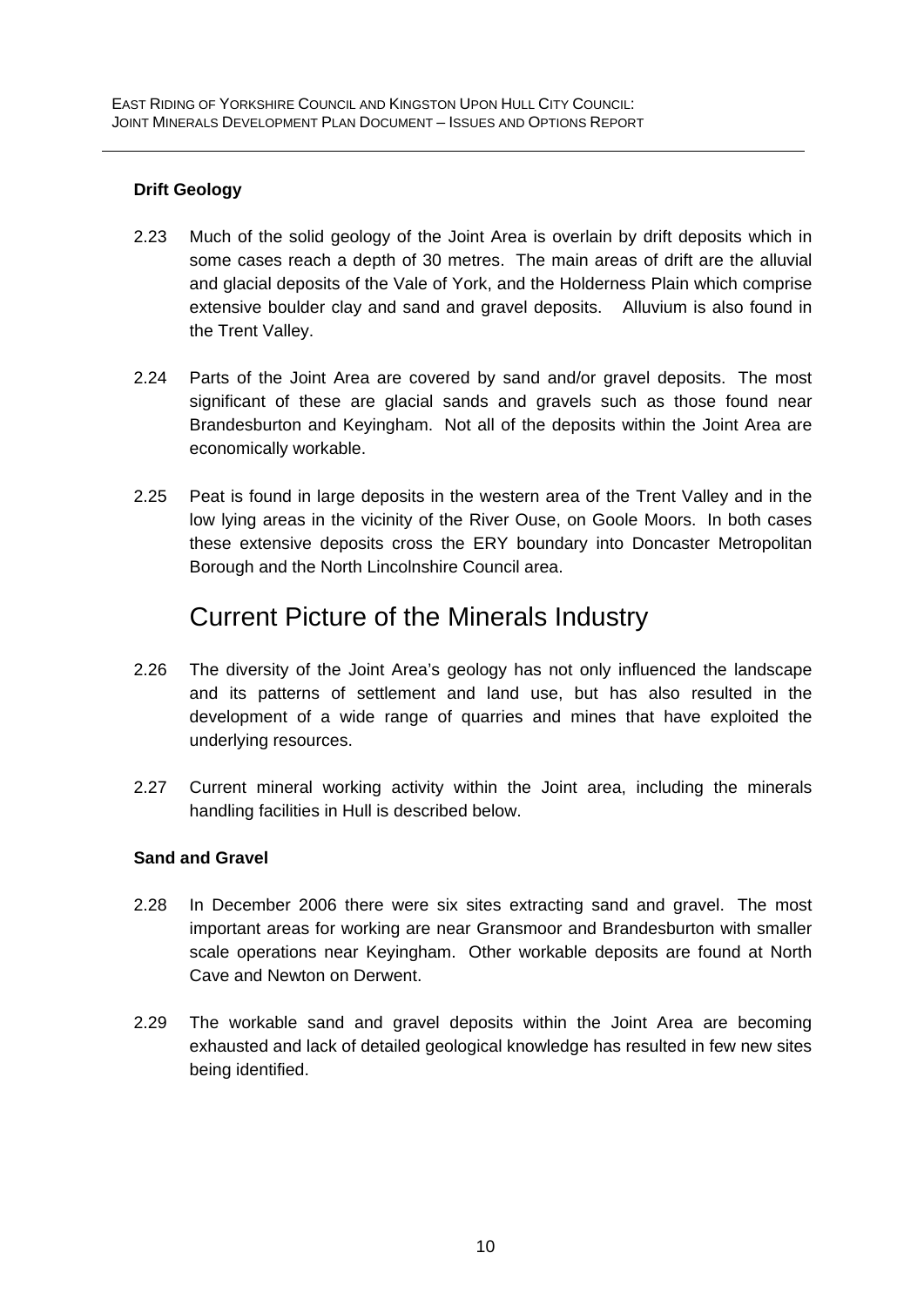#### **Chalk**

- 2.30 Also in December 2006 there were six operational sites extracting chalk for aggregate within the Joint area. These sites are located in the Yorkshire Wolds, and are distributed from Riplington and Swinescaif, just west of Hull, as far north as Greenwick and Huggate, in the west part of the Wolds, and Lowthorpe northeast of Driffield. The other locations are Riplingham, Partridge Hall and Huggate. There is also an active quarry at Middleton near Lund. As an aggregate, the use of much of the chalk won is limited due to its softness and susceptibility to frost. However, it is used as a bulk fill for new road schemes and in other developments where fill material is required.
- 2.31 In addition, there are high quality chalk deposits worked at Lund, Melton, Huggate and Beverley where the mineral is quarried for a range of specialist uses. These include as a filler or extender in the paper and other industries.

#### **Clay**

2.32 Broomfleet is the main site where clay is extracted in the Joint Area. Here the alluvial clays for tile manufacture at the clayworks factory. Elsewhere some clay is also extracted as a secondary mineral at sand and gravel quarries. This clay, where suitable is used for engineering purposes, including for flood defence works along the Humber, and as a low permeability liner material for waste disposal sites. The increasing demand for clay for engineering purposes is a trend that seems likely to continue.

#### **Peat**

2.33 There are two sites with planning permission for peat extraction in the Joint Area, Goole Moors, and land at Woodmansey, south of Beverley. Goole Moor has been the subject of a range of conservation designations reflecting its high ecological value. Following an agreement reached in April 2002 between The Scotts Company (UK) Limited (owner of the site and major peat extractor on the Moors) and Natural England, large areas of the Moors were sold (both leasehold and freehold) to Natural England. This has enabled restrictions to peat working on the Moors to be put in place resulting in the protection and enhancement of these highly valued sites. The site at Woodmansey is no longer active and has been developed for leisure purposes.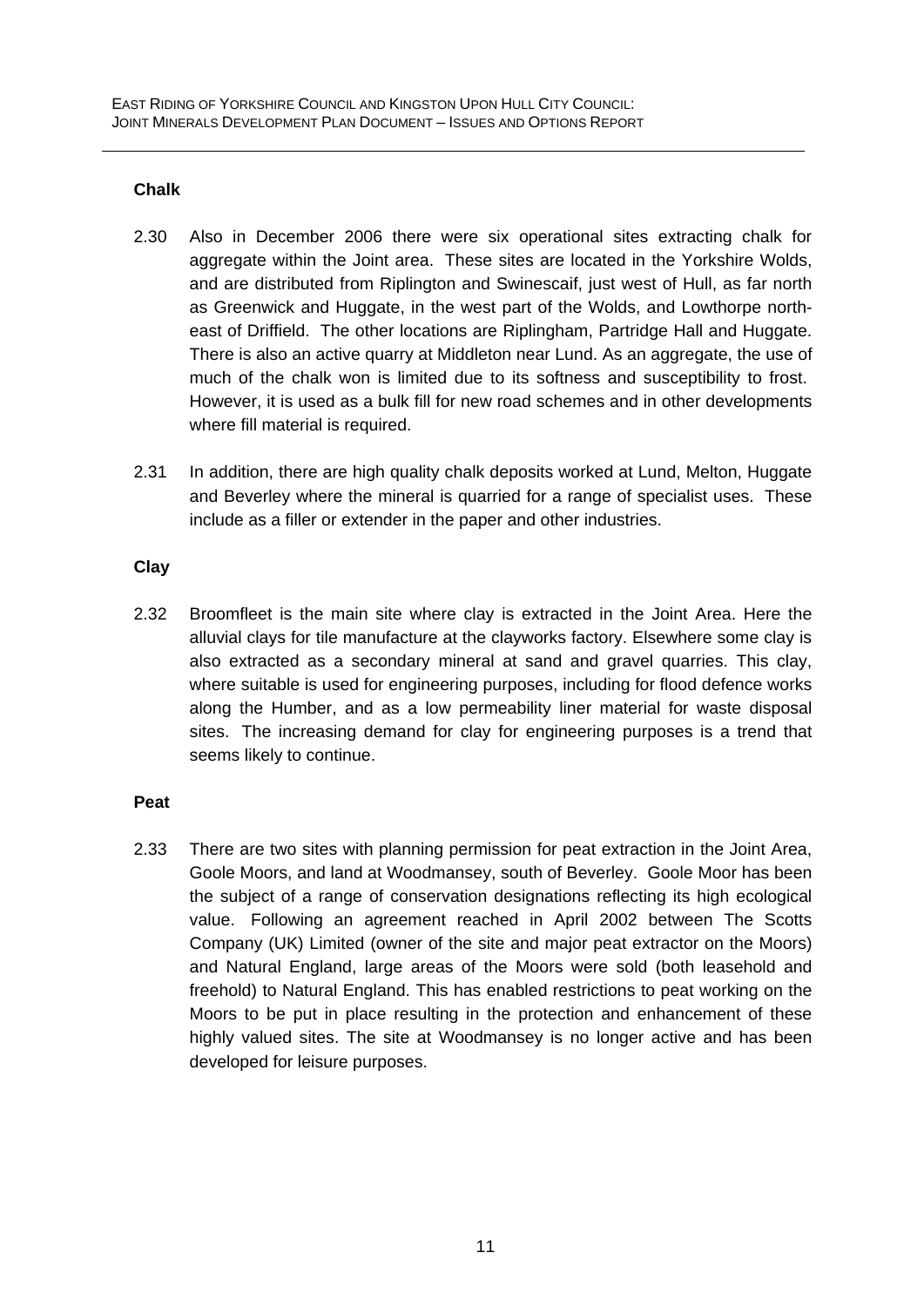#### **Marine Dredged Aggregates**

- 2.34 The United Kingdom is second only to Japan in the production of marine aggregates. There are six main dredging areas off the coasts of England of which the area off the Humber is one of the most important. The North Sea is shallow in this area, generally with a depth of less than 20m. The sea bed comprises a mixture of gravels, sandy gravels and gravelly sands. Elsewhere there are sand banks. A number of licences for dredging have been granted, and the BGS report that there is potential for more.
- 2.35 Local authority planning control does not extend to the areas worked for marine aggregates; as control extends only to the low water mark. Instead, licences for dredging are considered by DEFRA during which the environmental impact of the dredging is assessed. Further changes to the control of marine extraction as set out in the Marine Bill White Paper are under consideration. Local authority planning controls in relation to marine extraction are limited to the siting and some development aspects of the wharves where the minerals are unloaded. Within the Joint Area these facilities are all at Hull.

#### **Oil and Gas**

- 2.36 Little public information exists on the occurrence of oil and gas reserves within the joint area. However, there have been a number of exploratory wells sunk over the last 40 years, and in the 1980s production commenced at Caythorpe west of Bridlington. The reserves here are now being worked out and proposals to store the gas for electricity production have been put forward, because the pressure is no longer sufficient to feed into the national pipeline grid.
- 2.37 From knowledge of the solid geology it is reasonable to expect that further commercially viable deposits do exist, and much of the area including the Humber Estuary is, or has been in the past, covered by Department of Trade and Industry licences allowing companies to search for oil and gas. Further onshore exploration licences have recently been awarded by the Government. In addition to on-shore and estuarine prospecting areas there are extensive off-shore areas licensed for both exploration and production.
- 2.38 Imported gas is landed at a number of locations along the coast of the East Riding including a major pipeline at Langeled, Easington which carries gas imported from Norway. These pipelines are linked direct into the national pipeline grid, which is currently being extended further inland. Some pipelines have associated gas storage facilities.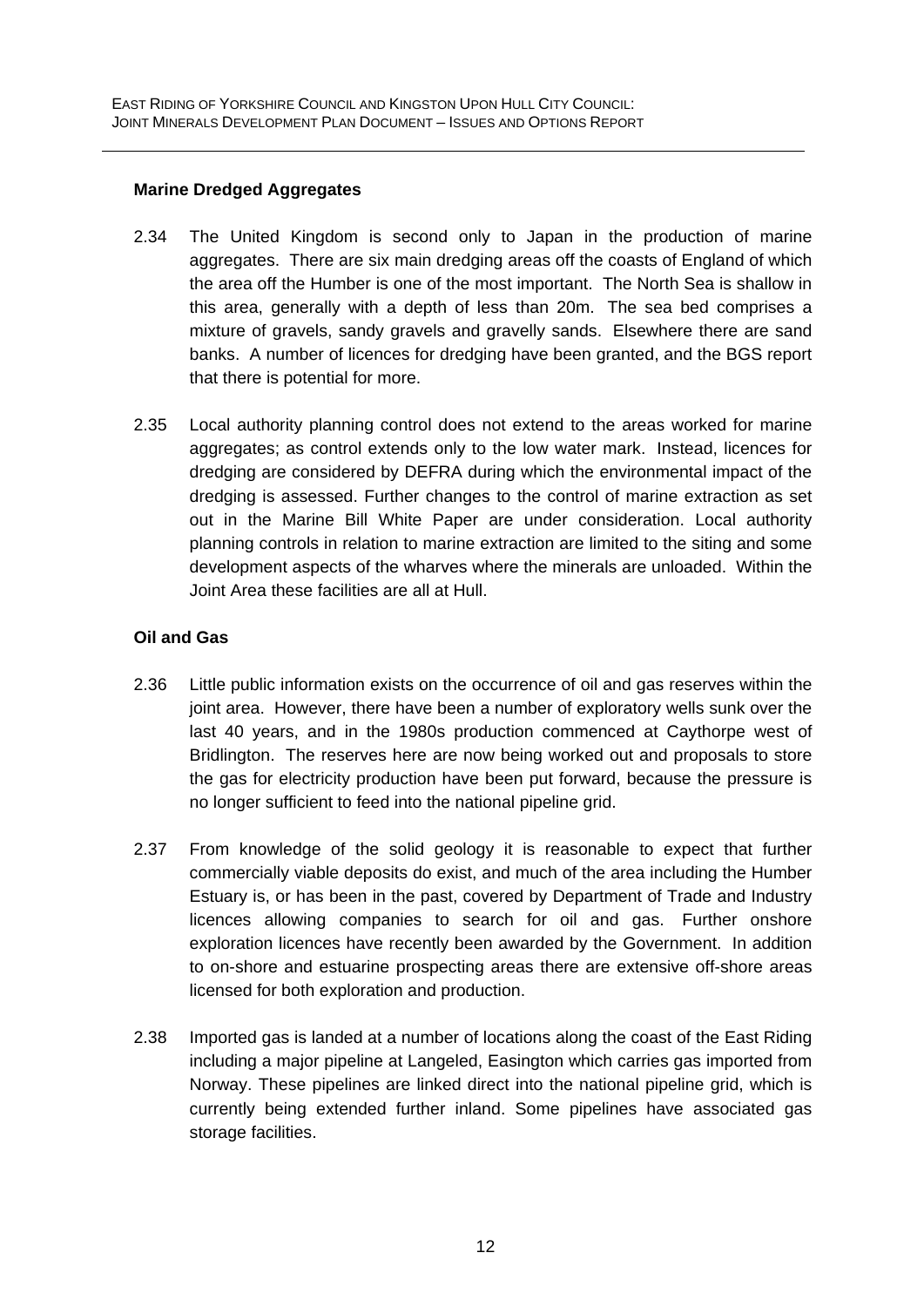#### **Coal**

2.39 There is currently no coal working in the Joint Area, but permission for deep mining associated with the Selby Coalfield in North Yorkshire extends right up to the ERY boundary along the River Derwent, and workable seams are known to continue under the river. The permission for deep mining also extends over the area extending from Goole Moors in the south east to Goole in the north and Rawcliffe and Cowick in the west.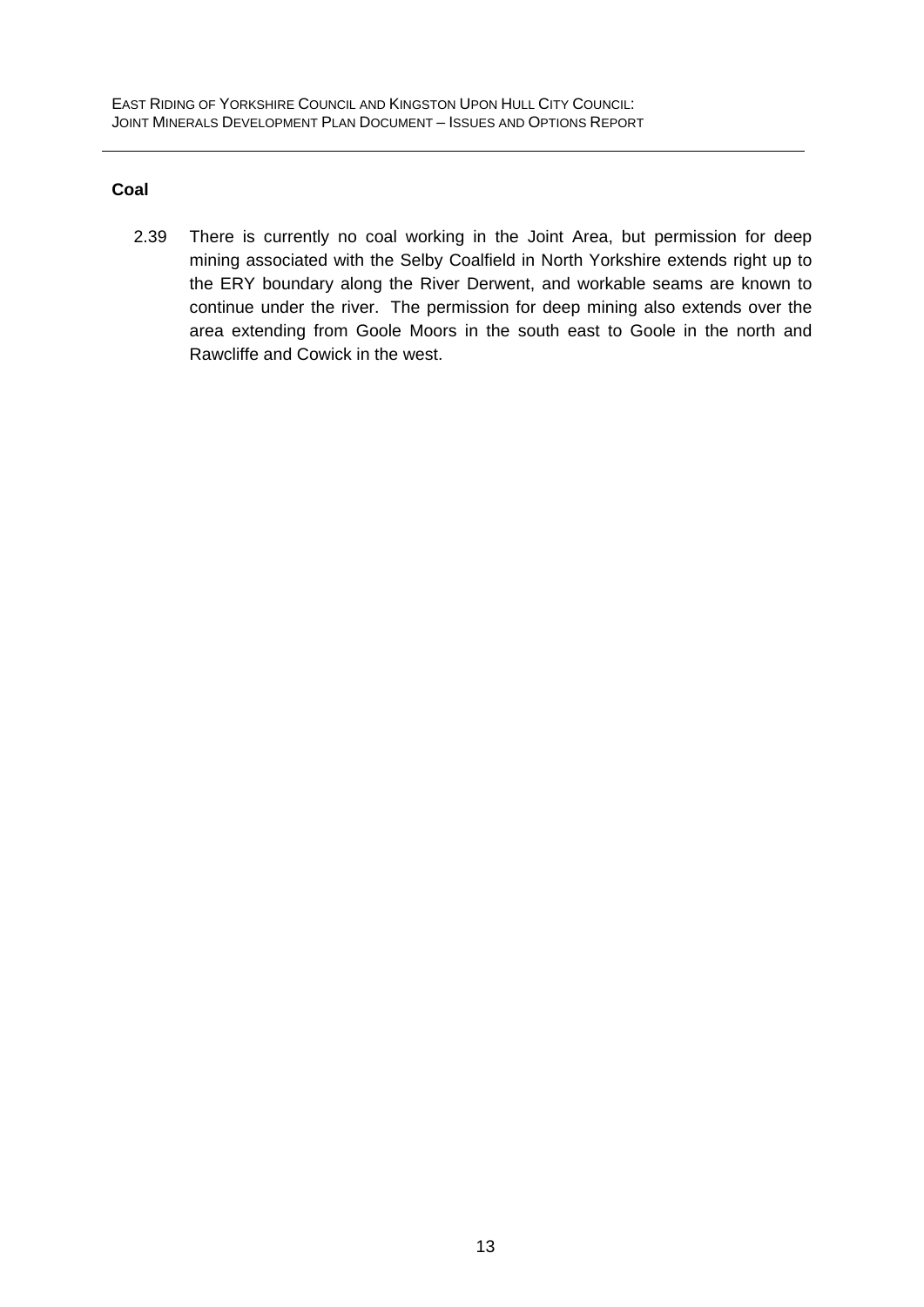### <span id="page-16-0"></span>**3. ISSUES FOR THE JOINT MINERALS DPD**

- 3.1 In identifying the issues that should be addressed in the JMDPD, the Joint Authorities have had regard to national and regional policy, together with other relevant local strategies, the Sustainability Appraisal Scoping Report and adopted local plans.
- 3.2 The concern of many stakeholders will be to ensure that the adverse impacts of minerals development are minimised or prevented, including harm to local residents, wildlife and natural habitats, the landscape, historic assets, air and water quality, and traffic generation.
- 3.3 While these concerns are clearly of great importance and will be strong influences in decisions on where and how minerals should be worked, they are already subject to strong guidance in higher level policy that will be relevant to such decisions. Examples of higher level policy statements are the Government's Minerals Policy Statements and Planning Policy Statements.
- 3.4 To a large extent, these concerns are general ones that are relevant to mineral working over the whole country and, where the higher-level policy guidance provides a robust and adequate basis, then it is not necessary for an individual Minerals DPD to repeat that guidance. Safeguarding the interests identified in the previous paragraph will be achieved through the parallel process of Sustainability Appraisal, which can be regarded as an audit of how the emerging Minerals DPD affects a wide range of environmental, social and economic topics and requires the Joint Authorities to identify any conflicts and necessary mitigation measures.
- 3.5 Rather than containing a lengthy list of policies stating where mineral development will not be appropriate or how it should not be undertaken, the JMDPD should instead concentrate on positively identifying where minerals development should occur and how to ensure that it not only minimises harm but also contributes to the wider sustainability agenda.
- 3.6 Having taken account of these considerations, the following key issues have been identified:-
	- the safeguarding of an appropriate range of mineral resources to ensure their availability for future generations;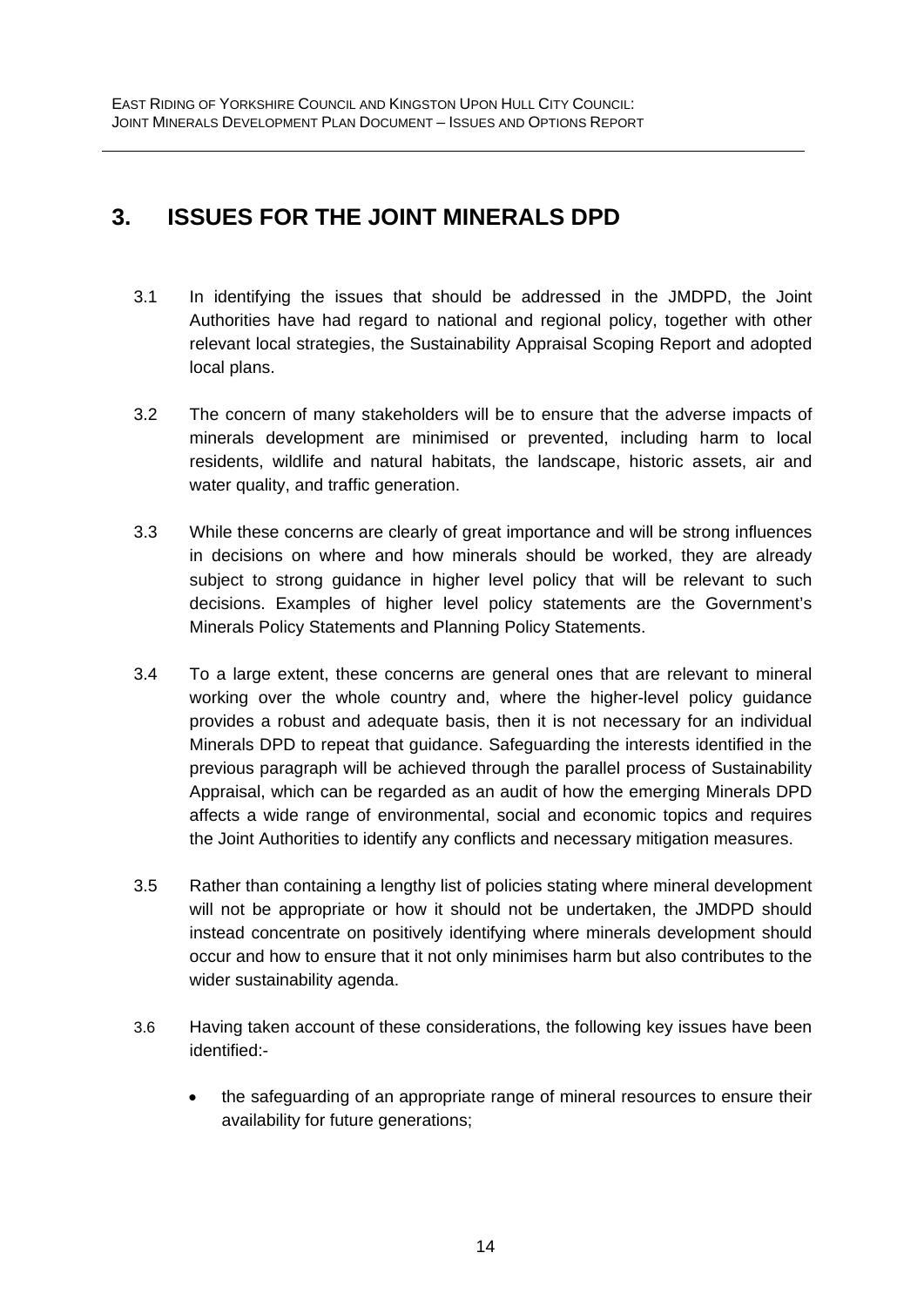- the delivery of a sustainable supply of aggregates to meet the social and economic needs of the plan area to 2026, having regard to the spatial distribution of that development;
	- via recycled and secondary aggregates
	- sand and gravel
	- crushed rock
	- Imported aggregates from the sea
	- Imported aggregates from elsewhere
- the supply and utilisation of other minerals found in the Joint Area; and
- the scope for mineral development to contribute to the enhancement of the communities, economy and environment of the Joint Area through the management and restoration of mineral sites.

# Developing the Aim & Objectives for the JMDPD

- 3.7 Minerals are a vital part of the economy but there can be conflicts between the extraction of resources and wider environmental aims. Whilst accepting society's unavoidable need for minerals, there is considerable scope for minimising the negative effects of mineral working, and conserving resources through proper planning.
- 3.8 In preparing its Minerals DPD, the Joint Authorities have a statutory strategic aim from the Planning and Compulsory Purchase Act to 'contribute to the achievement of sustainable development'. It is important therefore to consider what is meant by 'sustainable development' in the context of minerals planning.
- 3.9 The most widely used definition of sustainable development is "development that meets the needs of the present without compromising the ability of future generations to meet their own needs" (Bruntland Report 1987). Taking this as a starting point, it is suggested that the following principles set out an approach by which sustainability can be achieved for minerals development in the Joint Area.
	- proposing measures to conserve mineral resources to ensure their future availability;
	- seeking to maximise the contribution of minerals development to the communities, economy and environment of ERY and H by ensuring an adequate and steady supply to meet current needs
	- addressing the potential adverse impacts of minerals development, including recycling operations, on people and the environment.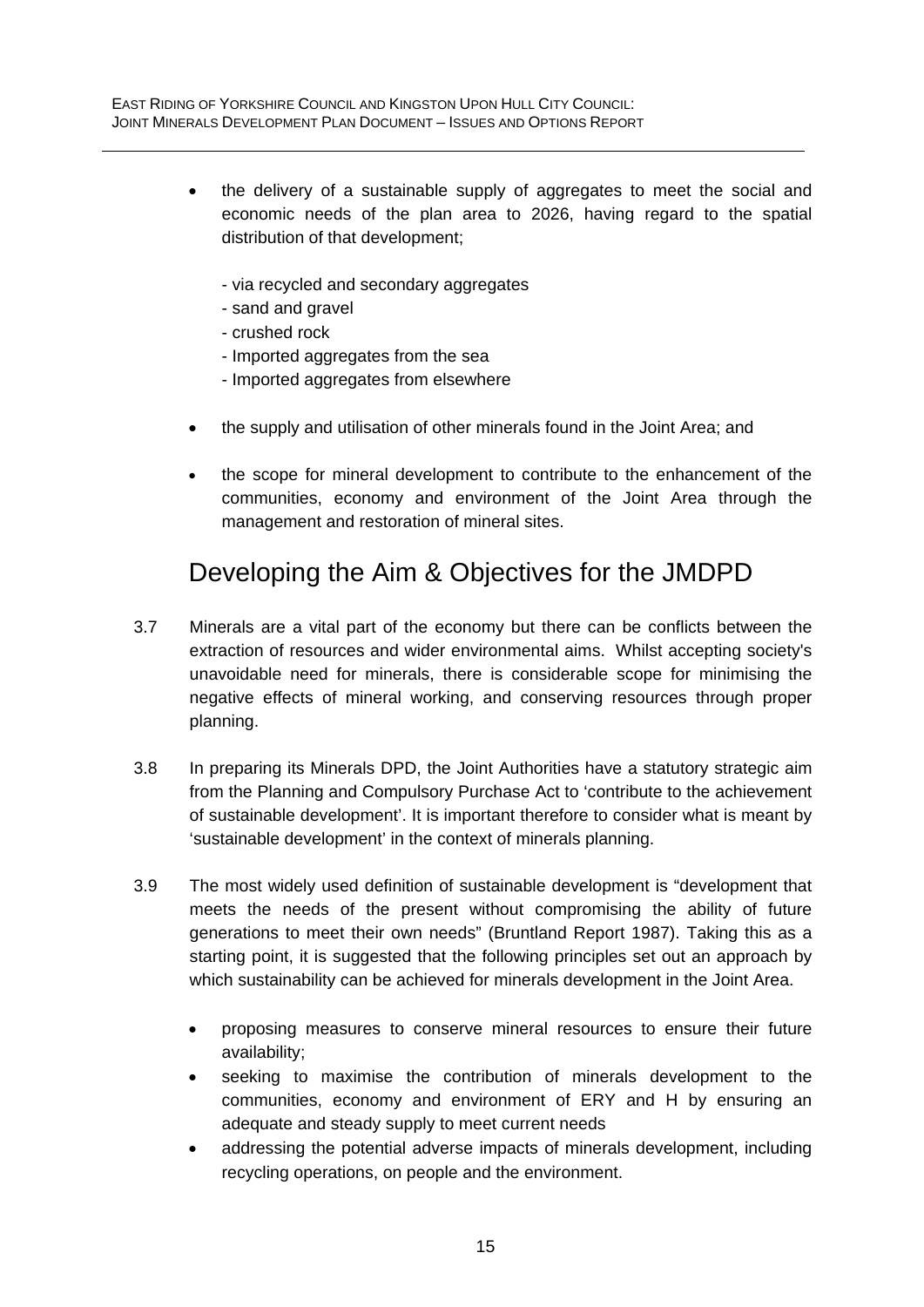- 3.10 The policies and proposals of the JMDPD have therefore been prepared with sustainable mineral planning as the central theme. The principal objectives of the JMDPD are therefore:-
	- **To prevent the sterilisation of important mineral resources and handling facilities by other forms of development;**
	- **To maintain an adequate and steady supply of minerals by providing for a stock of aggregate minerals with planning consent sufficient to provide a landbank during and at the end of the plan period in accordance with Government advice;**
	- **To encourage the most appropriate use of mineral resources, and to encourage the reuse of appropriate recycled materials in order to minimise the demand for new aggregates;**
	- **To protect the environment and local communities from the impact of mineral working and associated activities;**
	- **To provide clear guidance to mineral operators on making planning applications and best practice in the implementation of permitted schemes;**
	- **To ensure that minerals sites are restored to the highest standards of beneficial afteruse and where the presumption that such sites are suitable for land filling of waste is no longer acceptable.**
	- **to promote the introduction by DEFRA of a robust monitoring system to monitor the effects of off shore minerals dredging on coastal erosion on the Holderness Coast'**

# Consultation Question A.

*QA Do you agree that the suggested objectives are appropriate for the Joint Minerals Development Plan Document? If not, how do you suggest that they are amended?* 

# Developing the Minerals Core Policy

- 3.11 The JMDPD does not include a Core Strategy, because both the East Riding of Yorkshire Council and Hull City Council are each developing individual Core Strategies in their role as unitary authorities. As a consequence, a single policy on minerals will be included in their respective Core Strategies.
- 3.12 Due to neither authority having an adopted Core Strategy, it is considered necessary for the JMDPD to include a Minerals Core Policy which will be embedded within each authority's Core Strategy in due course. Once this happens, this section of the JMDPD will be deleted.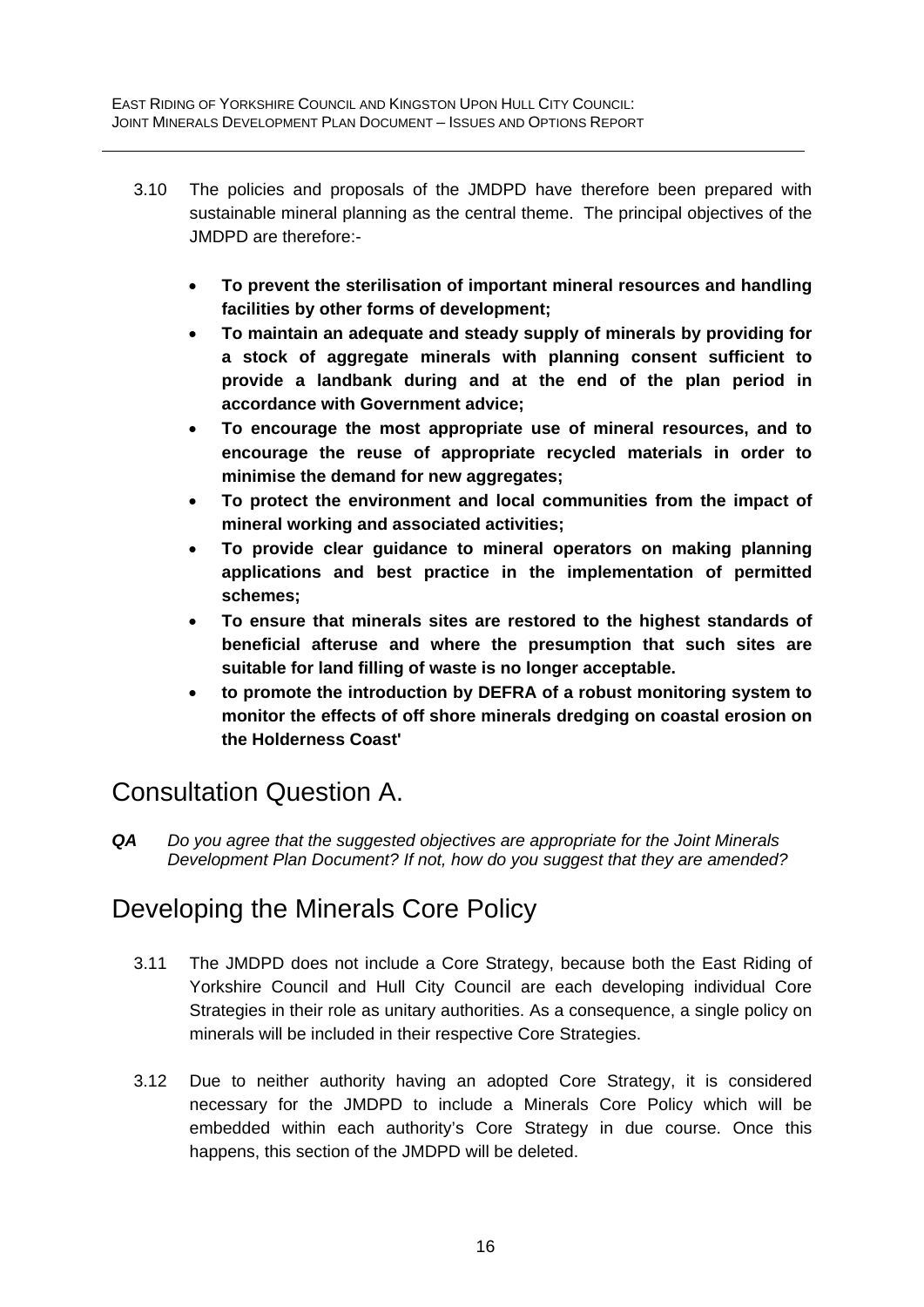3.13 This minerals core policy would seek to embody the approach to sustainable minerals development in the plan area that will be applied through the Minerals DPD. It contains elements that apply more in one authority than the other, and therefore in due course each authority's core strategy will adopt the elements that most apply to their respective areas. Nevertheless each authority will embrace the totality of the approach outlined in the Minerals Core Policy.

**'Sustainable minerals development in the East Riding of Yorkshire and Hull will be achieved by** 

- **proposing measures to conserve mineral resources and their handling facilities to ensure their future availability;**
- **seeking to maximise the contribution of minerals development to the communities, economy and environment of ERY and H by ensuring an adequate and steady supply to meet current needs**
- **addressing the potential adverse impacts of minerals development, including recycling operations, on people and the environment.'**

# Consultation Question B.

*QB Do you agree with the suggested Minerals Core Policy? If not, how do you think it should be amended?*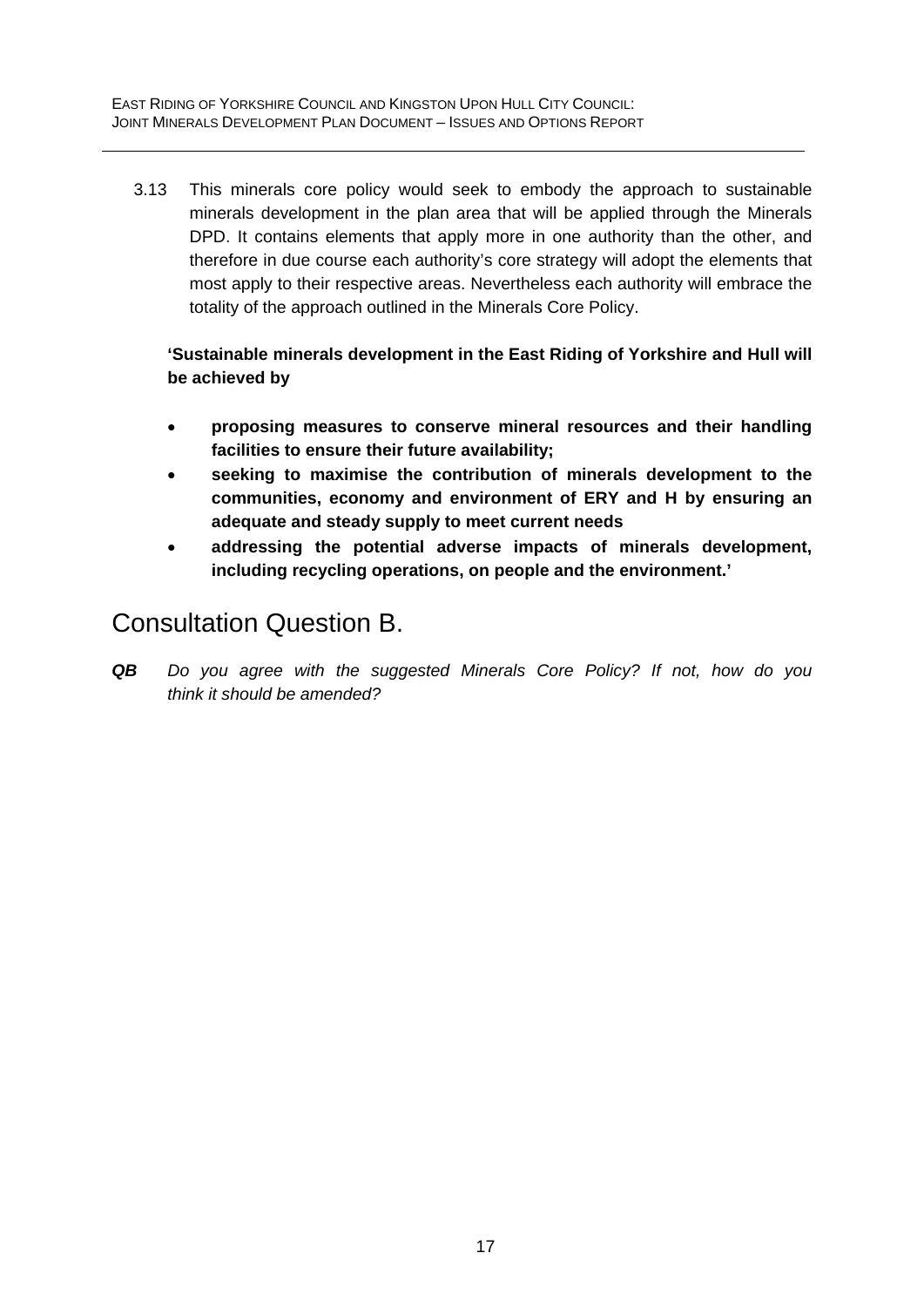## <span id="page-20-0"></span>**4. OPTIONS FOR THE MINERALS DPD**

# Format of Issues & Options

- 4.1 Taking the issues set out above in para 3.6 as a starting point, this part of the report identifies options for addressing those issues as well as posing additional questions seeking further suggestions or comments.
- 4.2 The range of options chosen has taken account of good practice guidance by omitting potential options that may be unrealistic or wholly contrary to national or regional policy. For example, "making no further provision for aggregates production in the Framework Area" is not an appropriate option as it would fail to meet higher-level policy that requires the Joint Authorities to make provision for aggregates; instead, alternative options are presented concerning the appropriate level of provision and how to meet that level. For each issue, a standard format is used with the following headings:

**What are the main considerations?** – a brief introduction to the issue to provide a context to the options

**Which higher-level policy is relevant**? – a summary of the relevant policy background [see below for explanation of abbreviations]

**Where do I find out more**? – sources of information that provide a greater level of information, including the Sustainability Appraisal Scoping Report and informative websites

**Consultation Questions** – the options for addressing the individual issues together with additional questions seeking further suggestions

# Abbreviations Used in Issues

**BGS** British Geological Survey **MPG** Minerals Planning Guidance **MPS** Minerals Policy Statement **MPS1 PG** Minerals Policy Statement 1 Practice Guide **PPS Planning Policy Statement RSS** Draft Regional Spatial Strategy for Yorkshire and Humberside **SA Sustainability Appraisal**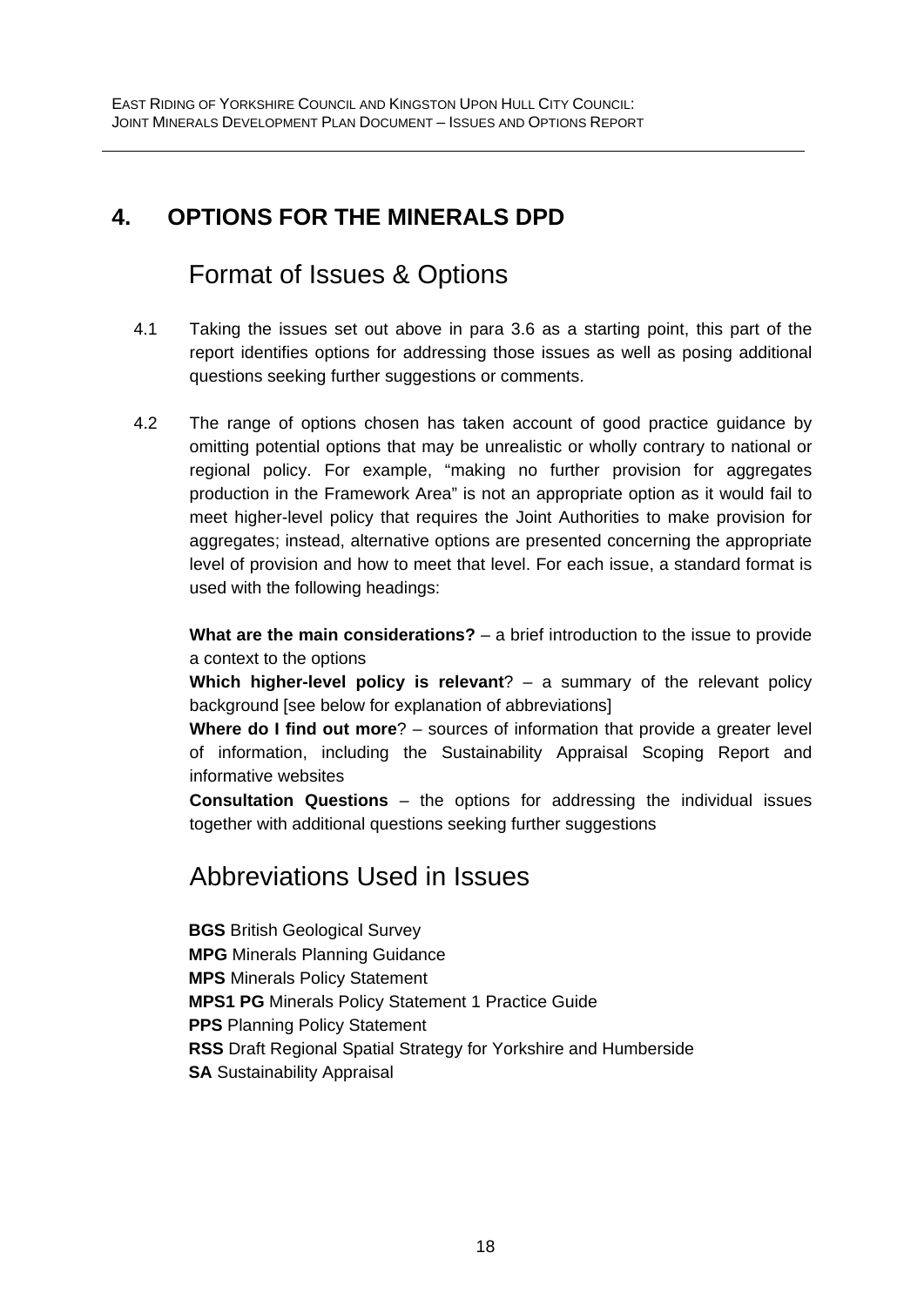# Sources of Further Guidance

- 4.3 The Sustainability Appraisal Scoping Report gives information on a wide range of environmental, economic and social topics including their relationship with mineral development. Documents are available at: <http://www.eastriding.gov.uk/environment-and-planning/>
- 4.4 Government policy on minerals and planning in general is available from the Communities & Local Government website at: http://www.communities.gov.uk/planningandbuilding/planning/planningpolicyguidance/
- 4.5 Two useful websites that provide detailed information on mineral development and its impacts are goodquarry (www.goodquarry.com) and Planning4Minerals ([www.bgs.ac.uk/planning4minerals](http://www.bgs.ac.uk/planning4minerals)).
- 4.6 Both sites are primarily concerned with aggregate minerals due to their funding through the Aggregates Levy Sustainability Fund, but much of their content is applicable to all mineral working.

# Issue 1 – Safeguarding

#### **What are the main considerations?**

- 4.7 The safeguarding of mineral resources is one of the cornerstones of mineral policy.
- 4.8 In the pursuit of sustainable development, it is crucial that non-renewable resources, such as minerals are safeguarded from non-mineral development to ensure sufficient supplies for use by future generations.
- 4.9 The process of safeguarding mineral resources introduces a presumption against other development on or close to land where the resource occurs which could sterilise the mineral resource and therefore prevent its' future working.
- 4.10 It is important to note that the safeguarding of mineral resources is not an indication that the resource will necessarily be worked at some time in the future. Neither does safeguarding necessarily preclude other, non-mineral forms of development, in close proximity to mineral resources, from taking place where it is deemed necessary.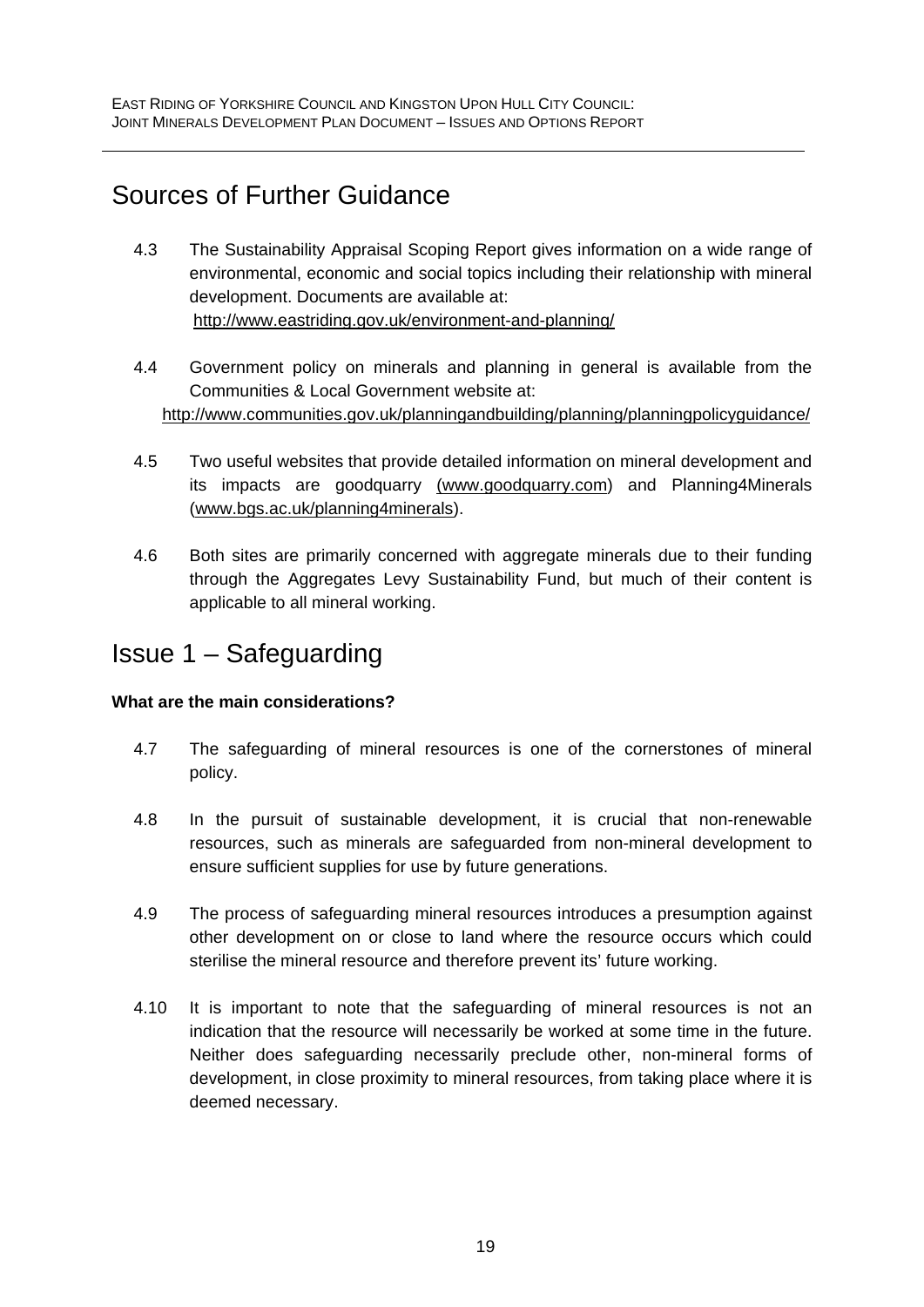- 4.11 Safeguarding does however provide a mechanism for ensuring that in such instances, the importance of the minerals can be balanced against the importance of the proposed development. Where the mineral is deemed of sufficient importance, either an alternative location needs to be found for the surface development, or, if practical, the mineral is extracted first. It should also be noted that the safeguarding process is very much distinct from the identification of new locations for working.
- 4.12 Safeguarding necessitates a long time view, long beyond the Mineral Development Plan Document horizon of 2026. This is to ensure that not only will sufficient mineral resources be available for use by future generations, but also that the planning system retains the flexibility to identify sites for mineral workings would have the least impact on the environment.
- 4.13 Safeguarding is therefore the term which encompasses the process necessary to ensure the above outcomes.

#### *Historic Safeguarding Within the East Riding of Yorkshire and Hull*

- 4.14 The current minerals Development Plan, the Hull and East Riding of Yorkshire Joint Minerals Local Plan 2004, does not contain specific planning policies relating to the safeguarding of the plan area's mineral resources. The safeguarding of mineral resources was therefore previously largely based upon existing operational quarries with any resources known immediately nearby. There was therefore no statutory framework within which to safeguard mineral resources away from current extraction areas.
- 4.15 Recent government guidance in the form of Minerals Policy Statement 1 'Planning and Minerals' (MPS1), which was produced in November 2006, advocates the need for a wider approach to be taken to the safeguarding of minerals. The guidance advises that a much wider approach should be taken to the safeguarding of minerals which are of current or potential future economic importance.
- 4.16 As well as mineral resources, MPS 1 also recognises that that it is necessary to consider the safeguarding of facilities for the transportation of minerals by rail and water in order to ensure their availability. Furthermore, the guidance advocates the need to safeguard sites which are used for the processing of minerals (including recycled materials such as construction and demolition materials) and sites used for the manufacture of products from minerals (including facilities for concrete batching and coated road-stone). Historically, no specific provision has been made in the current Minerals Development Plan for the safeguarding of minerals transportation, processing and manufacturing facilities.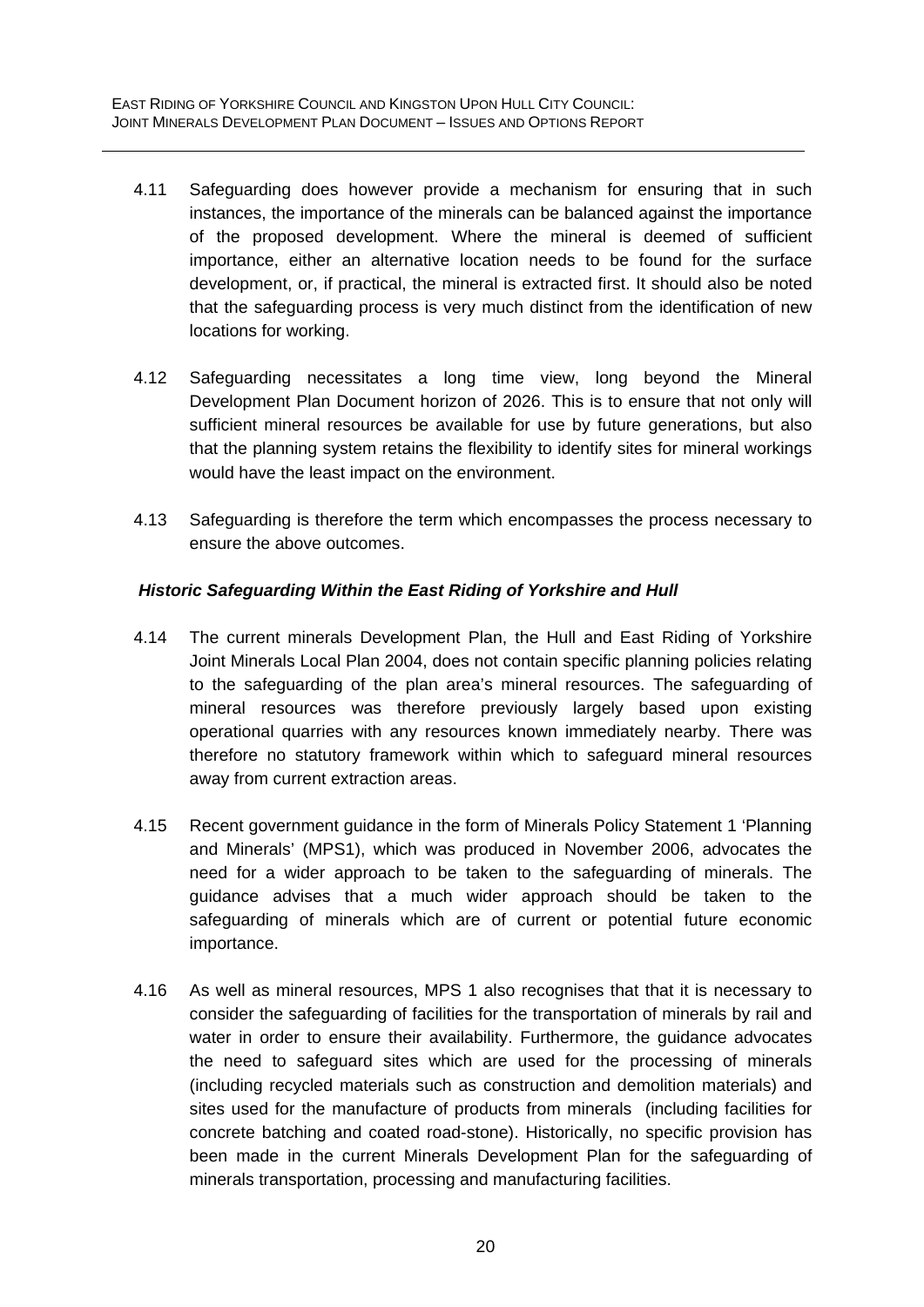#### *Minerals of Economic Importance within Hull & the East Riding of Yorkshire*

- 4.17 To aid Mineral Planning Authorities in identifying mineral resources for safeguarding, the British Geological Survey (BGS) has published Mineral Resource Maps for each county on the UK which identify the extent of resources within that county which may be of economic importance. The BGS Minerals Resource Map for Humberside (ref: CR/04/227N) covers the area which this Joint Minerals DPD will address and can be viewed by arrangement using the contact details given in Chapter 1 of this Issues and Options report or alternatively view it on-line at [www.bgs.ac.uk/mineralsuk/digital\\_maps/home](http://www.bgs.ac.uk/mineralsuk/digital_maps/home)
- 4.18 Resources of sand and gravel are widespread across the Minerals DPD area, although locations where those resources where exploitation is economically viable are limited. Much of the viable resources have already been worked out. Most extracted sand and gravel is consumed locally, with some exports to North Yorkshire. There are also a variety of crushed rock resources across the Minerals DPD Area although again, these resources generally serve the local area and additional exports are imported from other regions.
- 4.19 Marine aggregate resources are a commercially viable resource and widespread along the east coast. The extraction of marine aggregates can moderate the potential environmental impacts from land won aggregates. It is important, however to ensure that any marine extraction does not have repercussions on coastal processes along the vulnerable eastern coastline. DEFRA have a key role in managing marine extraction through the issue of licences. Emerging legislation in the Marine Bill proposes greater levels of control.
- 4.20 Clay and peat resources are more limited within the Minerals DPD Area with the working of these resources having declined since the turn of the 20th century. Clay resources in the Minerals DPD Area do however continue to serve both the national and international market. A shift in the peat market with alternative materials replacing peat alongside the environmental implications of working peat (supplemented by Government Guidance) has led to a decline in the need for peat.
- 4.21 A number of wharves and railheads/sidings have historically been used in the Minerals DPD Area and their future safeguarding, where appropriate and possible, is important. A significant proportion of the marine aggregate development within the Minerals DPD Area is focused around Hull. Where wharves are located in operational British port areas, Associated British Ports may exercise their Permitted Development rights to stop the landing of aggregates if they wish.. An increased role for marine won aggregates, or loss of use of an existing site could lead to the intensification or expansion of other existing sites or a demand for new facilities.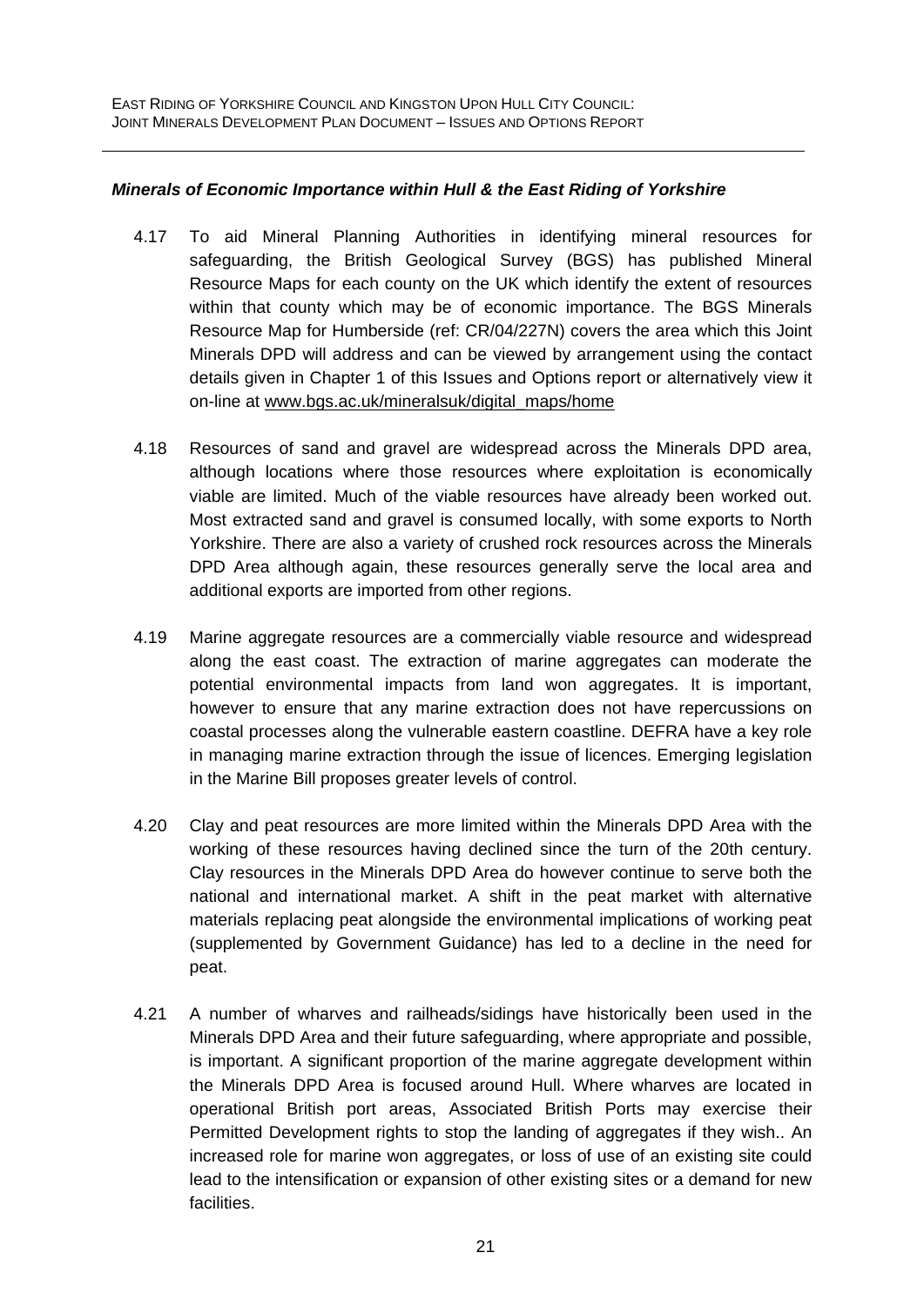4.22 There are a number of minerals processing and production plants within the Minerals DPD Area, the majority of which are located at existing mineral extraction sites. There is a need to preserve such facilities, where appropriate, to enable their continued and future use in close proximity to mineral resources or mineral recycling facilities.

#### **Which higher-level policy is relevant?**

• MPS1 para 9 • MPS1 PG paras 32-33 Extracts of these policy documents are attached in Appendix B

#### **Where can I find out more?**

[www.bgs.ac.uk/mineralsuk/digital\\_maps/home](http://www.bgs.ac.uk/mineralsuk/digital_maps/home)

# Consultation Questions 1

- **Q 1.1** *Are there any specific mineral resources which you consider warrant safeguarding and why?*
- **Q 1.2** *What Approach should be taken to the safeguarding of Mineral Resources?*

**Option A** – Safeguard existing permitted quarries and known resources associated with them? (In this approach the extent of safeguarding would approximately reflect the coverage of Mineral Consultation Areas in the adopted Local Plans).

**Option B** – Safeguard those resources set out in Option A along with the known extent of sand and gravel, and chalk resources?

**Option C –** Safeguard those resources set out in Option A along with clay and industrial quality chalk resources?

**Option D –** Safeguard all mineral resources that have the potential to be of economic value in the future?

**Option E –** some other approach - if so what?

- **Q 1.3** *Should resources be safeguarded where they fall within areas which are covered by national and international landscape and nature conservation designations (such as Sites of Special Scientific Interest and Special Areas of Conservation) and where there is therefore a general presumption against mineral working?*
- **Q 1.4** *In addition to a mineral resource being safeguarded, should an additional 'buffer zone' be identified to prevent development which may constrain the working of a resource? If so, how far should such buffer zones extend?*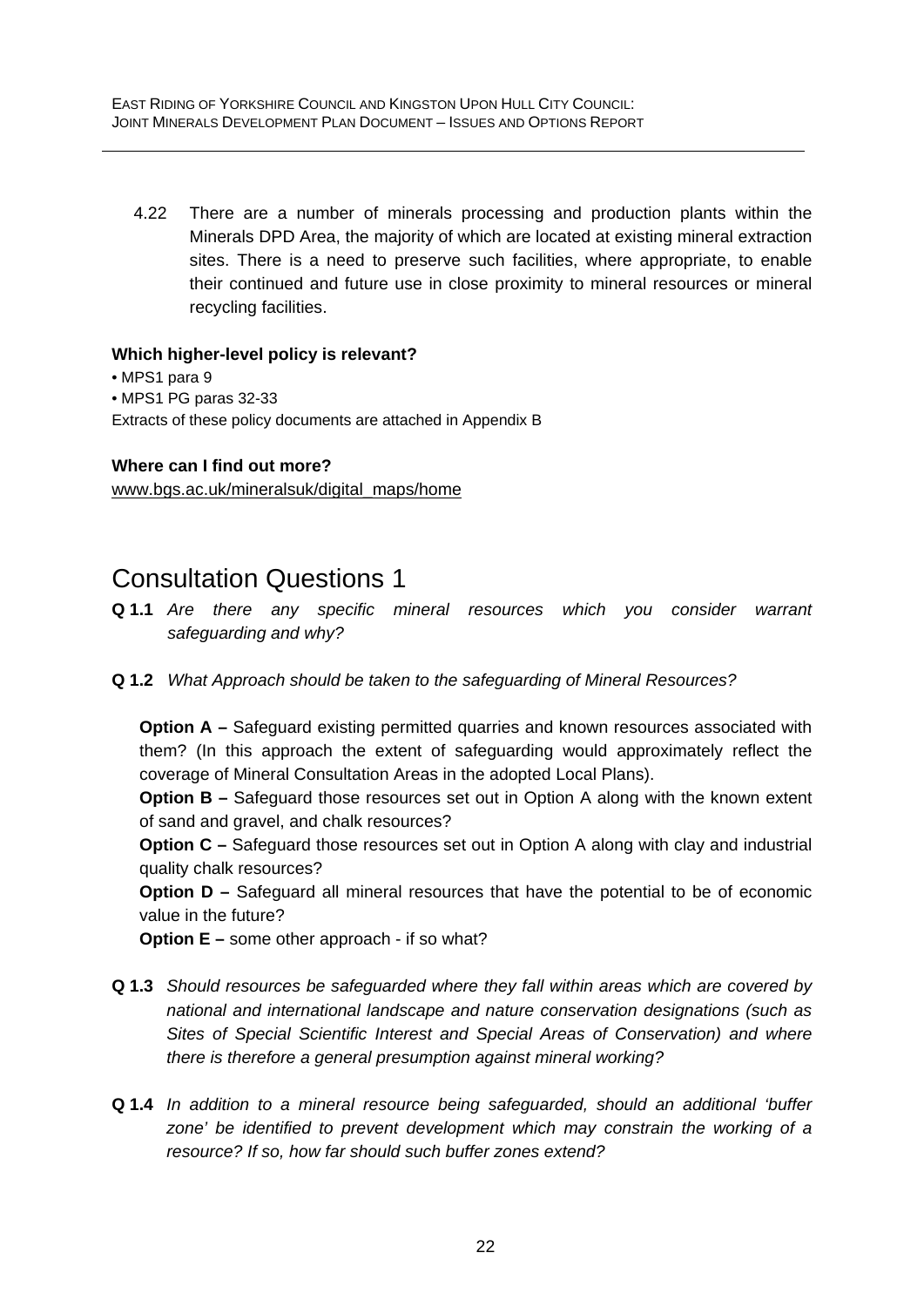**Q 1.5** *What approach should be taken to the safeguarding of facilities for the transportation of minerals by rail and water (railheads and wharves)?* 

**Option A – No safeguarding of transportation facilities? Option B** – Safeguard those transport facilities which are currently in use for minerals or have been in the recent past? **Option C** – As Option B but also safeguard those facilities which have the potential to be used for the transportation of minerals? **Option D –** some other approach - if so what?

**Q 1.6** *What approach should be taken to the safeguarding of facilities for the processing of minerals (e.g. recycling) and manufacture of mineral based products?* 

**Option A** – Only safeguard those facilities which are located at existing quarries. **Option B** – In addition to facilities located at existing quarries, safeguard other facilities for the processing of secondary or recycled materials and for concrete and road-stone manufacture.

**Option C** – some other approach - if so what?

# Issue 2 – Efficient Use of Mineral Resources

#### **What are the main considerations?**

4.23 The sustainable management of minerals supply requires that the generation of waste from the extraction and processing operations is minimised, and that a beneficial use is found for as much of that waste as possible. It should also be ensured that use of the higher quality materials is limited to activities that warrant the utilisation of that standard of material.

#### **Alternative Materials**

- 4.24 It is Government policy to encourage the use of secondary aggregates and recycled materials in order to reduce the need for primary mineral extraction, and to reduce the need for landfill.
- 4.25 Secondary aggregates are those materials suitable for aggregates use which are a by product of another mineral extraction process, or processes such as power generation, steel making etc. They include materials such as colliery shale, pulverised fuel ash , furnace bottom ash and blast furnace slag. Recycled materials are, as the name suggests, waste materials which can be reused as aggregate, and these come from two main sources: construction and demolition wastes, and road planings.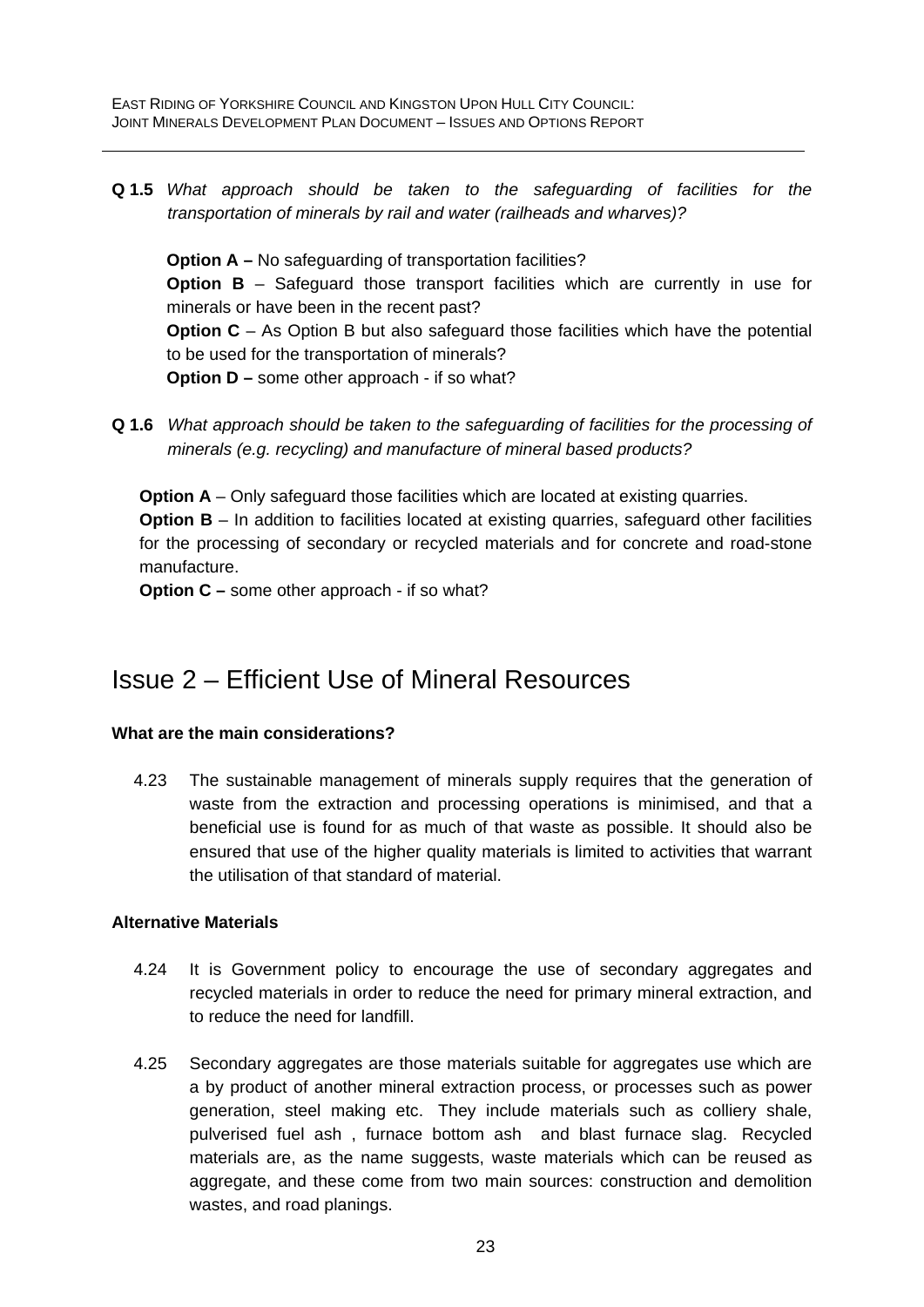#### **Feasibility Considerations**

- 4.26 There can be problems with the viability of secondary and recycled materials and their ability to make a significant contribution towards aggregates sales and use. The cost of transporting the material from the point of arising to the point of use is a key concern, which is more significant than for ordinary aggregates due to the low cost and low quality of the material creating little price elasticity.
- 4.27 In the Joint Area the situation is better than in some parts of the UK, due to the availability of arisings from the coal and power generation industries such as PFA from Drax power station which is near to the Joint Area, and where significant investment has been made in plant to provide ash of a quality which complies with British and European standards for use as a partial cement replacement in concrete. To a lesser extent blast furnace slag from British Steel at Scunthorpe also has the potential to contribute to demand in the Joint Area, although its viability is somewhat reduced as a result of the need to import it across the Humber Bridge, with consequent toll costs.
- 4.28 The ability of these materials to meet specific technical end-uses, such as in road construction, is a frequent concern, since technical Department of Transport specifications often preclude their use. It is often the case that secondary and recycled aggregates have difficulty in competing with cheap primary aggregates, and this is a particular concern in the Joint Area where most of the primary aggregate crushed rock supplies are low quality, and hence comparatively cheap.
- 4.29 As regards mineral waste, sand and gravel extraction tends to generate only small volumes of waste, mainly in the form of silt and clay, while crushed rock production generates varying amounts of waste materials, but none in any significant quantity.
- 4.30 The introduction of the Landfill Tax and the Aggregates Levy, to address the environmental impacts of aggregate production and promote the use of secondary and recycled materials, has had a significant effect on the aggregates market. However, the viability of lower grade primary aggregates has suffered and some operators are finding it difficult to find a market for such materials.
- 4.31 As well as the Aggregate Levy, production of recycled aggregates is encouraged through the Landfill Tax which favours the beneficial use of waste materials rather than their disposal through landfilling.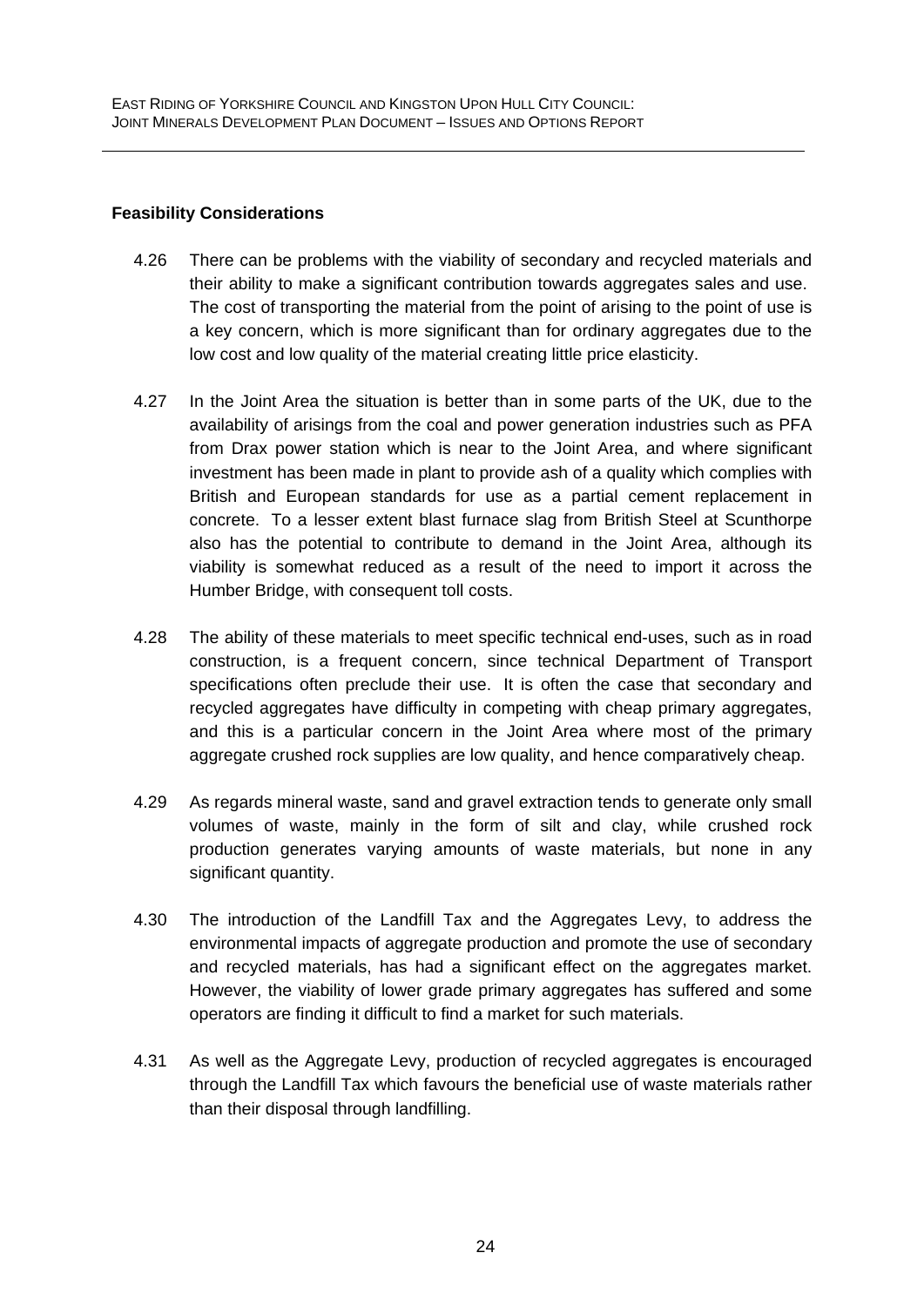#### **Processing Facilities**

- 4.32 One problem which has restricted the use of these materials in some parts of the UK is opportunities for processing and sorting the materials involved. Processing and sorting requires a site with good transport links, which can accommodate stock piles, sorting and despatch areas, and the plant which may be required such as crushers and screens. Such sites should be located away from residential areas and other sensitive environments, and should be visually well screened.
- 4.33 Aggregate recycling facilities may often be well suited to existing mineral working sites, provided that those sites are well related to the markets which they serve. In considering such proposals, however, it is important to consider the issue of the prolonging of activities at a site when mineral working may be complete, and the relationship of the proposal to the restoration plans for the site. It is also of great importance that any such uses are confined to genuine aggregates recycling activities, and that no other materials reclamation or waste storage takes place.

#### **Appropriate use of materials**

- 4.34 In the Joint Area, there are two types of chalk deposits. Chalk of the Upper Cretaceous in the Yorkshire Wolds is quarried for as aggregate. Due to its softness and susceptibility to frost, it is most extensively used for bulk fill in construction projects such as new roads. Elsewhere, at Lund, Melton, Huggate and Beverley, higher grade chalk is quarried for a range of specialist uses. These include as a filler in paper and other industries, and whiting purposes.
- 4.35 The differentiation of the quality of the respective grades of chalk quarried in the Joint Area is reflected in the price, and this ensures that each is utilised for its most appropriate purpose.

#### **Which higher-level policy is relevant?**

• MPS1 para 18 Extracts of this policy documents are attached in Appendix B

#### **Where do I find out more?**

• **www.goodquarry.com** – Quarry Fines and Waste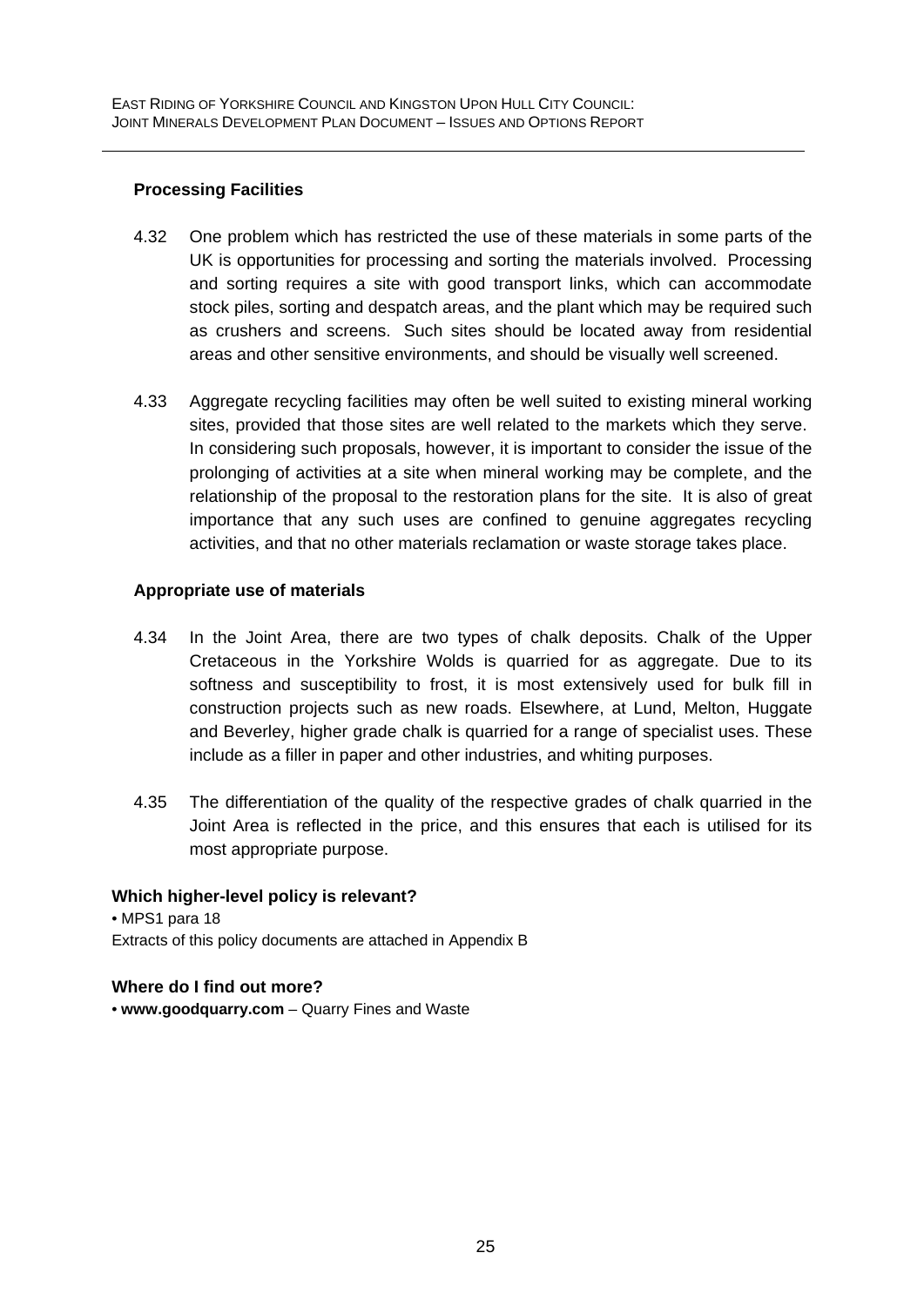# Consultation Questions 2

#### **Q 2.1** *How should the efficient use of mineral resources be promoted in the JMDPD?*

**Option A** – avoid the inclusion of policies and rely on the market and national policy mechanisms such as the Aggregates Levy, the Landfill Tax and the management of the supply of minerals to influence how efficiently resources are used?

**Option B** – encourage efficiency through measures such as limiting the use of high quality materials only for appropriate purposes, minimisation of mineral waste and utilisation of that waste for beneficial purposes, tailoring policies to the characteristics of the Joint Area's minerals?

**Option C** – some other approach - if so what?

**Q 2.2** *Can you suggest other measures for increasing the efficiency of mineral working?* 

# Issue 3 – Supply of Aggregates

#### **What are the main considerations?**

- 4.36 Aggregate minerals are defined primarily as those used in the building and construction industries. Aggregates are derived from a variety of different sources. Primary aggregates are naturally occurring materials extracted from the ground. In the Joint Area these comprise sand and gravel, crushed chalk, and limestone. Aggregates can also be derived from by-product wastes and synthetic materials, and these aggregates are referred to as Secondary Aggregates. Recycled aggregates are derived from the crushing and other processing of waste materials arising from construction and demolition work. A further source of aggregate that contributes to sales in the Joint Area is the marine-dredged sand from the North Sea that is landed at Hull.
- 4.37 Aggregates are needed for new development and to maintain existing buildings and infrastructure. It used for a variety of purposes including asphalt and other roadstone, concrete, and other uses including building sand, gravels, rail ballast and fill materials.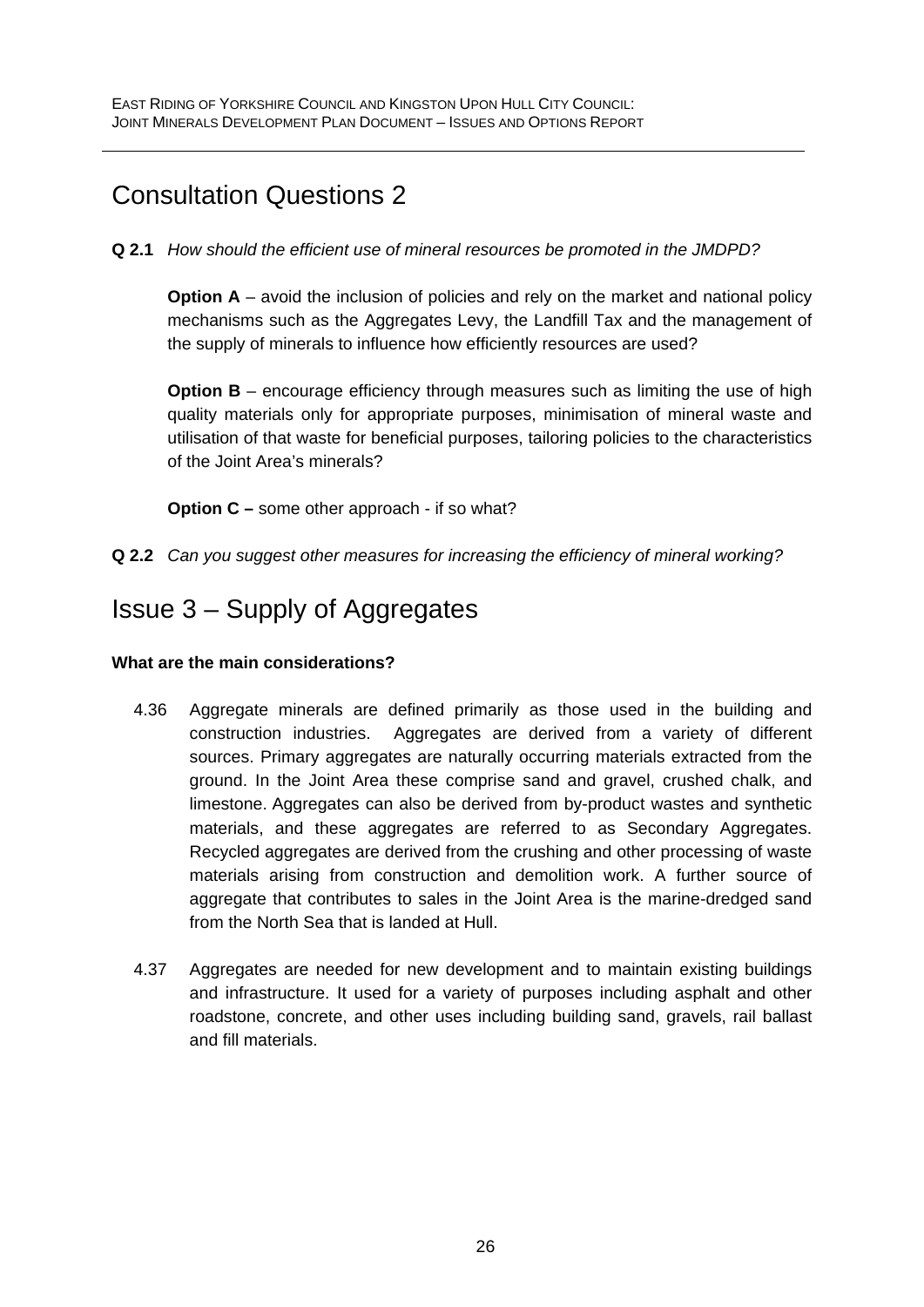4.38 Government guidance is that Mineral Planning Authorities should make provision in their Mineral Development Frameworks for an adequate and steady supply of aggregates for the construction industry to meet the needs of society. Government aggregates policy is expressed partly through its guidelines for aggregates provision, the current issue of which, MP6, sets out the amounts for the period 2001-2016 for each of the English Regions. Table 1 shows the guideline amounts for each type of aggregate for the Yorkshire and Humber Region.

#### **Table 1**

| Guidelines for aggregate provision in Yorkshire and Humber Region |                  |  |  |  |  |  |  |
|-------------------------------------------------------------------|------------------|--|--|--|--|--|--|
| 2001-2016                                                         |                  |  |  |  |  |  |  |
| Land won sand and gravel                                          | 73 <sub>mt</sub> |  |  |  |  |  |  |
| Land won crushed rock                                             | 220mt            |  |  |  |  |  |  |
| Marine sand and gravel                                            | 3 <sub>mt</sub>  |  |  |  |  |  |  |
| Alternative materials, including<br>secondary and recycled        | 128mt            |  |  |  |  |  |  |
| aggregates                                                        |                  |  |  |  |  |  |  |
| Net imports to England                                            | 0 <sub>mt</sub>  |  |  |  |  |  |  |

#### **Primary Aggregates**

- 4.39 For land won sand and gravel, and crushed rock, the guideline figures are apportioned between the constituent mineral planning authorities in each Region, and divided by the number of years to produce an annual apportionment, or assumed rate of supply. This is called the sub-regional apportionment rate, and the figures are included in the Regional Spatial Strategies.
- 4.40 The provision of an adequate and steady supply of aggregates is achieved through a requirement for mineral planning authorities to make provision in their Mineral Development Frameworks for a landbank, or stock of mineral planning permissions which together allow sufficient aggregate minerals to be extracted at the apportionment rate for a defined period.
- 4.41 The length of the landbank should be used as an indicator of when new planning permissions for aggregate minerals extraction are likely to be needed. The indicator landbank period for sand and gravel is least 7 years' supply, and for crushed rock it is at least 10 years.
- 4.42 Mineral Development Frameworks should aim to maintain the landbank throughout the plan period, including provision for the respective landbanks to be in place at the plan's end date.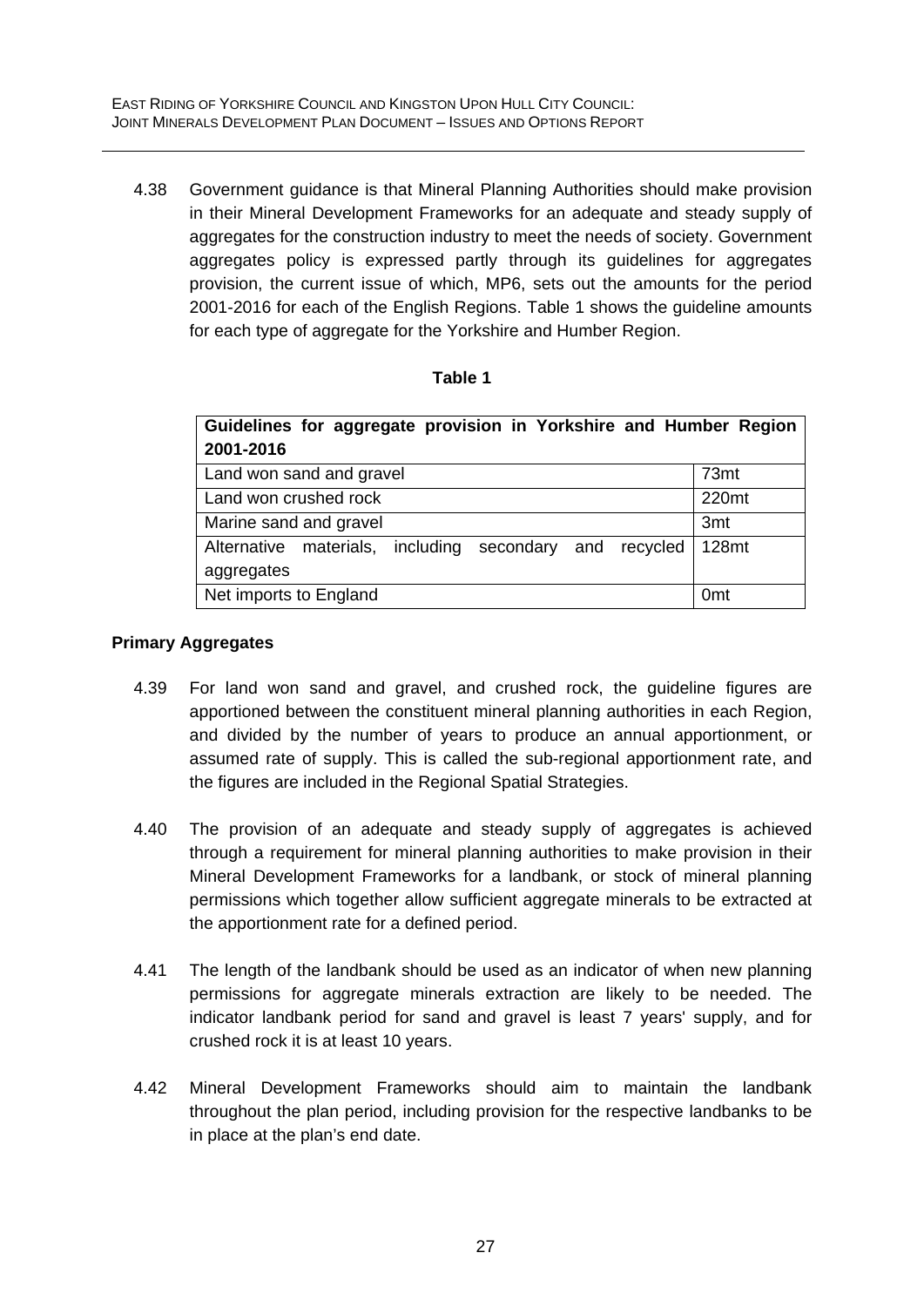4.43 The Yorkshire and Humber Regional Spatial Strategy is nearing completion. The recommended sub regional apportionments for the Joint Area for sand and gravel, and for crushed rock are set out in Table 2.

| anı<br>ł |  |
|----------|--|
|          |  |

| Joint Area sub-regional apportionment for aggregate provision, 2001 to 2016 |                         |                             |  |  |  |  |
|-----------------------------------------------------------------------------|-------------------------|-----------------------------|--|--|--|--|
|                                                                             | <b>RSS sub regional</b> | <b>Annual apportionment</b> |  |  |  |  |
|                                                                             | apportionment           | rate                        |  |  |  |  |
| Sand and gravel                                                             | 8.3 million tonnes      | 0.52 mt per annum           |  |  |  |  |
| Crushed rock                                                                | 5.3 million tonnes      | 0.33 mt per annum           |  |  |  |  |

- 4.44 The state of the landbank is monitored each year by the RAWP. Figures for the East Riding are combined with those for North Lincolnshire due to the need for commercial confidentiality.
- 4.45 At the end of 2006, the position with regard to permitted reserves and the landbank for of sand and gravel and crushed rock were as set out in Table 3.

|                           | <b>Reserves</b><br>(M tonnes) | Landbank<br>(Years) | <b>Apportionment</b><br>(2001-2016, mt pa) |
|---------------------------|-------------------------------|---------------------|--------------------------------------------|
| <b>Sand and Gravel</b>    |                               |                     |                                            |
| <b>East Riding</b>        | 5.64                          | 7.2                 | 0.52                                       |
| <b>North Lincolnshire</b> |                               |                     | 0.26                                       |
| <b>Crushed rock</b>       |                               |                     |                                            |
| East Riding               | 2.1                           | 4.2                 | 0.33                                       |
| <b>North Lincolnshire</b> |                               |                     | 0.16                                       |

4.46 This shows that the landbank for sand and gravel is approaching the indicator level of 'at least 7 years' at which further permissions are required in order to maintain supplies, and the landbank for hard rock is already below the indicator level of at least 10 years. Furthermore the demand for minerals is increasing; year annual sales of sand and gravel have grown from 0.8 million tonnes in 2000 to 1.2 million tonnes in 2006 and higher demand can be anticipated to continue in order to provide supplies for the planned and emerging development needs outlined above. It is clear therefore that the JMDPD will need to identify further resources of both sand and gravel and crushed rock to meet the demand for aggregates in the plan period. The JMDPD will need to determine the best way to address this.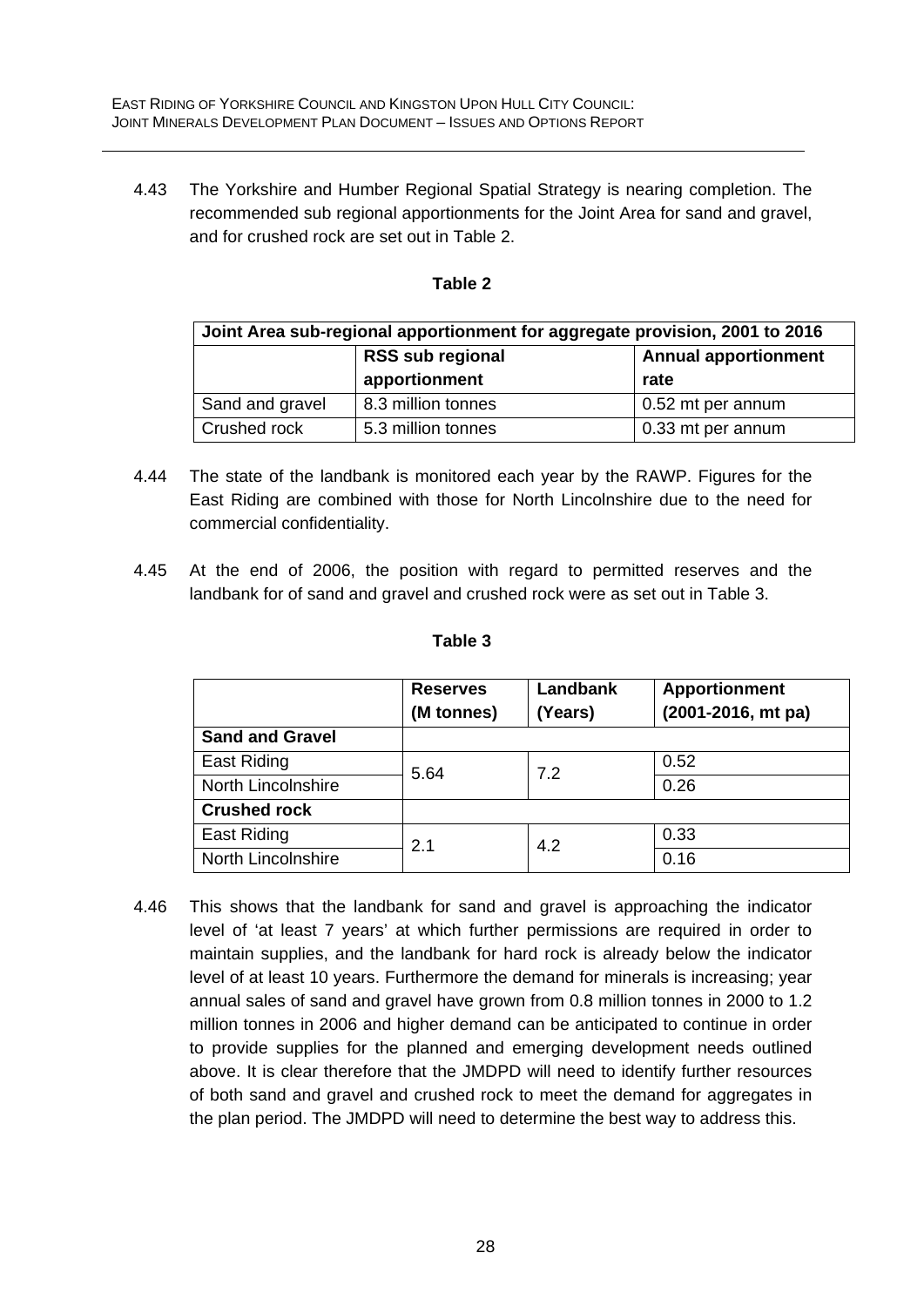- 4.47 Mineral Planning Authorities are required to take account of local conditions in drawing up their policies for aggregate provision, including aspects of demand and supply, the availability of sufficient resources, and environmental considerations.
- 4.48 The Yorkshire and Humber RA has commissioned an appraisal of the sub regional apportionment for sand and gravel assuming that the overall regional apportionment remains the same until 2021. The study is not yet complete, but will be finalised in time for its conclusions to be adopted into the JMDPD during its preparation.

## Consultation Questions 3

- **Q3.1** *What level of aggregate sand and gravel supply should the Minerals DPD aim to achieve for the plan period?*
- **Option A** the level proposed by the sub-regional apportionments?
- **Option B** –a lower level than provided for in Option A? If so, what level and for what reason?
- **Option C** –a higher level than provided for in Option A? If so, what level and for what reason?

# Issue 4 – Identifying Locations for Mineral Extraction

#### **What are the main considerations?**

- 4.49 MPS1 advises that provision for the landbank should be made by identifying the most sustainable locations where mineral extraction is most likely to take place. This can be done by identifying Preferred Areas for future working where mineral resources are known to exist, together with Areas of Search, where information about mineral deposits is less certain.
- 4.50 As the labels imply, Preferred Areas are defined more precisely than Areas of Search, however for both designations their extent should not be taken as necessarily representative of the boundaries for any planning applications which may be received, or consents which might be issued.
- 4.51 The adopted JMLP identified both Preferred Areas and Areas of Search for aggregate sand and gravel extraction. Insufficient information was available at the time to identify Preferred Areas for aggregate crushed rock, but an Area of Search was identified adjacent to the existing quarry at Swinescaif.
- 4.52 The procedure for identifying Preferred Areas and Areas of Search in the JMLP is reproduced in Appendix A of this Issues and Options Report.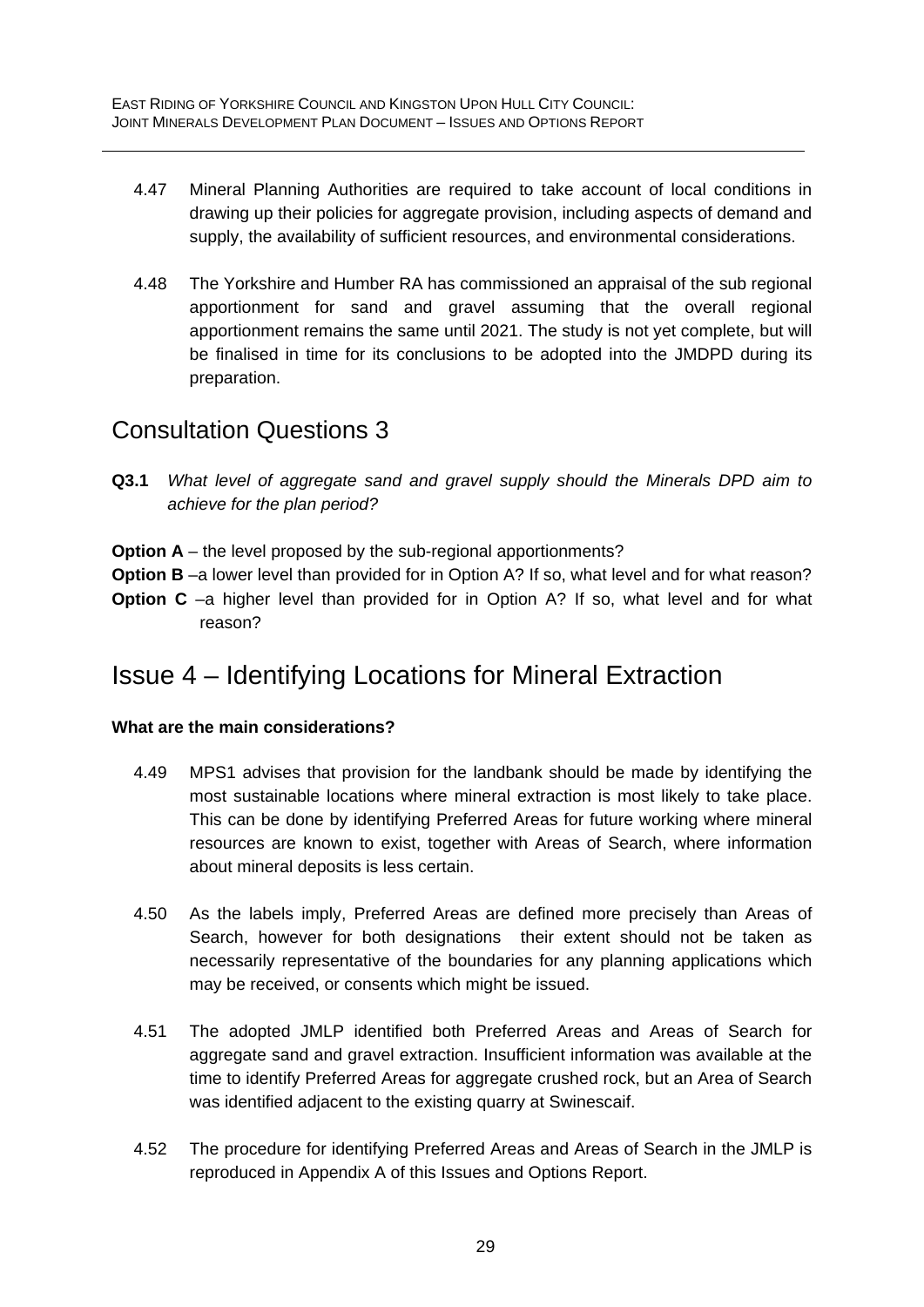#### **Which higher-level policy is relevant?**

• MPS1 para 15; Annex 1 paras 3.6-3.10;

• MPS1 PG paras 37-42

Extracts of these policy documents are attached in Appendix B

#### • **Where do I find out more?**

- Yorkshire and Humber RAWP
- ERY&H Joint Minerals Local Plan Appendix 1
- BGS Mineral Planning Factsheet Construction Aggregates
- **www.bgs.ac.uk/planning4minerals**  Resources and Economics

### Consultation Questions 4

- **Q 4.1** *Do you agree with the approach to identifying Preferred Areas that was used in the JMLP?*
- **Q 4.2** *Are there any other considerations that you think should be taken into account?*
- **Q 4.3** *Do you agree with the approach to identifying Areas of Search that was used in the JMLP?*
- **Q 4.4** *Are there any other considerations that you think should be taken into account?*
- **Q 4.5** *In identifying Preferred Areas and Areas of Search, do you think it is appropriate to:*

**Option A** Give priority to extensions of existing quarries**, or Option B** Give priority to new sites, or **Option C** Not give priority to either, and treat each site on its merits?

**Q 4.6** *What approach should the Minerals DPD follow in relation to environmental and cultural assets when identifying locations for new resources or providing policy guidance for new and existing sites?* 

**Option A** – seek to avoid harm to designated sites and areas, with greatest weight given to national and international designations and lesser weight given to sites and areas of local significance?

**Option B** – as Option A but give the same weight to all levels of designation?

**Option C** – require that the environmental and cultural qualities of all potential locations for mineral development are considered, regardless of whether they are formally designated?

**Option D** – as Option C but require that any new minerals development should achieve a net gain in environmental quality for the site?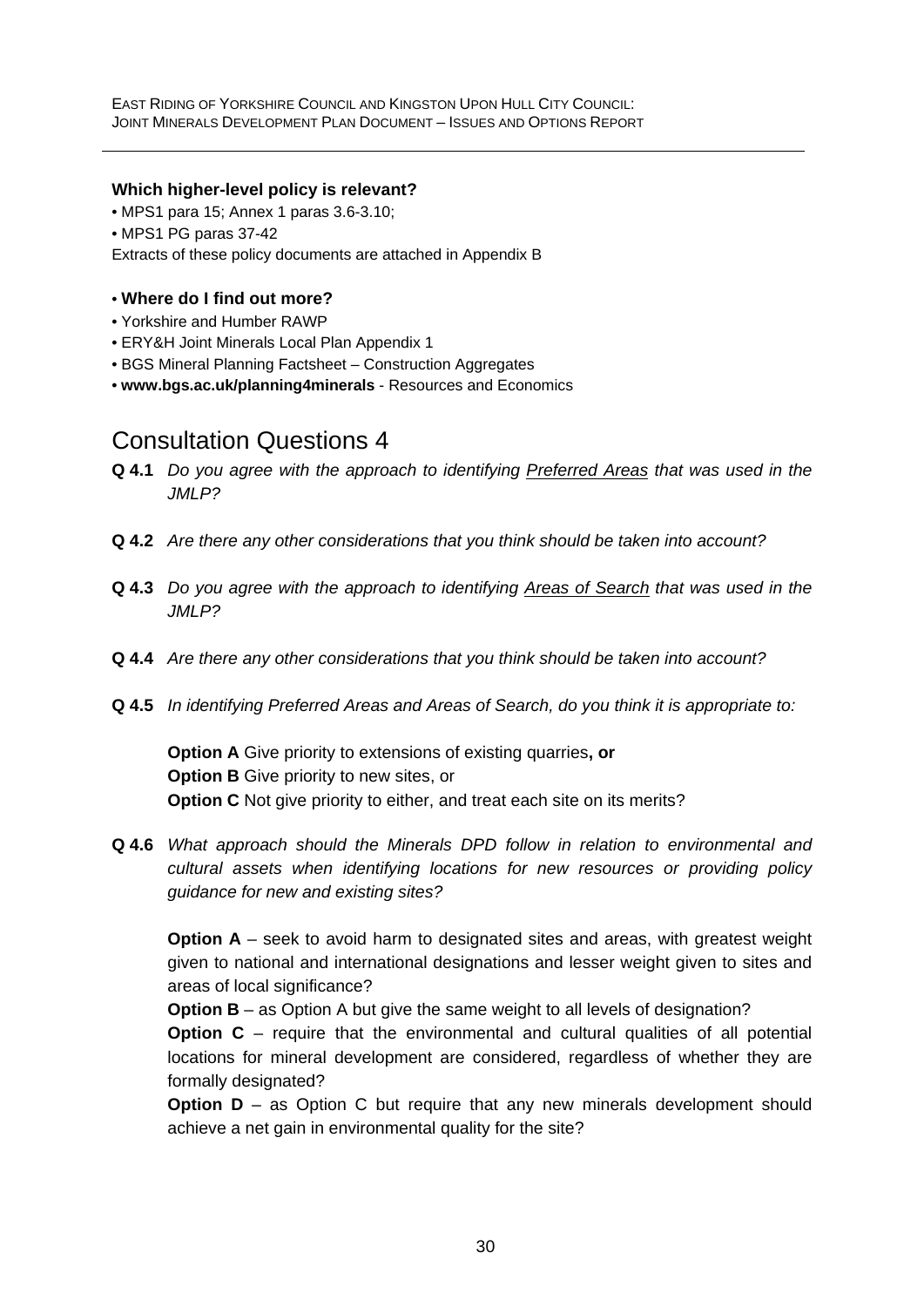# Issue 5 - Imported Aggregates

#### **What are the main considerations?**

- 4.53 Aggregates are imported into the joint area from two major sources; marine aggregates brought in by sea; and secondary and other aggregates principally transported by rail.
- 4.54 **Marine aggregates** are dredged in a number of places off the East Yorkshire coast, and elsewhere off the north east coast of England. Since 2001 between 0.2 and 0.3 million tonnes per annum were landed for supply to the Joint Area and beyond (Source: AM06). This annual level is in line with government guidance. The regional apportionment does not provide a figure for predicted landings on a county specific basis, but the great majority of landings will be at Hull.
- 4.55 Existing facilities are located in Hull's eastern docks and in the lower river Hull corridor. The latter area between Clough Road and the City Centre is a Regeneration Phase 2 area in Hull's Spatial Strategy, and as such it is important that any new development associated with minerals handling does not prejudice the broader objectives of KHCC for regeneration of this area. It is likely that Hull will remain the focus for new marine aggregate development.
- 4.56 The JMLP does not identify or safeguard present of future sites for the handling of marine aggregates, although the plan confirms that MPAs broadly support the increase in marine won aggregates envisaged.
- 4.57 The options in the JMDPD would be to continue with the present policy to respond to proposals for further landing facilities on their merits, or to strengthen the policy for new sites, with the scale depending on local circumstances, and identify and safeguard sites where there might be a presumption in favour of establishing new sites.

#### **Which higher-level policy is relevant?**

• MPS1 para 15; Annex 1 para 6; • MPS1 PG paras 34 and 35 Extracts of these policy documents are attached in Appendix B

#### **Where do I find out more?**

• Yorkshire and Humber ARWP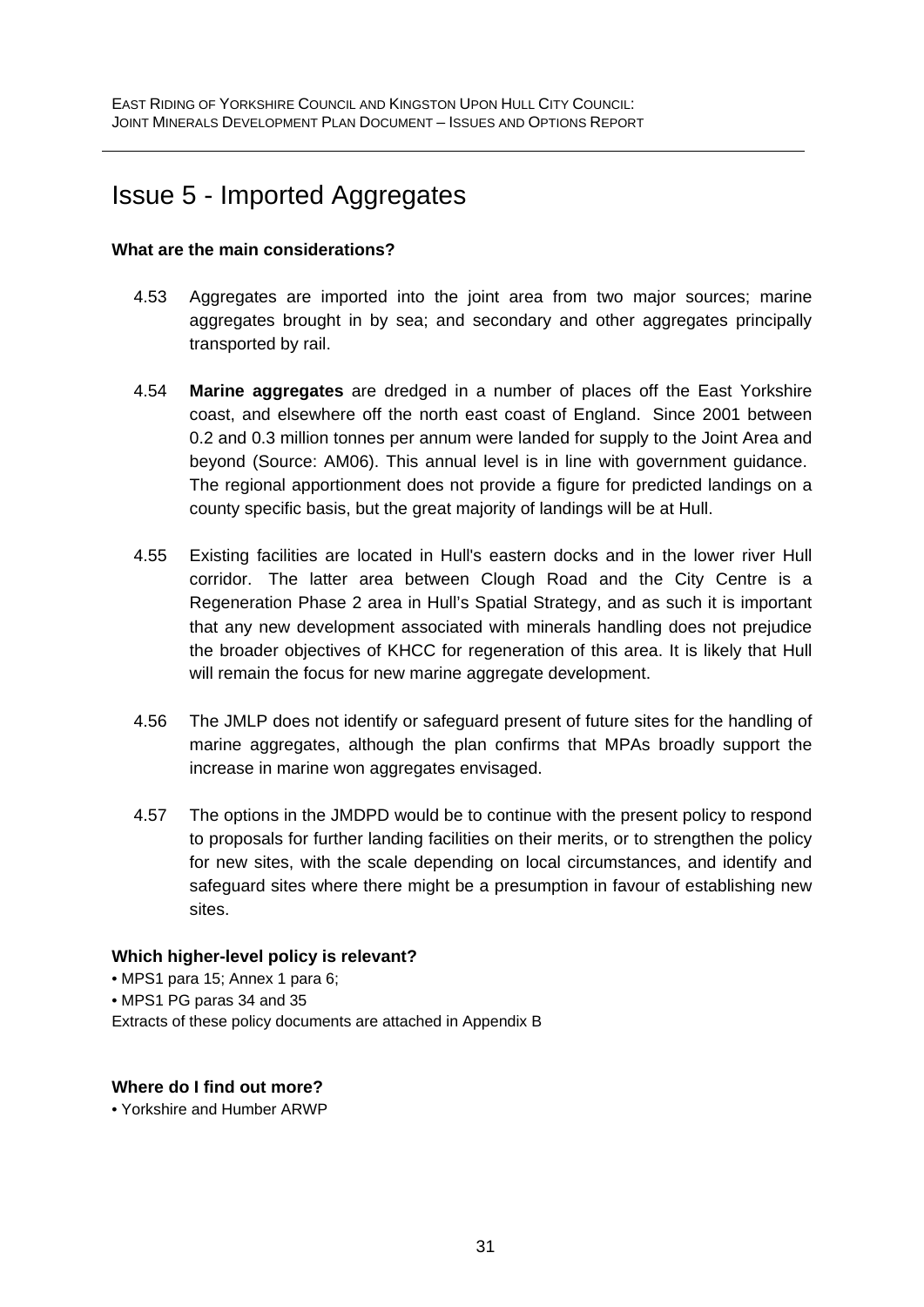### Consultation Questions 5

- **Q5.1** *Do you think that the present policy for marine aggregate landing and handling development should be reviewed in order to provide more capacity for importing marine aggregates?*
- **Q5.2** *Should potential sites for marine aggregate landing and handling development be identified and safeguarded?*
- **Q5.3** *Should there be a presumption in favour of safeguarded sites being granted planning permission, subject to meeting defined planning and environmental criteria?* 
	- 4.58 **Other imported aggregates** are secondary aggregates, principally the arisings from the coal and power generation industries such as Pulverised Fuel Ash from Drax and blast furnace slag from British Steel at Scunthorpe. In addition supplies of harder crushed rock minerals are imported from quarries outside the Joint Area. A significant portion of these materials from further afield travel either by rail or sea. Those arriving by rail do so via the Tilcon Aggregates rail depot. Those arriving by sea come from Norway and Scotland.
	- 4.59 Although it recognises the importance of the rail depot, the JMLP does not make specific provision for safeguarding it or associated processing and transport facilities. However it does state that the MPAs will give favourable consideration to the expansion of facilities, or the construction of new facilities where needed.

# Consultation Questions 5 (cont)

- **Q5.4** *Do you think that the present policy for rail depots suitable for importing aggregates should be reviewed in order to provide positively for more capacity?*
- **Q5.5** *Should potential sites for rail depots be identified and safeguarded***?**
- **Q5.6** *Should there be a presumption in favour of safeguarded rail depot sites being granted planning permission, subject to meeting defined planning and environmental criteria***?**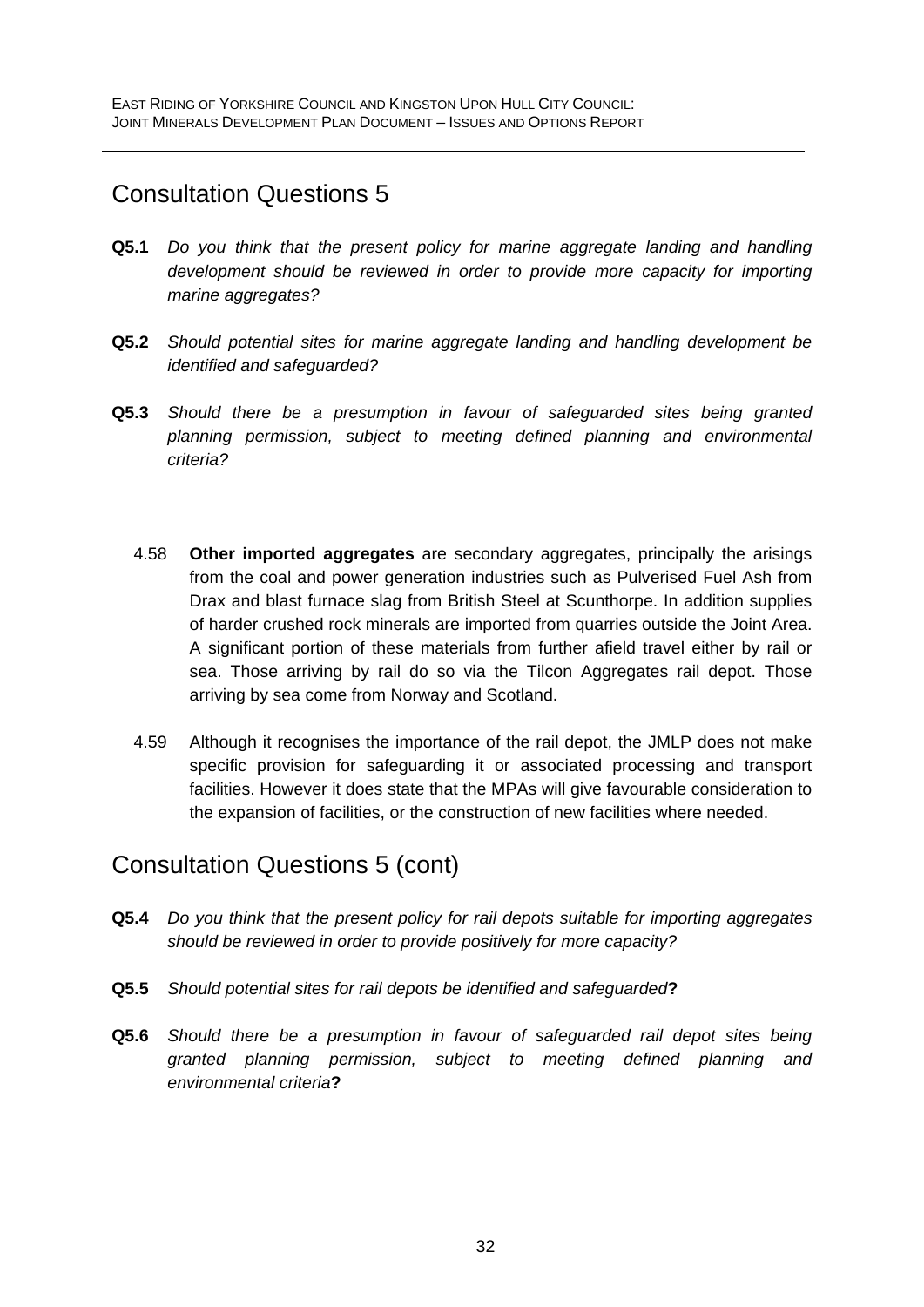# Issue 6 - Non Aggregate Minerals

#### **What are the main considerations?**

- 4.60 Non-aggregate minerals are those minerals which occur in sufficient quantities to be worked commercially within the Joint area, and which are not used in the construction industry. Those non-aggregate minerals which are, or may be worked are:
	- chalk
	- clay
	- peat
- 4.61 The energy minerals of coal, oil and gas are dealt with separately below.
- 4.62 Each mineral has its own current and anticipated position.

#### **Clay**

- 4.63 Clayworks represent considerable levels of investment in processing facilities to produce tiles and brick and therefore require extensive reserves in order to provide long term security for the investment required. Government guidance advises that a positive approach should be made to safeguarding deposits of brick clay of suitable quality, and MPAs should make provision for sufficient permitted reserves to support the actual and proposed investment in plant and equipment, both new and existing. The level of provision advised is the equivalent of 25 years' of production.
- 4.64 Whilst it is generally desirable for brick clay to be extracted close to the clayworks, it is recognised that not all materials can necessarily be supplied from the immediate vicinity. In some cases supplies may need to be brought in from elsewhere, including from neighbouring authority areas.
- 4.65 The claywork operators at Broomfleet have sufficient permitted reserves to last for the equivalent of 25 years at current levels of production. This follows a recent rationalisation of their permitted reserves to ensure the availability of quality clays closer to the works. Further rationalisation may be required over the plan period, particularly if levels of production increase or further investment is required in the works. Also further reserves may need to be permitted to ensure the continuity of the 25 years' supply over the plan period.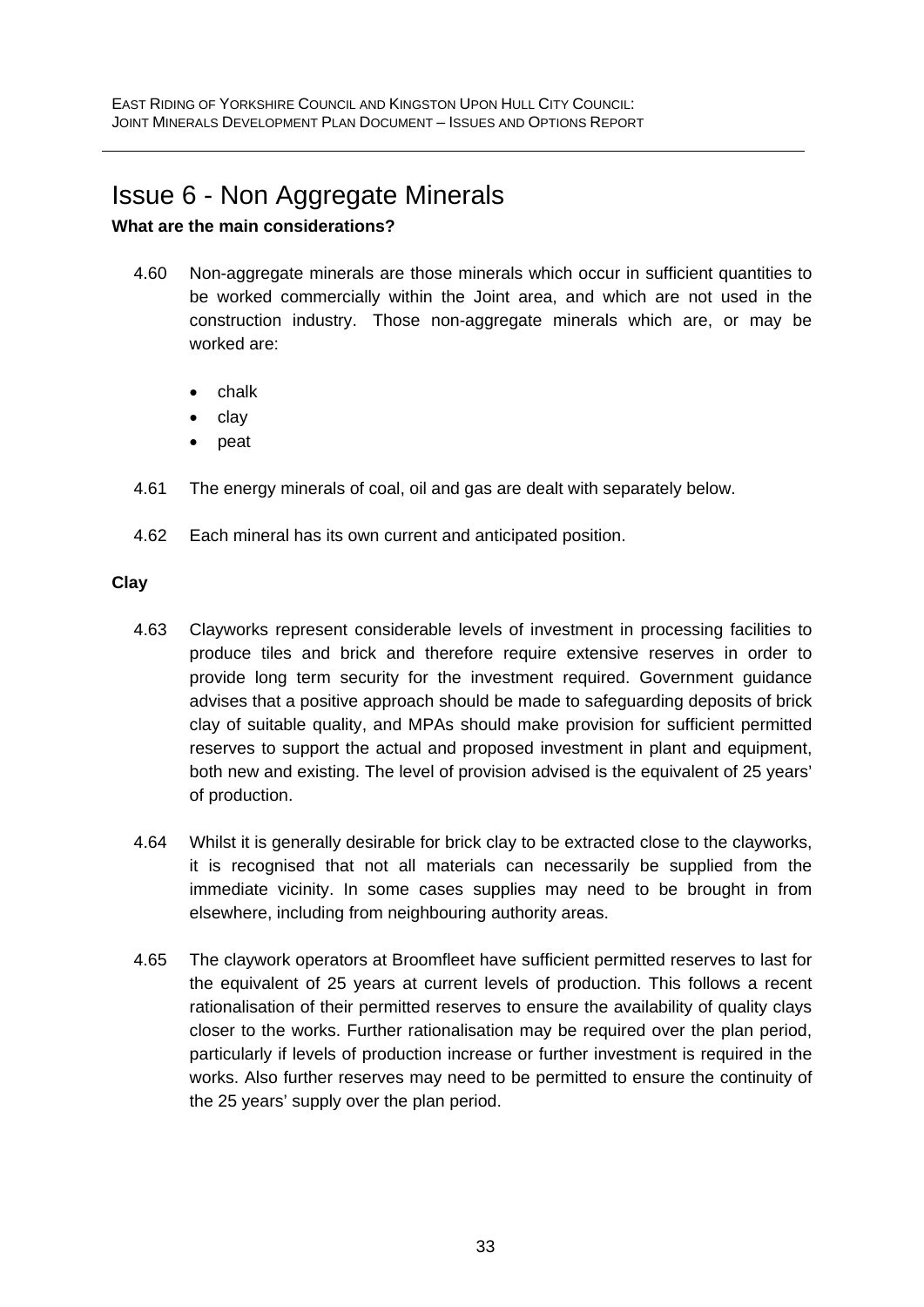- 4.66 The JMLP confirms the importance of ensuring that the reserves of clay are not sterilised by other forms of development and that a secure and uninterrupted supply of clay is maintained for the works. However there is no specific policy. Instead the JMLP states that any applications for further working of clay will be considered against the general development control policies.
- 4.67 A similar approach is taken to proposals for the extraction of clay where it occurs in sand and gravel deposits. This clay is often of good quality and suitable for engineering of landfill sites, and for flood defence works.

# Consultation Questions 6

**Q 6.1** *What approach should be taken to the supply of clay for the uses identified above?* 

**Option A** – continue to rely on the general development control policies, which seek to minimise impacts, but do not recognise any period of supply

**Option B** – introduce new policies to address safeguarding and ensuring a 25 year period of supply

**Option C** – some other approach - if so what?

#### **Chalk**

- 4.68 As with clay, industrial chalk requires considerable investment in processing facilities in order to render the chalk suitable for the specialist uses to which it is put, and therefore also requires extensive reserves to provide long term security for the investment made.
- 4.69 There is no specific guidance about ensuring an ongoing supply of reserves for industrial chalk works. The JMLP does however contain a policy which recognises the importance of capital investment and securing supplies to meet long term demand.
- 4.70 Both the main sites where industrial chalk is extracted have extensive reserves to supply their works i.e. Melton and Bracken. Some industrial grade chalk is also extracted from the chalk quarries at Greenwick and Huggate, and transported to Bracken for processing.
- 4.71 It is possible however that further supplies may be required to provide for continuing supply through the plan period. This may require increased or continuing transportation from satellite sites.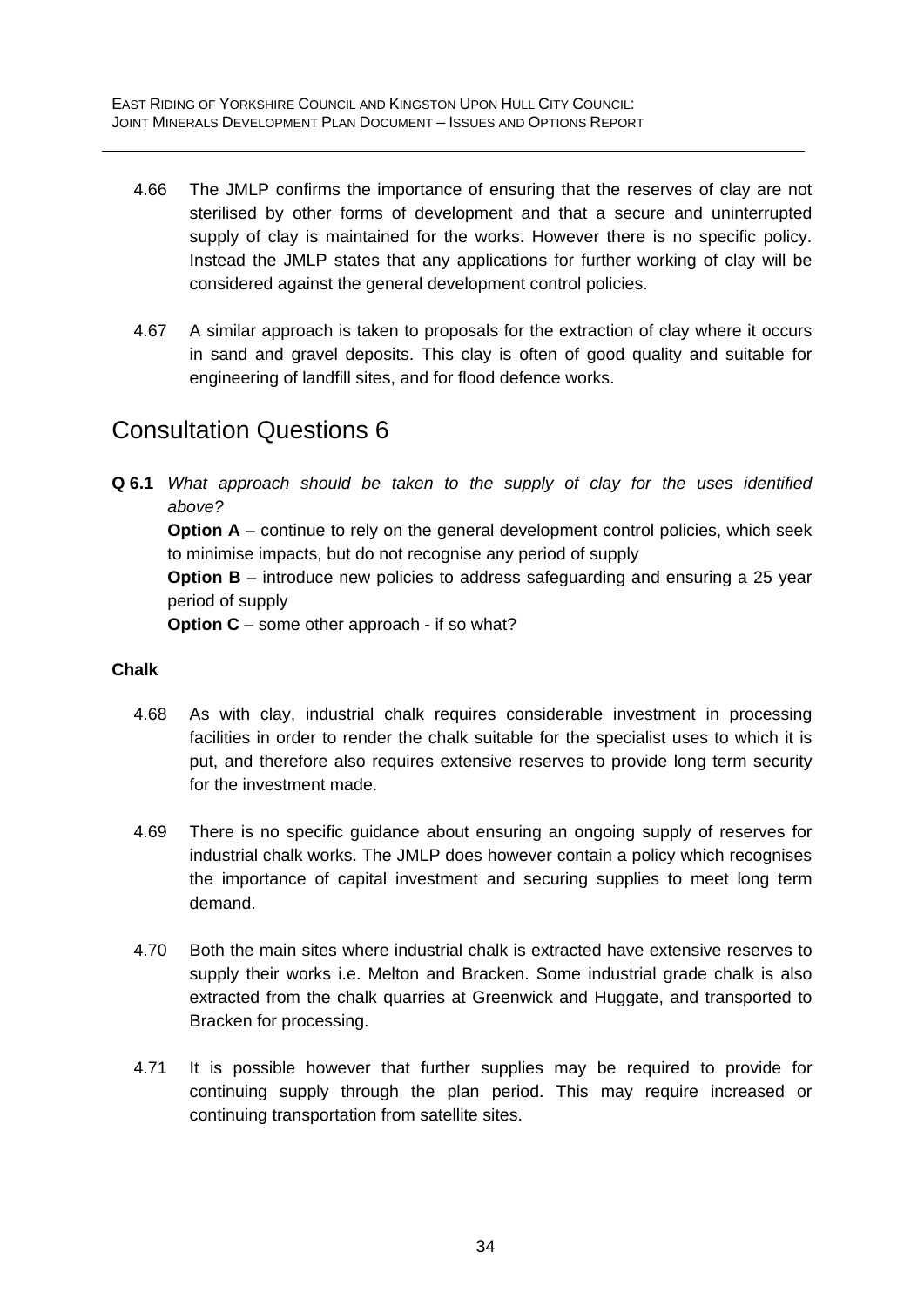4.72 The existing JMLP acknowledges that there are adequate permitted reserves to enable operations to continue, but also recognises that there may be circumstances where additional supply may be needed. The plan considers there may be circumstances where it would be appropriate to grant consent for new chalk extraction to meet industrial needs.

## Consultation Questions 6 (cont)

**Q 6.2** *What approach should be taken to the supply of industrial chalk?* 

**Option A** – continue with the policy approach in the JMLP. **Option B** –some other approach - if so what?

#### **Peat**

- 4.73 Government guidance seeks to limit or prohibit further working in areas where peat reserves occur in environmentally sensitive locations. The peat deposits at Goole Moor have been recognised as being of European importance under the Habitats Regulations, and Natural England has secured an agreement whereby further extraction has ceased over much of the permitted area. The remaining permitted areas could only be worked on a small scale, but Natural England advises that this would be contrary to the interest of the designated area.
- 4.74 The JMLP included a policy that no further peat working would be allowed outside the area already with planning permission unless the land was of little or no nature conservation, archaeological or paleo-ecological interest. The supporting text confirmed that the Joint Authorities would seek the voluntary revocation of outstanding planning permissions for peat working where this would affect the integrity of a European site.

### Consultation Questions 6 (cont)

**Q 6.3** *What approach should be taken to the future control of peak workings?*  **Option A** – continue with the policy approach in the JMLP. **Option B** –some other approach - if so what?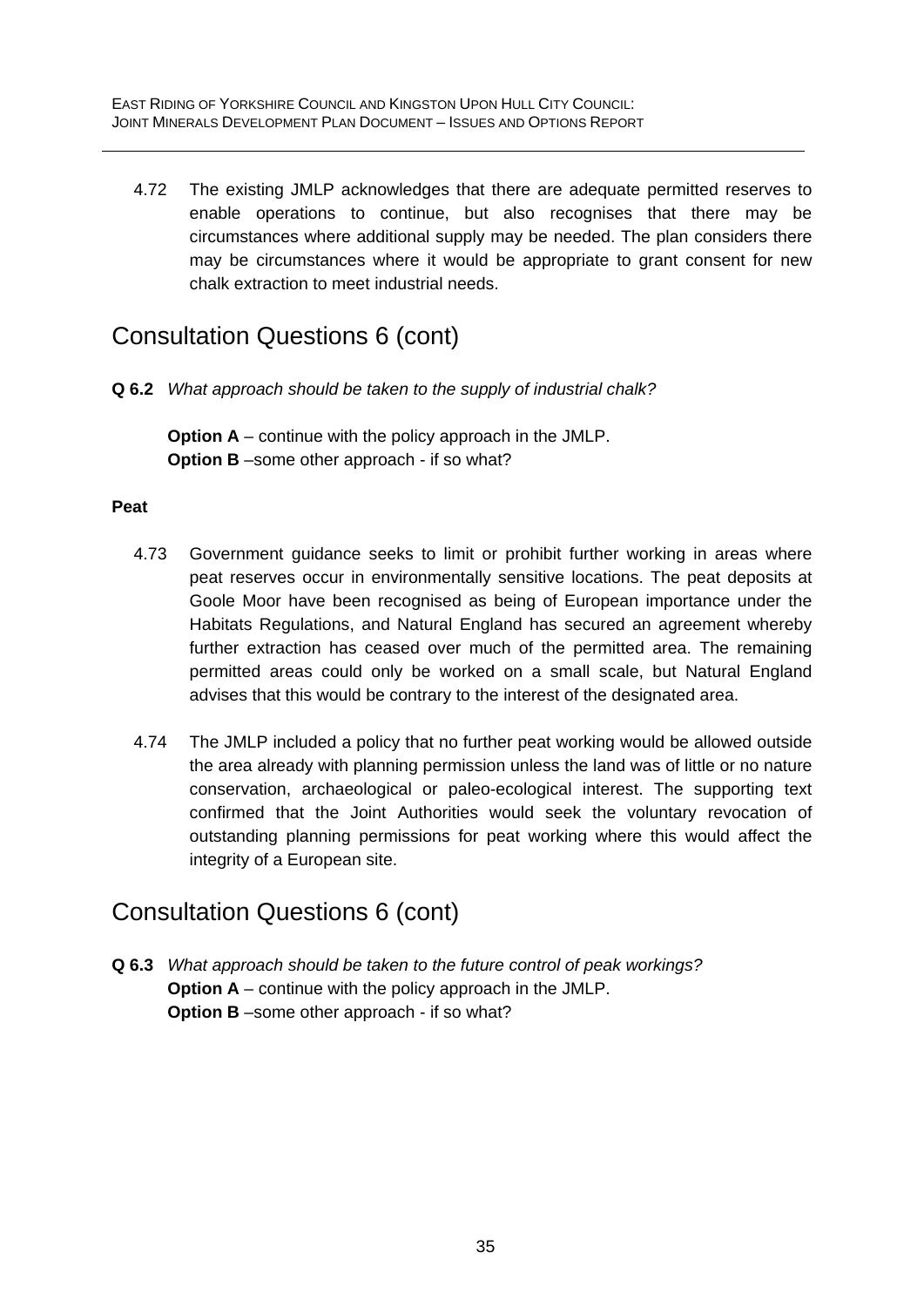# Issue 7 - Energy Minerals

- 4.75 The Government's current energy policy was set out in the [Energy White Paper of](http://www.dti.gov.uk/energy/whitepaper/page39534.html)  [May 2007](http://www.dti.gov.uk/energy/whitepaper/page39534.html), building on previous work including the [2003 Energy White Paper](http://www.dti.gov.uk/energy/policy-strategy/energy-white-paper-2003/page21223.html) and the [Energy Review Report in 2006.](http://www.dti.gov.uk/energy/review/page31995.html)
- 4.76 The 2007 White Paper sets out the Government's international and domestic energy strategy to respond to the changing circumstances in global energy markets and to address the long term energy challenges of security of supply, recognising at the same time the damaging implications for climate change.
- 4.77 Many of the measures in this regard are the subject of national and international initiatives. Nevertheless there are implications for the Joint Area in respects of both coal, and oil and gas.

#### **Coal**

- 4.78 The eastern part of the JMDPD area is underlain by deep coal deposits which are or have been worked from mines located in adjacent areas. These are the Selby Coalfield to the west in Selby District, North Yorkshire, and Thorne Colliery to the south west within Doncaster Metropolitan Borough Council. Both collieries have a chequered history of working, and at present only Thorne colliery is in production. There is no indication at present of any working below the East Riding of Yorkshire within the plan period, although the recoverable reserves remaining are significant.
- 4.79 Within the framework of the Energy White Paper, it is the Government's policy to maximise the economic recovery of all fossil fuels, including coal.
- 4.80 The White Paper envisages that future development of coal is based on collaboration between stakeholders in the coal and power industries and government to secure the long term future of coal fired power generation, to optimise the use of national coal reserves where recovery is economic, and to stimulate investment in clean coal technologies. Considerable investment has already been made in enabling existing coal-fired power stations to comply with new EU emissions legislation.
- 4.81 Deep mining can cause different problems, notably subsidence, and ground water pollution. New surface development, with associated infrastructure and spoil can have more wide ranging impacts.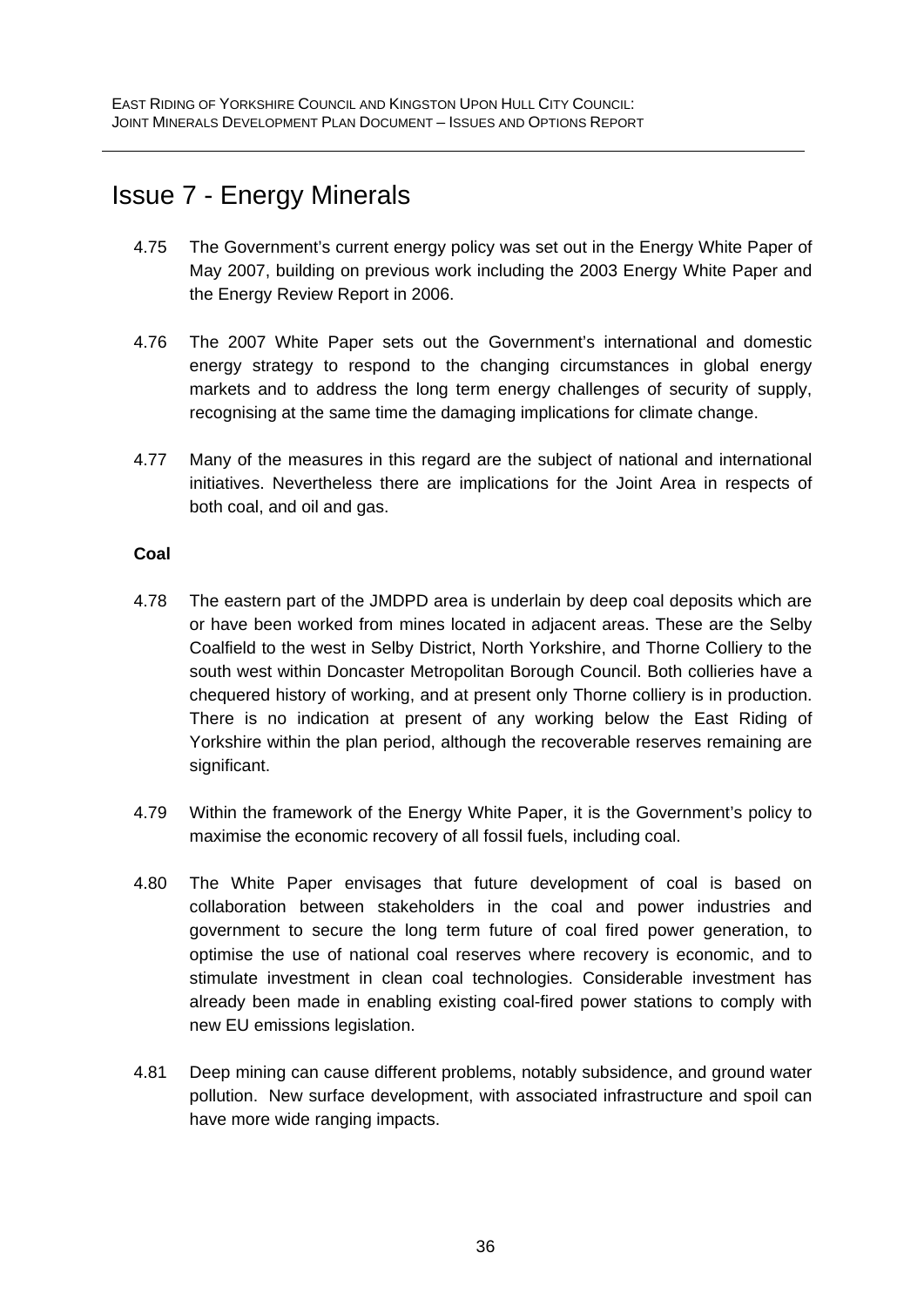4.82 Whilst the JMLP did not envisage any plans for further applications for coal working of the reserves below the Joint Area, it nevertheless included a policy to ensure that any such operations did not have a detrimental impact on the plan area, particularly in the vicinity of the Lower Derwent Valley SPA/Ramsar /proposed SAC.

### Consultation Questions 7

**Q7.1** *What approach should be taken to the possibility of proposals for coal working coming forward during the plan period?* 

**Option A** – continue with the policy approach in the JMLP.

**Option B** –some other approach - if so what?

**Q 7.2** *If option B is favoured, what do you consider the key features of any new policy approach should be?* 

#### **Oil and gas**

- 4.83 Onshore oil and gas has been produced in substantial quantities from onshore sources in the UK since the 1940s. Oil and gas development broadly consists of three phases – exploration, appraisal and production. Each phase requires a separate planning permission, and there is no presumption in favour of consent for subsequent stages if an earlier stage is permitted, nor do possible effects of a later stage not yet applied for constitute grounds for refusal of an earlier stage.
- 4.84 There is also a system of licensing that operates along side the planning regime. Licensing is operated by the Secretary of State for the Department for Business, Enterprise and Regulatory Reform. Once a licence is granted, planning permission must be obtained before the SSTI will allow the drilling of a well, or development of an oil or gas field.
- 4.85 A significant proportion of the Joint Area, including the Humber Estuary, is covered by licences. There have been a number of boreholes sunk in the East Riding for exploratory purposes since the 1970s, and one site, at Caythorpe west of Bridlington, is in commercial production, although it has recently converted to on-site generation of electricity instead of gas export to the national network, as a result of declining gas pressure.
- 4.86 With the increasing value of gas further exploration and possibly development of reserves during the plan period can be anticipated.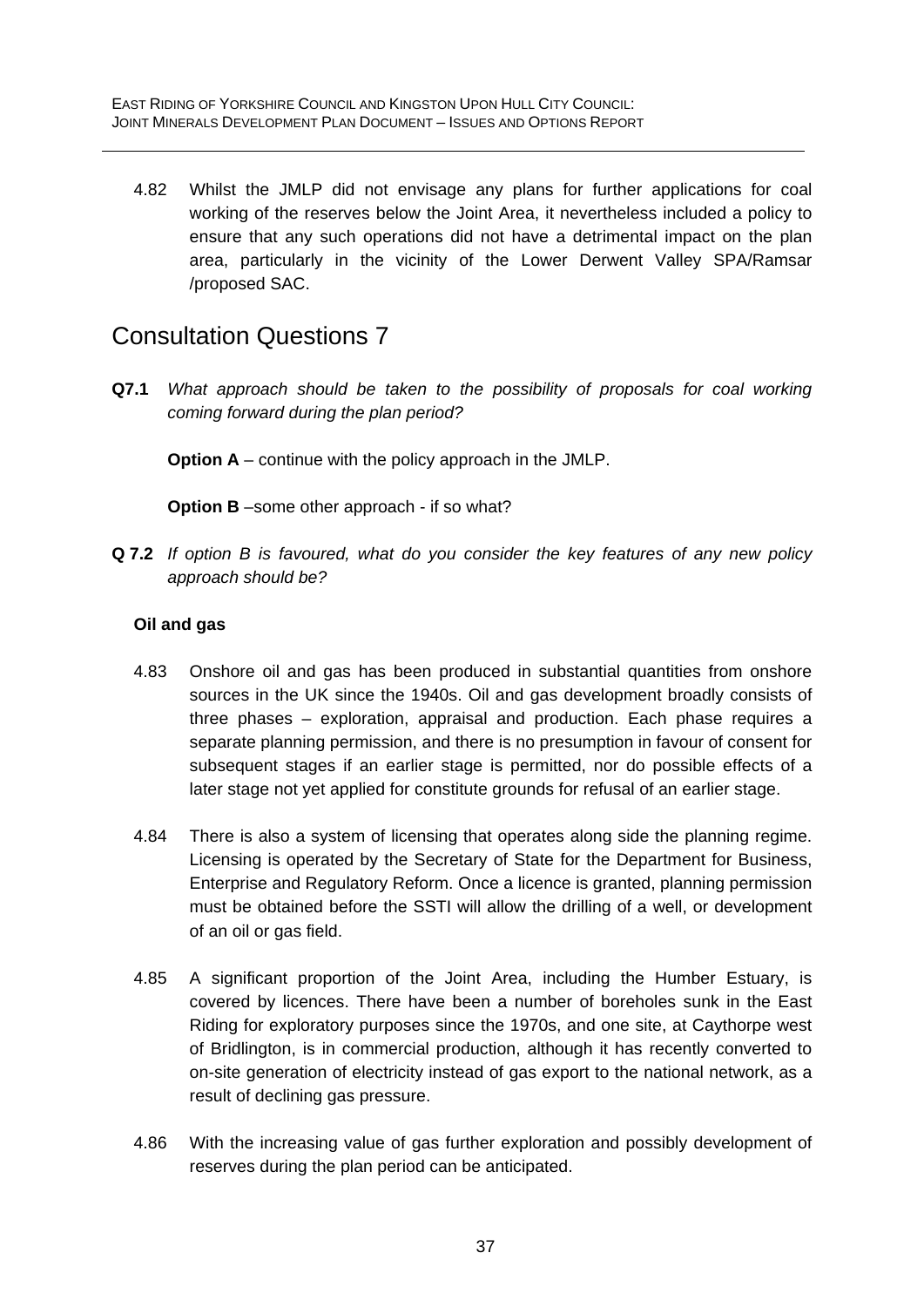- 4.87 Exploration can be undertaken using a variety of techniques, but nearly always from the surface. In the majority of cases some form of seismic survey is undertaken, either vibroseis, using a team of vehicles which send controlled vibrations into the ground, or a sequence of small explosive charges are detonated. In both cases the objective is to examine the reflected seismic pattern in order to detect the presence of geological structures with hydro-carbon potential. Such exploration may be followed by a test borehole. Both forms of seismic survey have the potential to cause disturbance through noise and vibration near residential areas, or when undertaken during the night.
- 4.88 Drilling a borehole normally takes between 6 and 8 weeks, and associated activities will cover an area of up to 1 hectare. During this period, activity is intense with site preparation works to provide access, services, drainage, pollution control etc. Drilling must be undertaken 24 hours a day, and therefore for the duration of activity there is significant potential for impacts on local amenities. Once completed the drilling rig is usually removed, and if nothing is found, the borehole will be capped and the site restored. If oil and gas are found then the borehole is sealed and fitted with draw-off and safety valves prior to testing of the find.
- 4.89 Where exploratory boreholes show that further appraisal is appropriate, more boreholes may be needed to test the extent of the geological structure involved, and additional infrastructure may be required to support the appraisal. This additional development has further potential to create environmental impacts, and to extend the working over a wider area.
- 4.90 Oil and gas production wells and associated infrastructure may originate as a result of the development and upgrading of an earlier exploration or appraisal borehole site, or they may be developed on a new site following the conclusions of the appraisal stage. Pipeline up to 10 miles in extent are subject to planning permission. Longer pipelines require authorisation from the SSTI, although the considerations applied are the same.
- 4.91 Government advice is that MPAs should include policies in their DPDs that clearly distinguish between the three phases of oil and gas development, highlighting any environmental or other constraints on production or processing sites.
- 4.92 The JMLP includes policies in respect of appraisal and exploration boreholes for oil and gas production. Under these policies, the JMLP required that Exploration Boreholes be located in the environmentally least sensitive part of the geological prospect. In terms of site selection, account is taken of the potential to retain the borehole for long term appraisal and development..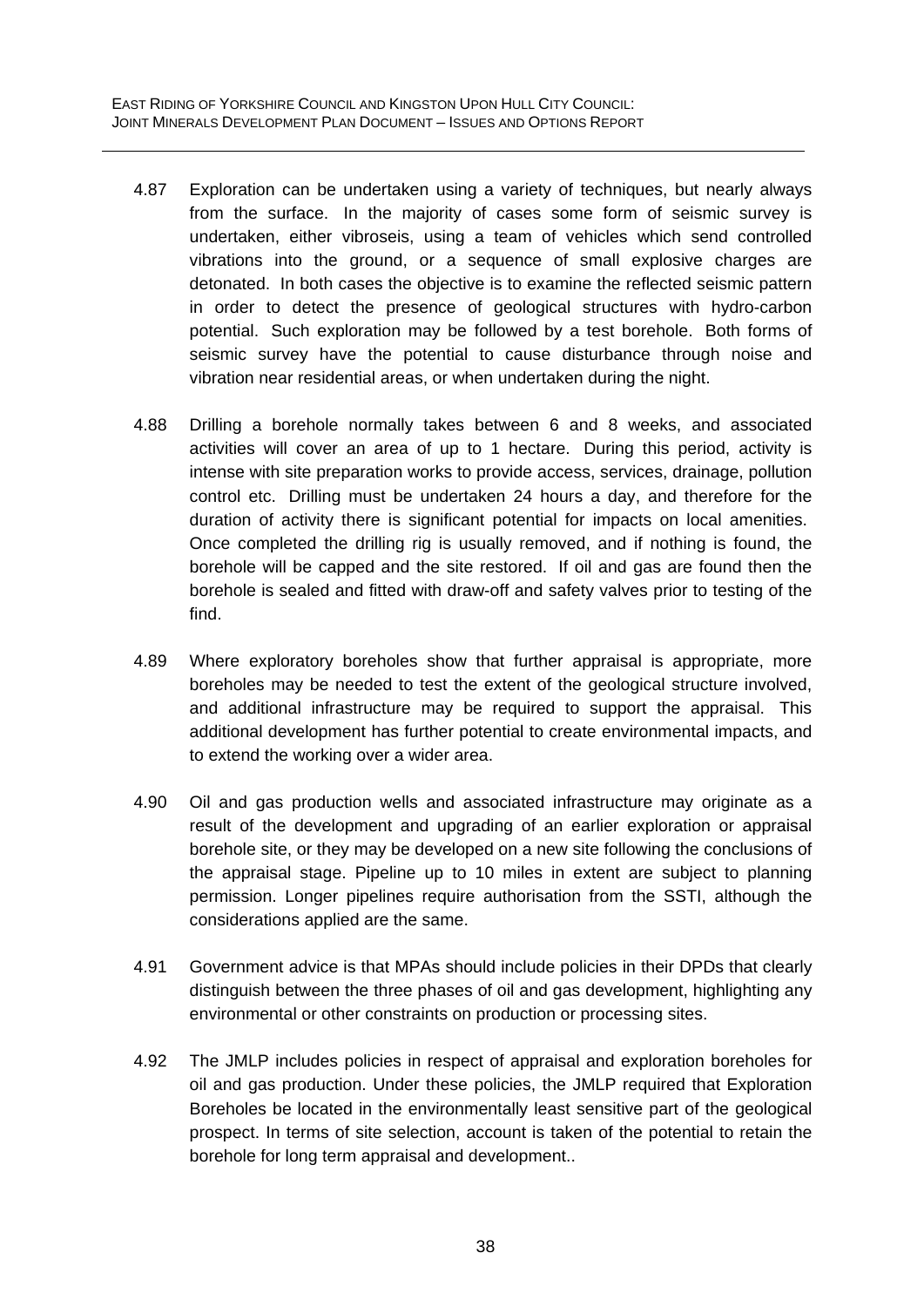4.93 The JMLP only seeks to permit Appraisal Boreholes if the extent of the structure being appraised is demonstrated and can be proven to be required to determine the quality, extent and characteristics of the deposit. Short and long term mitigation measures are also required and sites should be restored in accordance with a scheme agreed with the MPA. Permanent oil and gas production development is required to have adequate measures to mitigate its environmental impacts reflecting its long term or permanent nature.

## Consultation Questions 7 (cont)

**Q 7.3** *What approach should be taken to the possibility of proposals for onshore oil and gas development coming forward during the plan period?* 

**Option A** – continue with the policy approach in the JMLP. **Option B** –some other approach - if so what?

- **Q 7.4** *If option B is favoured, what do you consider the key features of any new policy approach should be?* 
	- 4.94 The UK is becoming increasingly reliant on sources of imported gas to meet demand, so facilities are needed for the storage and transportation of imported gas.
	- 4.95 A number of pipelines for imported gas make their landfall along the cost of the East Riding, including the Langeled gas pipeline importing gas from Norway at Easington, a short distance north of the mouth of the Humber estuary. The pipelines themselves are not strictly classed as mineral development, but the associated creation of storage caverns in underlying deposits of salt can be regarded as mineral development, particularly as they are so dependant on the quality of the salt deposit.
	- 4.96 Gas storage caverns can only be created in suitably thick homogeneous salt strata, which are free of major faulting systems. The deep salt deposits under the East Riding of Yorkshire are amongst the few locations in the UK where such salt deposits occur. Following exploration and appraisal of the salt deposits the caverns are created through a process known as solution mining. Water is pumped down a pipe inside a well into the salt. The water dissolves the salt, creating brine which flows back up the well. This process continues until the caverns reach the planned size and disposition. Following this the brine is slowly pushed out by injecting gas from the pipeline system.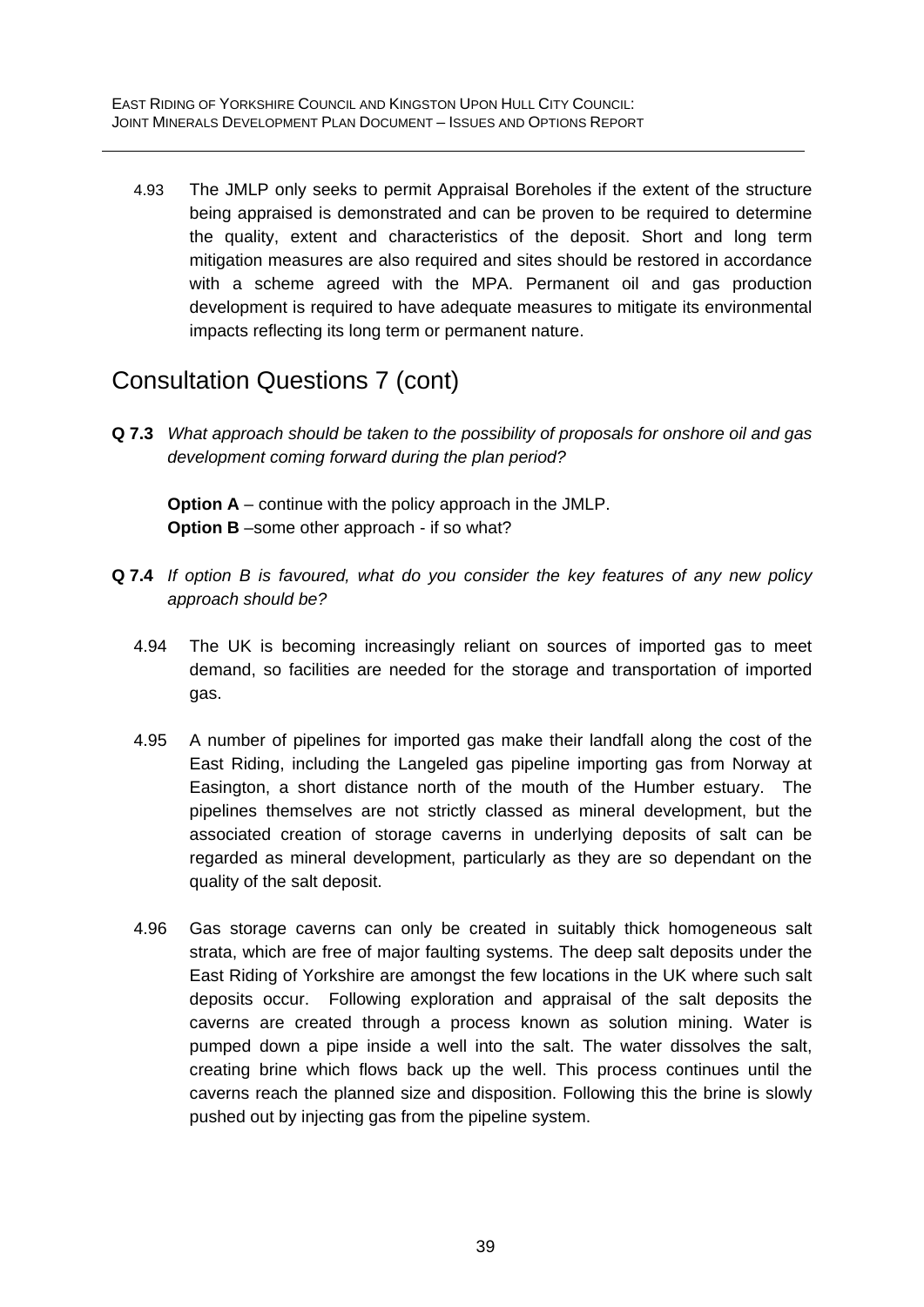- 4.97 Salt cavern gas storage facilities are based at Atwick and Aldbrough. An extension to double the capacity of the Aldbrough site was granted planning permission at in 2007.
- 4.98 The caverns themselves are very deep underground, typically some 1.5 to 2km below the surface. Surface development comprises processing plant and monitoring equipment. The impact of the development is greatest during construction. However facilities close to the coast can be prone to threats from coastal erosion, which can lead to a requirement for coastal defences to be provided to safeguard the facility. There is therefore the potential for relatively small installations to lead to further development along previously undeveloped stretches of coastline. Coastal defences themselves can have consequences elsewhere along the coast because they alter the pattern of the sea's behaviour.
- 4.99 The Holderness Local Plan contains a policy (U4) that gas storage development will only be permitted where essential for the national interest, there are no significant adverse effects on roads and the environment, and no long term implications for coastal defence. Policy U5 applies similar requirements for all development for the reception, storage and distribution of imported gas.

### Consultation Questions 7 (cont)

**Q 7.5** *What approach should be taken to the possibility of proposals for underground gas storage development coming forward during the plan period?* 

**Option A** – continue with the policy approach in the Holderness Local Plan. **Option B** – prepare a new policy to address this topic specifically.

**Q 7.6** *If option B is favoured, what do you consider the key features of any new policy approach should be?* 

# Issue 8 – Development Control and the Protection of Local Communities and Natural Resources

#### **What are the main considerations?**

#### **Local Communities**

4.100 The relationship between mineral workings and their nearby communities is clearly an important issue due to the potential for disturbance to local residents from quarrying or processing (e.g. noise and dust from brick and concrete crushers at recycling plants) activity and associated traffic.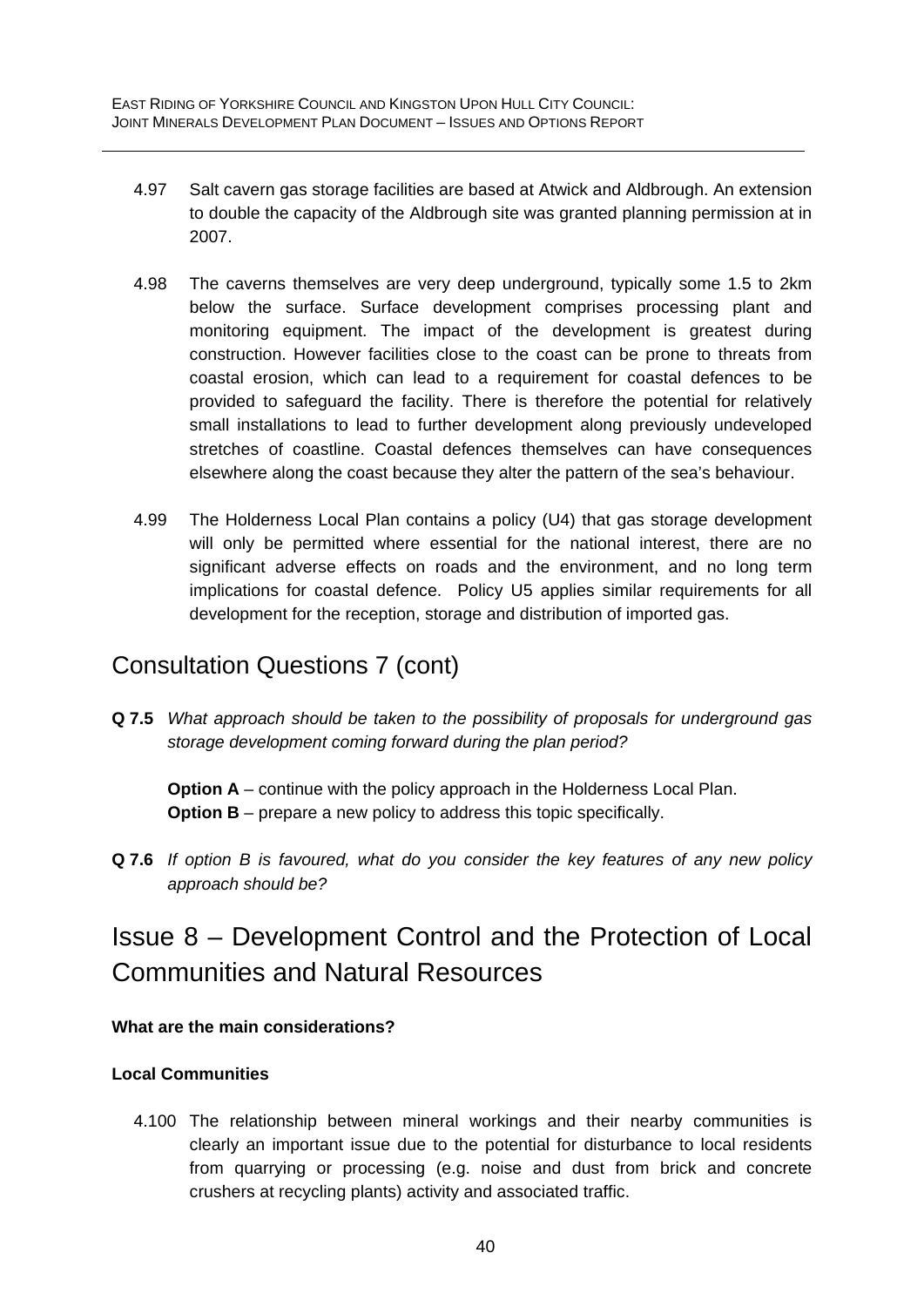- 4.101 Mineral working at an individual site may take place over a number of years, or even decades, and while this timescale may seem a burden on local communities, it does offer the opportunity to develop strong working relationships between community and mineral operator (as well as providing a source of local employment). There are Local Liaison Groups at a number of quarries in the Joint Area, which provide a forum for discussion between the site operator, Local Councils and other parties such as the Environment Agency.
- 4.102 If not properly controlled, mineral working has the potential to cause significant disturbance to local residents through noise, dust, lorry traffic and visual intrusion. Where planning permission is granted, these issues will be addressed through careful consideration of extent and phasing of the development and through the use of conditions requiring, for example, the control of noise and dust emissions and limiting the hours of working.
- 4.103 Mineral Planning Authorities are required to follow a programme of monitoring of mineral sites to ensure that planning conditions are complied with and, where necessary, use their enforcement powers to secure compliance.
- 4.104 While local residents will naturally be concerned with the possible negative impacts of mineral development, the potential for positive measures should not be overlooked. The management and restoration of quarries can offer the opportunity for enhanced public access, particularly where amenity or leisure after-uses are delivered.
- 4.105 Funds are available from the Aggregate Levy Sustainability Fund for projects in communities that are affected by aggregates extraction. Eligible schemes cover a wide variety of projects including village hall refurbishment, play equipment, paths and interpretation work.

#### **Natural Resources**

4.106 In addition to the mineral resources being worked (as secondary and recycled aggregates are also important and need to be covered by this approach), mineral development also consumes other natural resources, including water, energy sources, soil and land. The use of some of these resources is temporary in that water can be stored and re-used or returned to watercourses, while soil can also be stored and re-used in the restoration of a site following cessation of quarrying.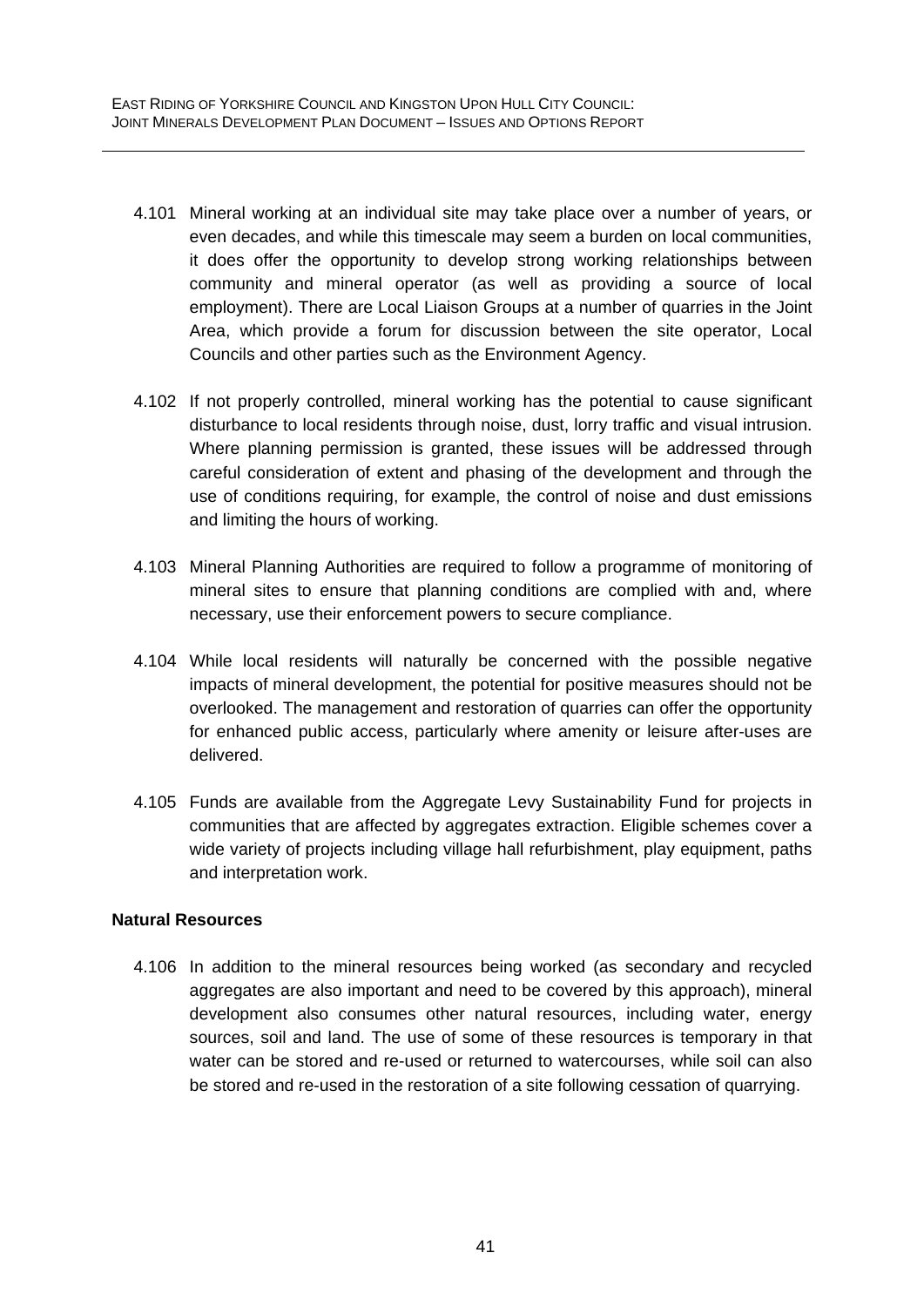- 4.107 Mineral development can also affect the quality of surrounding resources, such as air and water, through its potential adverse effects. For example, the dewatering of a quarry void can affect groundwater flows in the surrounding area, while air quality can be adversely affected by the generation of dust and emissions by plant and vehicles. Equally it is possible in some cases for quarrying to be carried out in such a way that it contributes to lessening of other problems, for example in providing a holding capacity in areas liable to flooding, or enhanced nature conservation interest or quality of agricultural land in restoration.
- 4.108 The consideration of impacts on natural resources are carefully considered in the determination of planning applications, with consultation taking place with bodies such as the Environment Agency and larger applications undergoing Environmental Impact Assessment. Planning permissions for mineral development will normally include conditions requiring the control and monitoring of impacts on air quality and the water environment, together with controls over the removal and storage of soil.
- 4.109 A number of mineral operators have also established their own monitoring procedures and environmental management systems, including accreditation under ISO14001.

#### **Current Approach**

- 4.110 The JMLP contains more than 20 individual policies addressing the possible impacts on a wide range of interests and features, including
	- Ground water and surface water
	- Floodplains
	- Hazardous installations
	- Heritage coasts
	- Trees, hedgerows and woodlands
	- Special Protection areas, Special Areas of Conservation and Ramsar sites
	- Sites of Special Scientific Importance
	- Local Nature Reserves and Local Sites of Nature Conservation.
	- Archaeological sites
	- Scheduled Ancient Monuments
	- Agricultural land
	- Highways and traffic movements
	- Rights of way
- 4.111 Detailed guidance on good practice is available in the Government policy mentioned below, together with extensive guidance from the sources listed under 'Where do I find out more?'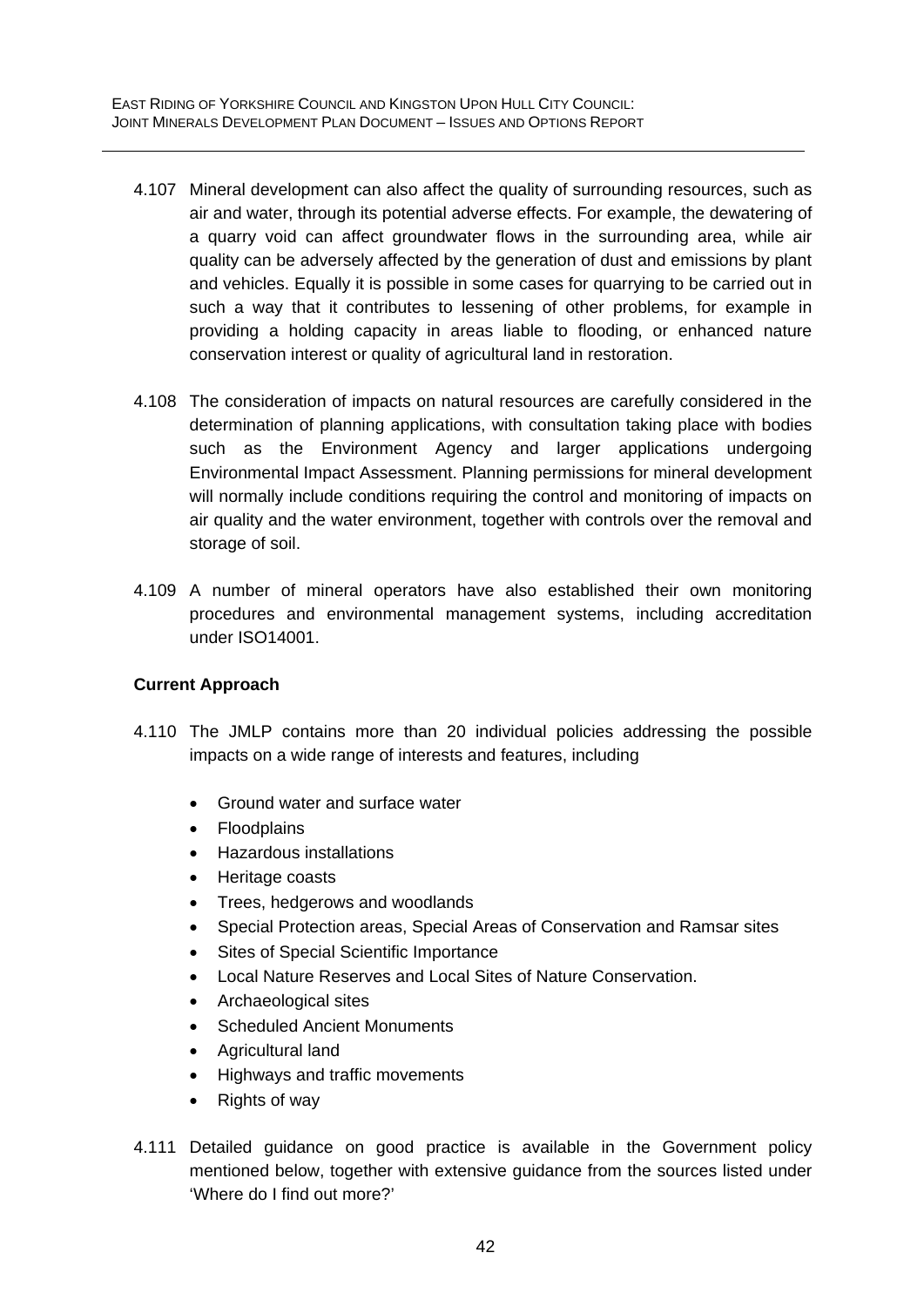- 4.112 The aim in the new Development Framework regime is to limit the number of development control policies and avoid repeating national policy statements. Government advice encourages a series of topic related policies relating to such matters as protecting residential amenity; protecting landscape and natural resources; nature conservation; addressing accessibility; highway and transport issues; and addressing visual impact etc focusing on those aspects which are specific to the local area and seeking to achieve the outcomes required to meet the Authority's spatial strategy.
- 4.113 This implies some rationalisation of the current suite of Development Control Policies in the JMLP.

#### **Which higher-level policy is relevant?**

- PPS1 paras 21 and 22
- PPS12 paras 2.28 to 2.30
- MPS1 paras 14, 17 and 19
- MPS1 PG paras 45 and 46
- MPS2 paras 10-13, 24-29 and Annexes 1 and 2
- MPG7

Extracts of these policy documents are attached in Appendix B

#### **Where do I find out more?**

Mineral Resources, Soil and Land, Waste, Water

- **www.goodquarry.com**  Air Pollution, Water
- **www.bgs.ac.uk/planning4minerals**  Environment

# Consultation Questions 8

**Q 8.1** *How should the Minerals DPD approach development control policies for the protection of natural resources?* 

**Option A** – aim to avoid harm by relying on existing higher level policy guidance? **Option B** – develop a strategy for the protection and enhancement of natural resources?

- **1Q 8.2** *If Option B is favoured, what considerations or initiatives should feature in the Minerals DPD?*
- **Q 8.3** *What approach should the Minerals DPD take to protecting the interests of local communities?*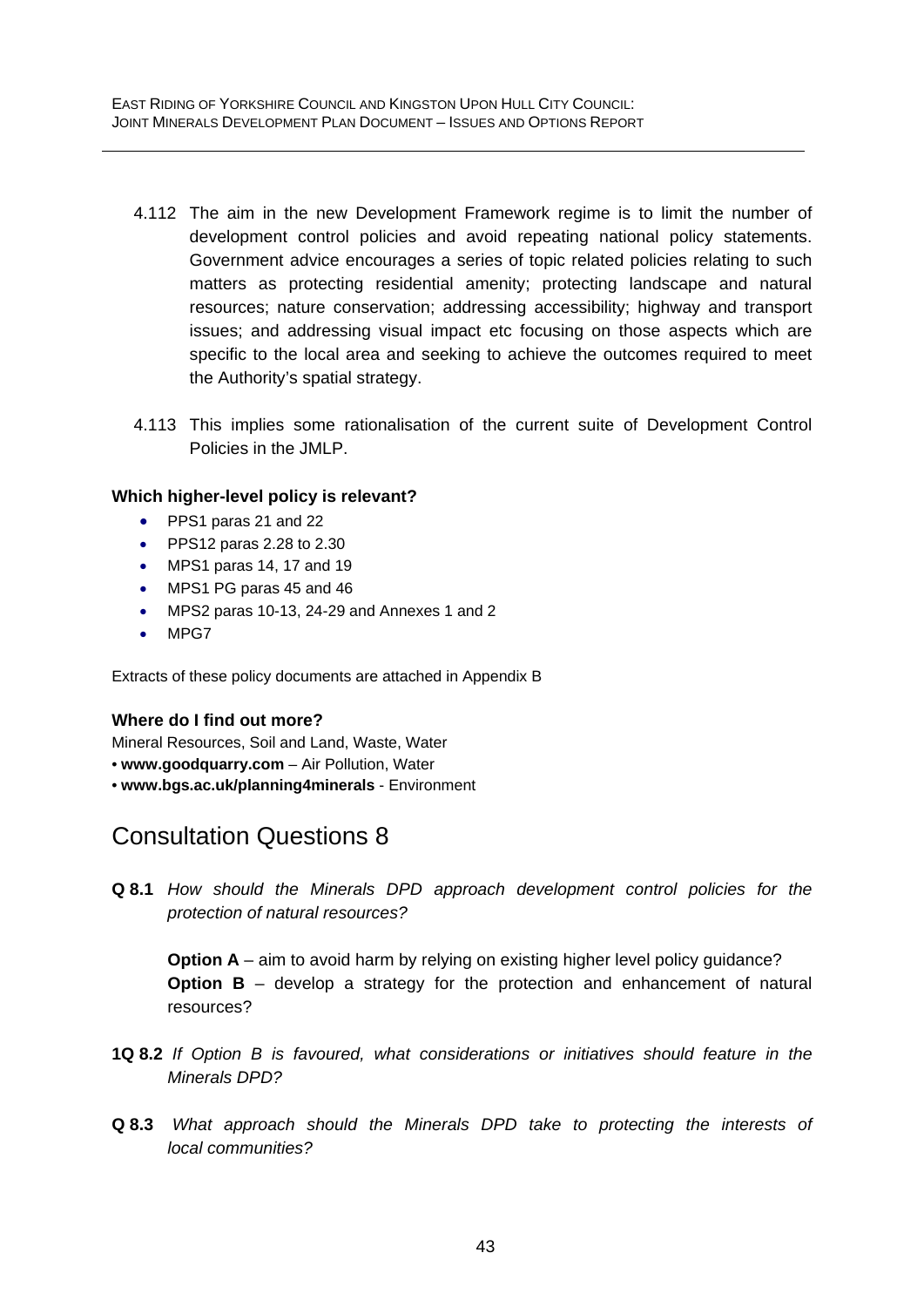**Option A** – rely on the relevant national guidance in MPS1 and MPS2 to ensure that any adverse effects of minerals development are avoided or minimised? **Option B** – as Option A, but additionally seek wherever possible to achieve positive benefits for local communities through the management and restoration of mineral sites?

- **Q 8.4** *If Option B is favoured, what benefits do you suggest should be pursued?*
- **Q 8.5** *How should the management and restoration of mineral sites be addressed?*

**Option A** – on a site by site basis? **Option B** – within a framework that requires the delivery of specific environmental benefits?

**Q 8.6** *For Option B, which environmental benefits do you feel should be given priority?*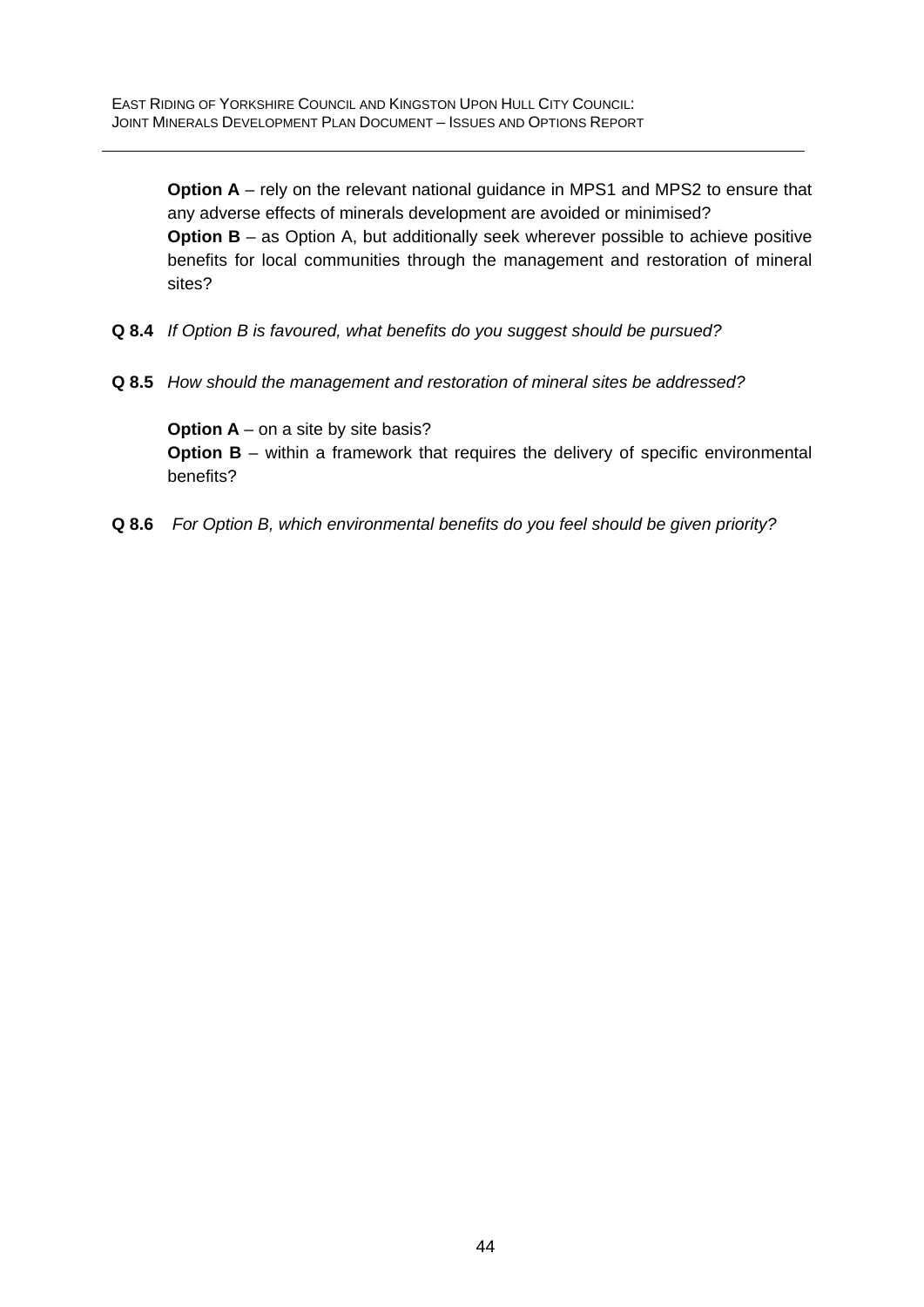# Concluding Questions

Included on the response form are two concluding consultation questions that seek suggestions from stakeholders.

# Consultation Question C

*In addition to those identified in the Consultation Paper, are there any further issues or options that you wish to suggest for consideration the in the Minerals DPD?* 

# Consultation Question D

*Are there any comments you wish to make concerning the Initial Sustainability Appraisal*?

Any comments from stakeholders in response to these questions will be welcomed as they will help to ensure that development of the Preferred Options and the associated Sustainability Appraisal are undertaken in a rigorous and comprehensive manner.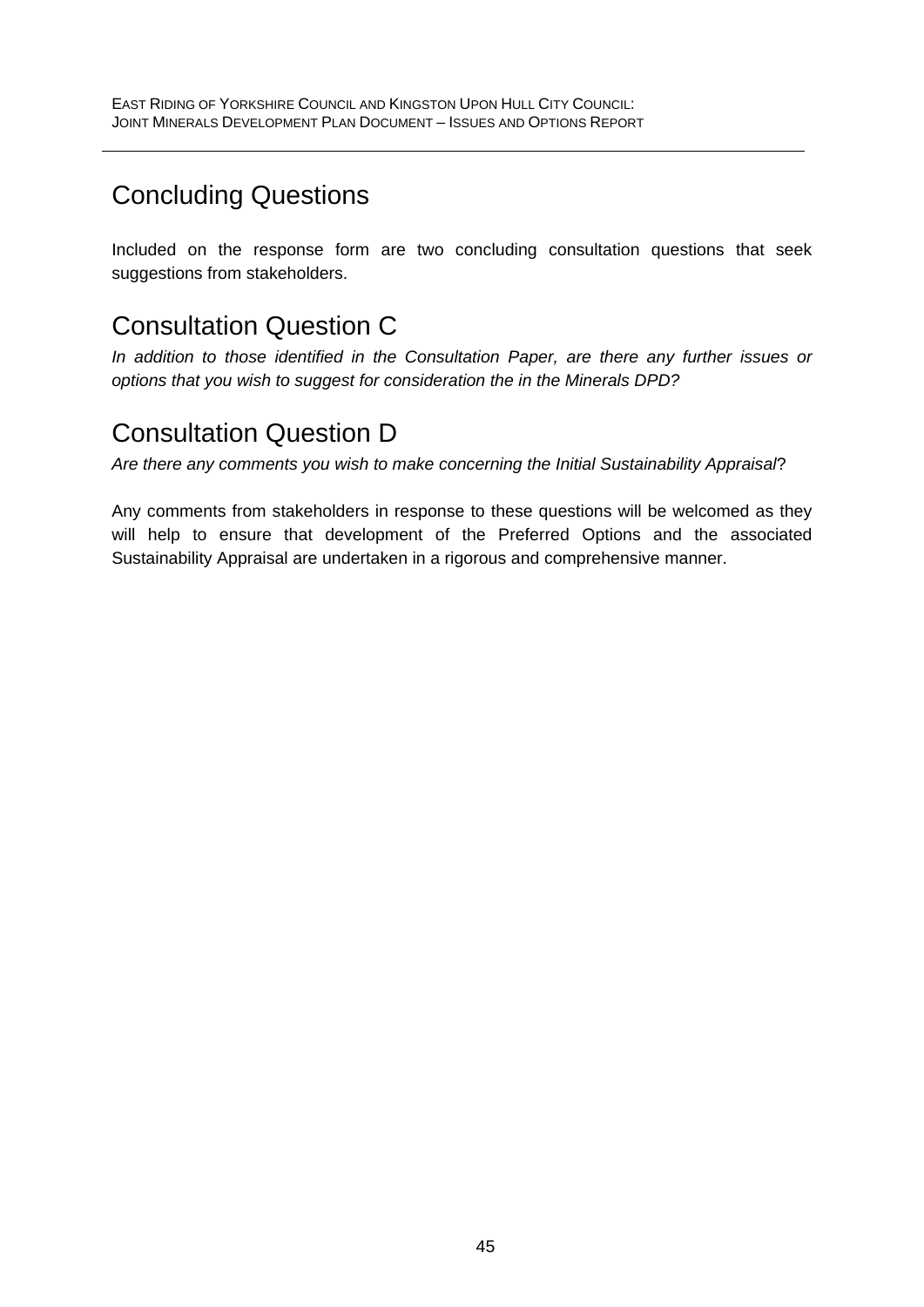#### **APPENDIX A**

#### **Methodology for identification of Preferred Areas and Areas of Search used in the Joint Minerals Local Plan**

#### **Preferred Areas**

Preferred Areas have been identified in the JMLP for aggregate sand and gravel extraction. Insufficient information is currently available to identify such areas for aggregate crushed rock. For Preferred Areas the identification process has involved two main sources of information; planning and environmental constraints identified from a range of sources; and information received from operators. The latter has been derived from responses to preliminary consultations on the JMLP and in the main is based on site specific and detailed mineral appraisals.

The list of environmental constraints which were considered in this the identification process included the following statutory designations:

- Designated and proposed Special Protection Areas
- Sites of Special Scientific Interest
- Designated and proposed Ramsar Sites and National Nature Reserves.

A range of broader considerations were also considered, including:

Proximity to, and relationship with, residential development; proximity to the primary road network; the landscape and visual characteristics of the area in question; best and most versatile agricultural land (grades 1, 2 and 3a); District Local Plan policies.

Next, a range of other designations were also considered where these might be affected by allocated areas and these included Scheduled Ancient Monuments, Listed Buildings, Registered Parks and Gardens and Archaeological sites.

Finally, consideration of site specific constraints such as public footpaths has been made. The boundaries of the Preferred Areas have been drawn more precisely than for Areas of Search (discussed below), but in the same way, should not be taken as necessarily representative of the boundaries for any planning applications which may be received, or consents which might be issued.

#### **Areas of Search**

Within the JMLP, Areas of Search have been proposed as those areas where there is a reasonable expectation of minerals being present in viable quantities, and where the MPAs expect any new proposals for sand and gravel and crushed rock to be made in the medium to longer term. Beyond the First Review, some Areas of Search may be amended to be Preferred Areas, depending on the demand scenario and permitted reserves at that time. As is the case for Preferred Areas, Areas of Search only apply to aggregate minerals.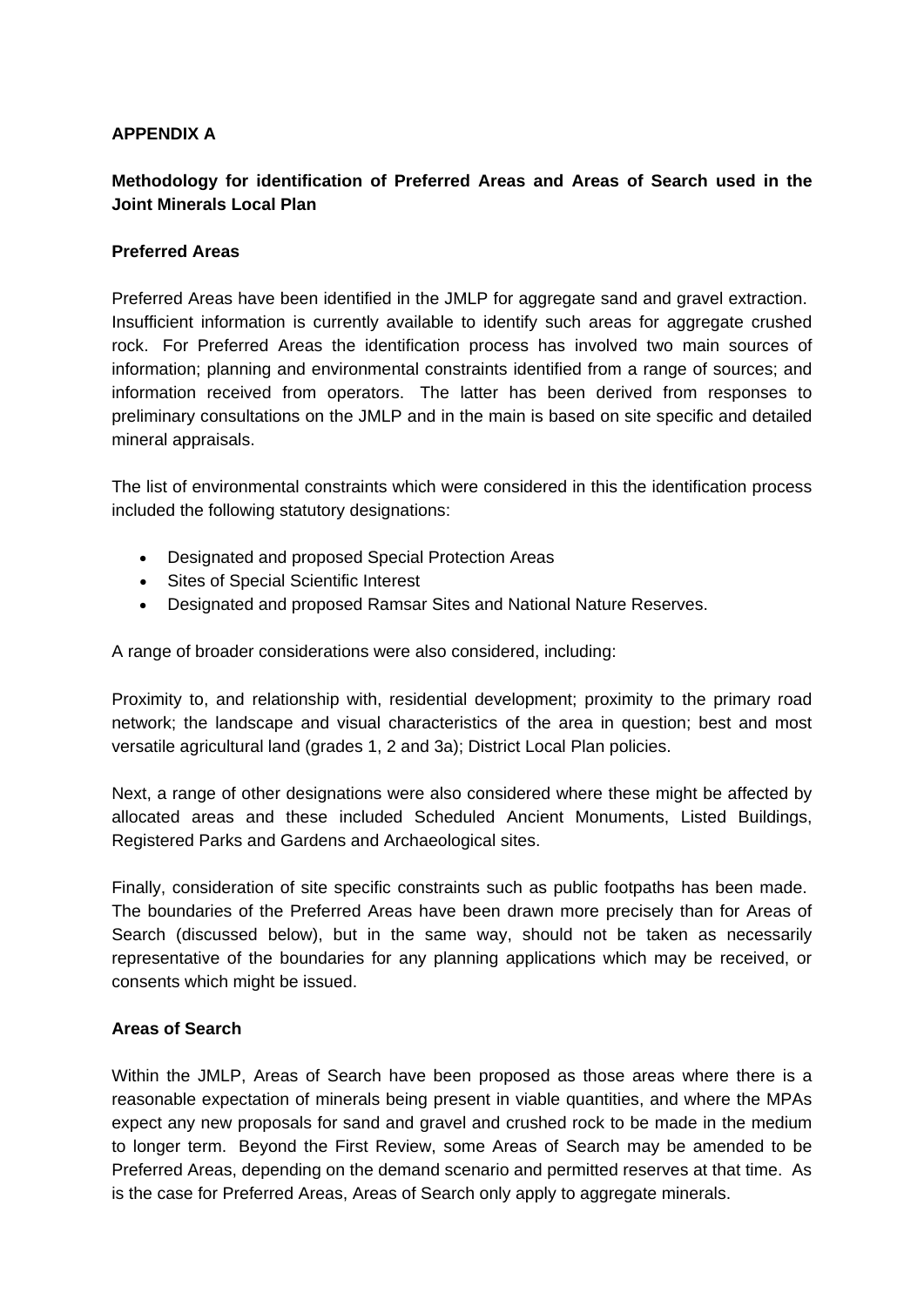The identification of Areas of Search has involved the same sieve analysis as applied to Preferred Areas, using a wide range of information on environmental constraints and the occurrence of minerals.

The Areas of Search have drawn from the information supplied by operators, since there is relatively little publicly available data on the occurrence of minerals in the JMLP area. Where appropriate, however, the Areas have been drawn so as to encompass a range of sites put forward by operators. As such it should be recognised that the boundaries of Areas of Search do not necessarily coincide with possible planning application areas which may be submitted. Potential conflicts with designated sites and areas have been avoided where possible through their exclusion from Areas of Search, and the definition of boundaries has had regard to the broad constraints identified.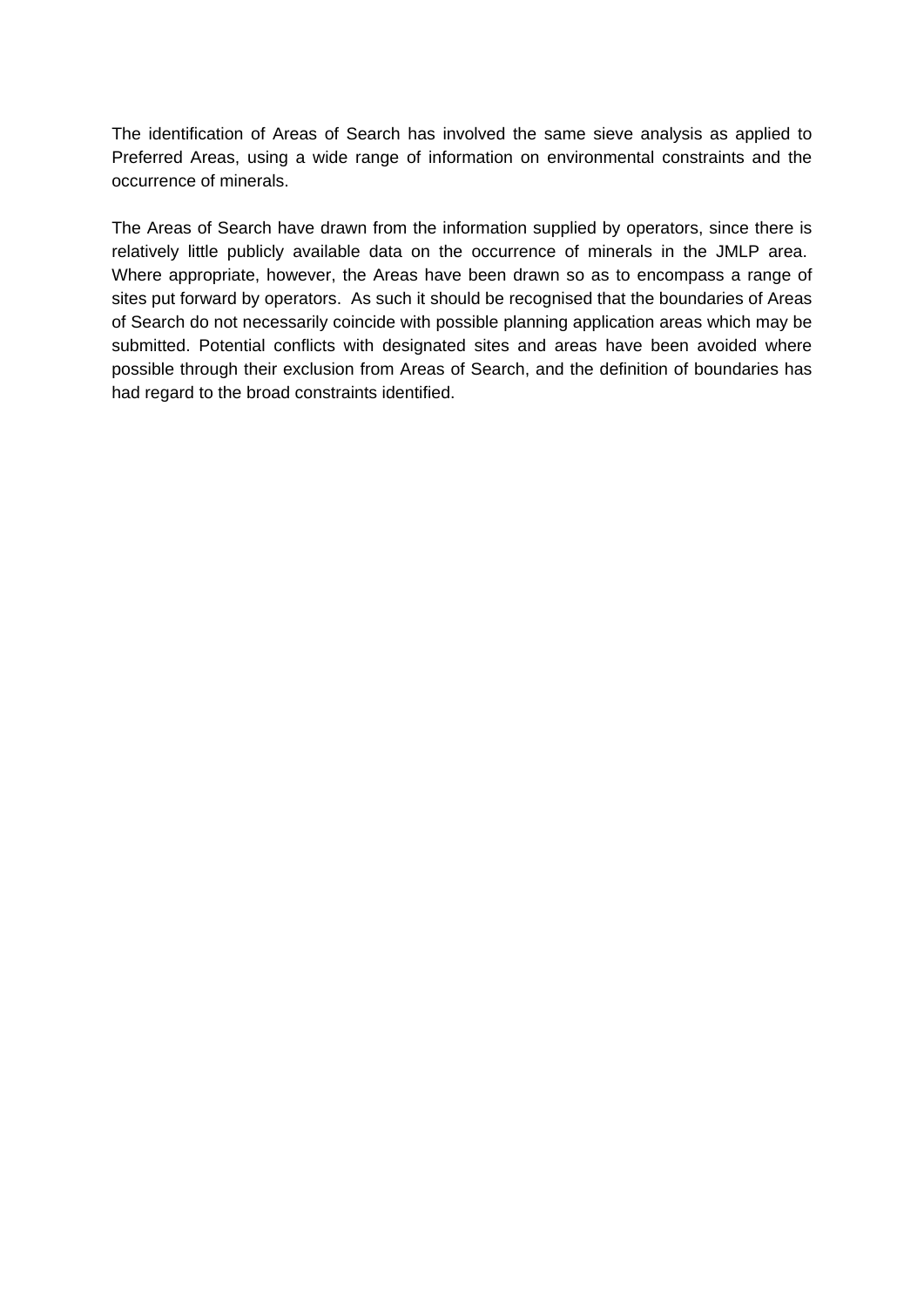### **APPENDIX B**

### **Minerals Policy Statement 1: Planning and Minerals November 2006**

#### **National Objectives for Minerals Planning**

**Para. 9** *The Government's objectives for minerals planning reflect the requirement to contribute to the achievement of sustainable development, as required by Section 39 of the Planning and Compulsory Purchase Act 2004. These are:* 

- *to ensure, so far as practicable, the prudent, efficient and sustainable use of minerals and recycling of suitable materials, thereby minimising the requirement for new primary extraction;*
- *to conserve mineral resources through appropriate domestic provision and timing of supply;*
- *to safeguard mineral resources as far as possible;*
- *to prevent or minimise production of mineral waste;*
- *to secure working practices which prevent or reduce as far as possible, impacts on the environment and human health arising from the extraction, processing, management or transportation of minerals;*
- *to protect internationally and nationally designated areas of landscape value and nature conservation importance from minerals development, other than in the exceptional circumstances detailed in paragraph 14 of this statement;*
- *to secure adequate and steady supplies of minerals needed by society and the economy within the limits set by the environment, assessed through sustainability appraisal, without irreversible damage;*
- *to maximise the benefits and minimise the impacts of minerals operations over their full life cycle;*
- *to promote the sustainable transport of minerals by rail, sea or inland waterways;*
- *to protect and seek to enhance the overall quality of the environment once extraction has ceased, through high standards of restoration, and to safeguard the long-term potential of land for a wide range of after-uses;*
- *to secure closer integration of minerals planning policy with national policy on sustainable construction and waste management and other applicable environmental protection legislation; and*
- *to encourage the use of high quality materials for the purposes for which they are most suitable.*

#### **Para. 14 Protection of Heritage and Countryside:**

• *where minerals development is proposed within, adjacent to, or where it is likely to significantly affect a European site (potential and classified Special Protection Areas, candidate and classified Special Areas of Conservation and listed Ramsar Convention Sites), take account of the advice contained in PPS93 and the accompanying joint ODPM/DEFRA Circular4;*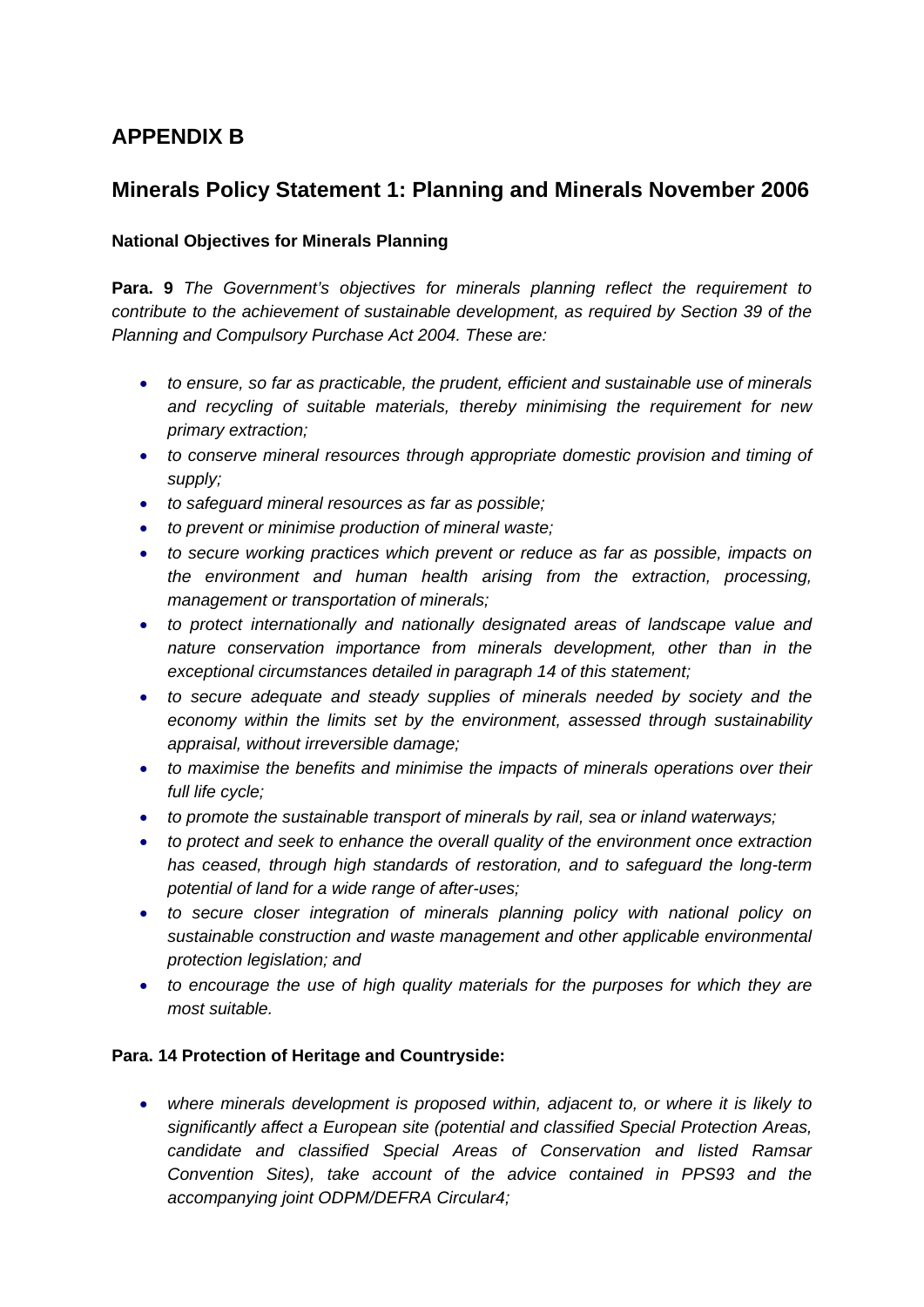- *do not permit major mineral developments in National Parks, the Broads, Areas of Outstanding Natural Beauty and World Heritage Sites except in exceptional circumstances. Because of the serious impact that major mineral developments may*  have on these areas of natural beauty, and taking account of the recreational *opportunities that they provide, applications for these developments should be subject to the most rigorous examination. Major mineral development proposals should be demonstrated to be in the public interest before being allowed to proceed. Consideration of such applications should therefore include an assessment of:* 
	- *I. the need for the development, including in terms of national considerations of mineral supply and the impact of permitting it, or refusing it, upon the local economy;*
	- *II. the cost of, and scope for making available an alternative supply from outside the designated area, or meeting the need for it in some other way;*
	- *III. any detrimental effect on the environment, the landscape and recreational opportunities and the extent to which that could be moderated.*

*Planning authorities should ensure that for any planning permission granted for major mineral development in these designated areas, the development and all restoration should be carried out to high environmental standards, through the application of appropriate conditions, where necessary, and be in character with the local landscape and its natural features.* 

*Proposals in these areas which are not considered to be major mineral developments should be carefully assessed, with great weight being given in decisions to the conservation of the natural beauty of the landscape and countryside, the conservation of wildlife and the cultural heritage and the need to avoid adverse impacts on recreational opportunities.* 

- *do not normally grant planning permission for a proposed mineral development on land within or outside a Site of Special Scientific Interest (SSSI), if it is likely to have*  an adverse effect on a SSSI (either individually or in combination with other *developments);*
- *ensure that the statutory protection given to many individual wildlife species under a range of legislative provision5, and the special protection afforded to European protected species, is fully taken into account6 when considering mineral proposals which might affect them;*
- *consider carefully mineral proposals within or likely to affect regional and local sites of biodiversity, geodiversity, landscape, historical and cultural heritage7;*
- *note that while there is a general presumption against inappropriate development in the Green Belt, which should not be approved except in very special circumstances, mineral extraction need not be inappropriate development, nor conflict with the purposes of designating Green Belts. However, in permitting mineral developments in Green Belts, authorities should ensure that high environmental standards are maintained during operation, and that sites are well restored to after-uses consistent with Green Belt objectives. All mineral-related developments in the Green Belt should be assessed against the policies in PPG28;*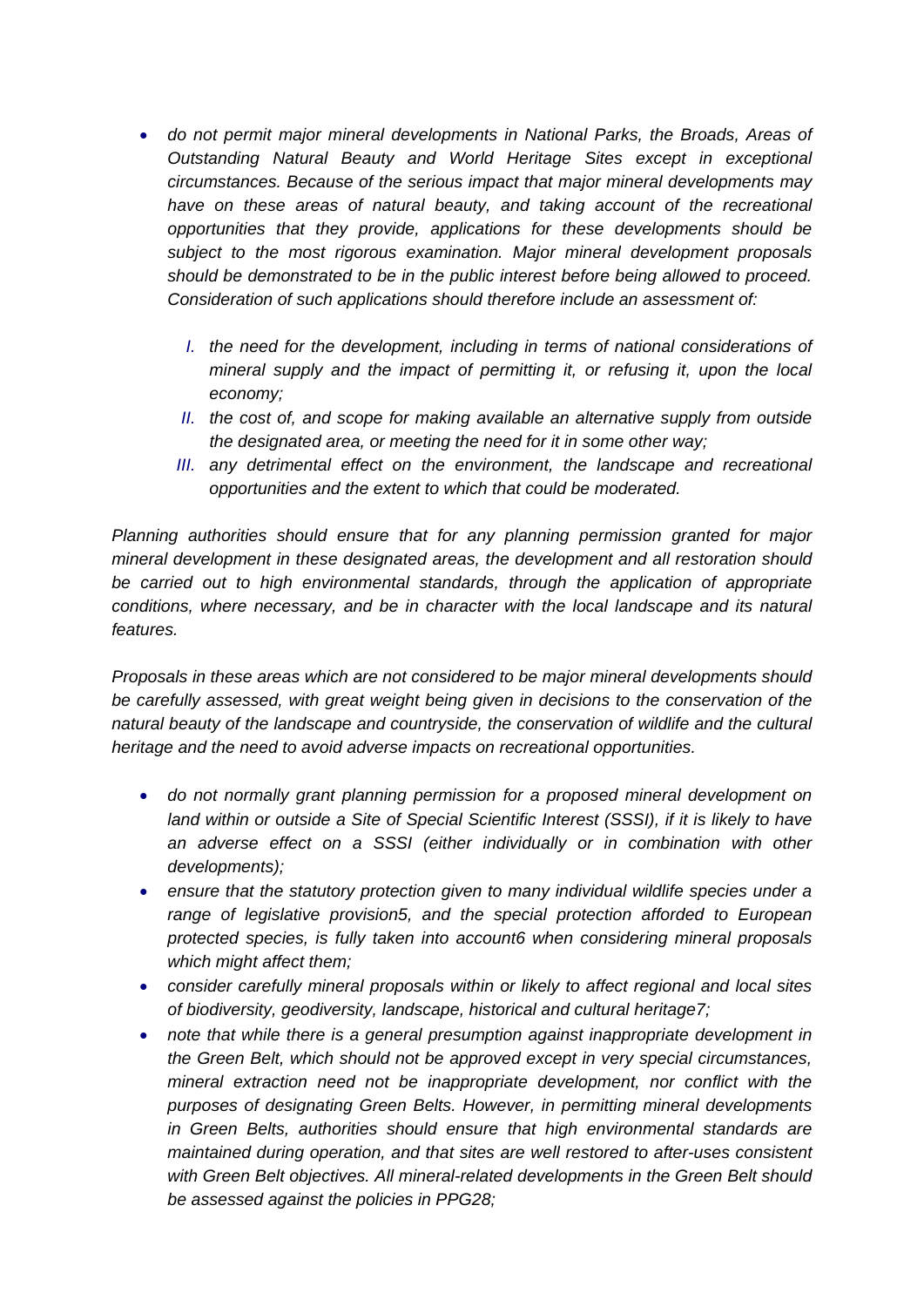- *adopt a presumption in favour of the preservation of listed buildings, nationally important archaeological remains (including scheduled ancient monuments) in situ, and their settings, if mineral proposals would cause damage or have a significant impact on them, unless there are overriding reasons of national importance for the development to proceed;*
- *do not permit mineral proposals that would result in the loss or deterioration of ancient woodland, not otherwise statutorily protected, unless the need for, and benefits of, the development in that location outweigh the loss of the woodland habitat;*
- *take account of the value that existing woodland offers in terms of amenity and habitat, when considering mineral proposals;*
- *where significant development of agricultural land is unavoidable, seek to use areas of poorer quality land in preference to that of a higher quality, except where this would be inconsistent with other sustainability considerations. In order to achieve the intended after-use, a high standard of restoration would be required;*
- *take account of the value of the wider countryside and landscape, including opportunities for recreation, including quiet recreation, and as far as practicable maintain access to land. Minimise the impact of minerals operations on its quality and character and consider the cumulative effects of local developments;*
- *have regard to the positive or negative effects that minerals operations may have on rural communities and the extent to which adverse impacts of such operations could be moderated, but recognise that such developments can often also offer opportunities for these communities especially at the restoration stage.*

#### **Para. 15 Supply:**

- *identify at the regional level, those minerals which are of national and regional significance and include policies for them in RSS;*
- *aim to source mineral supplies indigenously, to avoid exporting potential environmental damage, whilst recognising the primary role that market conditions play;*
- *before considering the extraction of primary materials, take account of the contribution that substitute or recycled materials, mineral products and marine dredged aggregates would make to the supply of materials;*
- *ensure the best integration of social, environmental and economic costs and benefits is achieved, through applying the principles of sustainable development, by carefully considering how best to maintain an adequate and steady supply of minerals for the*  economy and society, commensurate with protecting the environment and securing *the prudent use of natural resources, and set out policies to achieve this in RSSs and LDDs;*
- *identify sites, preferred areas and/or areas of search, having taken account of environmental considerations, to provide greater certainty of where future sustainable mineral working will take place;*
- *consider the benefits, in terms of reduced environmental disturbance and more efficient use of mineral resources including full recovery of minerals, of extensions to existing mineral workings rather than new sites;*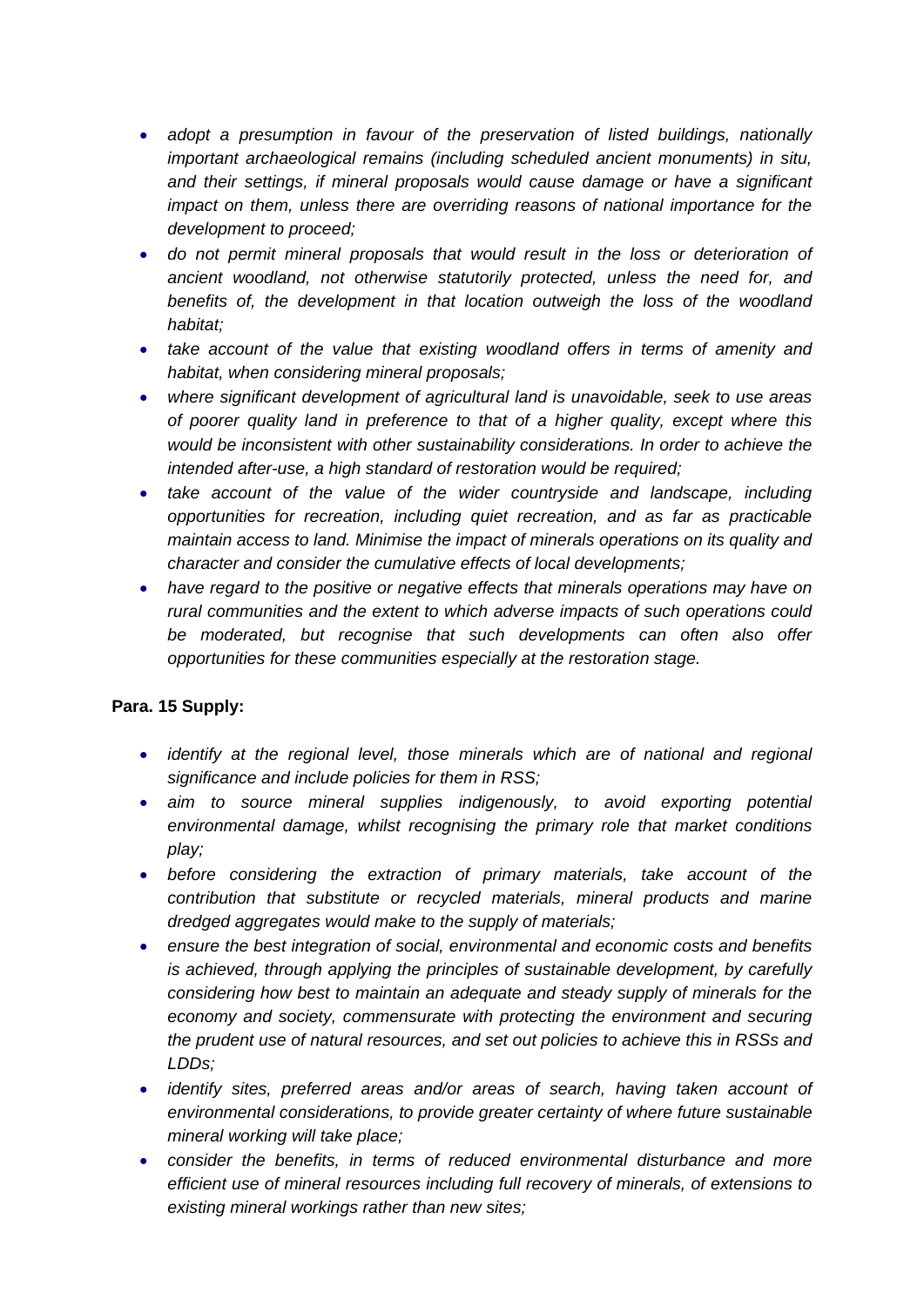- *take account of the benefit, including the reduction in carbon emissions, which local supplies of minerals would make in reducing the impact of transporting them over long distances by road;*
- *recognise the important role that small quarries can play in providing historically authentic building materials in the conservation and repair of historic and cultural buildings and structures;*
- *where extraction of more than one mineral from a site is proposed, consideration should be given to any relevant planning guidance specific to each mineral;*
- *provide for the maintenance of landbanks, i.e. appropriate levels of permitted*  reserves, for non-energy minerals as far as is practicable from outside National *Parks, the Broads, Areas of Outstanding Natural Beauty and World Heritage sites;*
- *enable the minerals industry, so far as is practicable, to secure productivity growth and high and stable levels of employment, which are central to long-term economic performance and rising living standards.*

#### **Para**. **17 Environmental Protection***:*

- *seek to protect and enhance the character of surrounding rural and urban areas by careful planning and design of any proposals for minerals development;*
- *encourage mineral operators to adopt sound working practices to prevent, where feasible, or if not to minimise, environmental impacts to acceptable levels during the preparation, working and restoration stages, including the provision of improved transportation within and from sites;*
- *encourage mineral operators to incorporate and maintain good environmental management practices into their company procedures and apply them during the operation of their sites;*
- *require mineral operators to seek and maintain effective consultation and liaison with the local community before submitting planning applications and during operation, restoration and aftercare of sites;*
- *state the criteria to be used in assessing mineral proposals and in formulating planning conditions, to ensure that permitted operations do not have unacceptable adverse impacts on the environment or human health. MPAs should avoid unnecessary conditions or obligations that duplicate the effects of other more specific controls, in line with general guidance in PPS1;*
- *ensure that any unavoidable noise, dust and particle emissions and any blasting vibrations caused by mineral extraction are in conformity with national guidance and are controlled, mitigated or removed at source, so as to reduce to an acceptable level any potential adverse impacts on neighbouring land and property;*
- *encourage the establishment of mineral site transport plans in consultation with the local community, dealing with matters including routing, off-site parking, considerate driving and complaints procedures;*
- *consider in association with the Environment Agency, the potential for mineral developments, individually or cumulatively, to affect the flow, quality and quantity of surface and groundwater supplies and the water table, taking account of best available options in preventing leachate generation and water pollution;*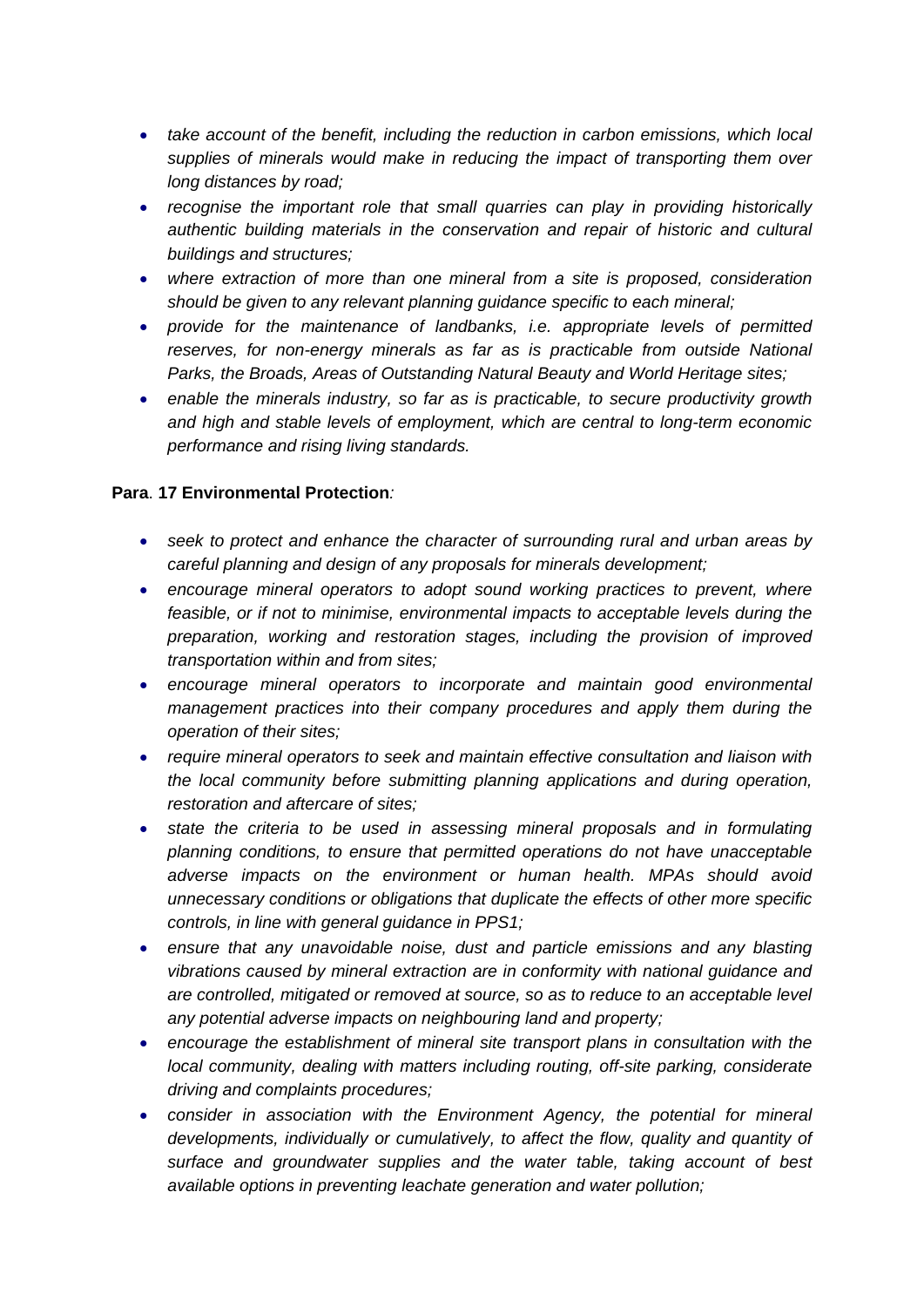- *ensure, in association with the Environment Agency, that in areas at risk of flooding, mineral extraction proposals do not have a significant adverse impact on flood flows or flood storage capacity. Operators should demonstrate that mineral working should not materially increase the risk of flooding at other properties or locations and, where practicable, should increase flood storage capacity;*
- *ensure that proposals for mineral extraction and the storage and tipping of mineral wastes are designed, and appropriate monitoring procedures set up, to ensure that the operation and restoration of the site does not create land instability and help prevent pollution of soil, air, surface water and groundwater;*
- *ensure that proposals for mineral extraction from coastal cliffs, beaches and dune systems do not adversely affect the stability of the coastal environment, increase the rate of coastal erosion or vulnerability to flooding, or affect sensitive habitats, landscapes or Heritage Coasts.*

#### **Para**. **18 Efficient Use:**

- *encourage the efficient use of all minerals and alternatives to them;*
- *encourage high quality materials to be used for appropriate purposes, but taking account of the need to avoid undue delays to site reclamation;*
- *minimise the amount of minerals waste produced in extraction, handling, processing and stockpiling;*
- *maximise the potential for minerals waste to be used for recycling or in-site restoration, but if not required for these purposes and where practicable, identify a market for its potential use;*
- *ensure, so far as practicable, the use of acceptable substitute or recycled materials in place of primary minerals.*

#### **Para. 19 Restoration:**

- *take account of the opportunities for enhancing the overall quality of the environment and the wider benefits that sites may offer, including nature and geological conservation and increased public accessibility, which may be achieved by sensitive design and appropriate and timely restoration;*
- *consider the opportunities that sites may offer for the development of new woodland areas and for providing networks of habitats;*
- *in order to avoid the possibility of mineral working resulting in dereliction, ensure land is reclaimed at the earliest opportunity and that high quality restoration and aftercare of mineral sites takes place through the provision of guidance on suitable or preferred after-uses and reclamation standards, and the use of conditions and legal agreements, as appropriate;*
- *ensure proposals for restoration and aftercare of sites include details of appropriate phasing of progressive restoration, final landform and landscape and monitoring procedures;*
- *develop a strategy for inactive sites with planning permission for future working, which are considered unlikely to be reactivated in the foreseeable future;*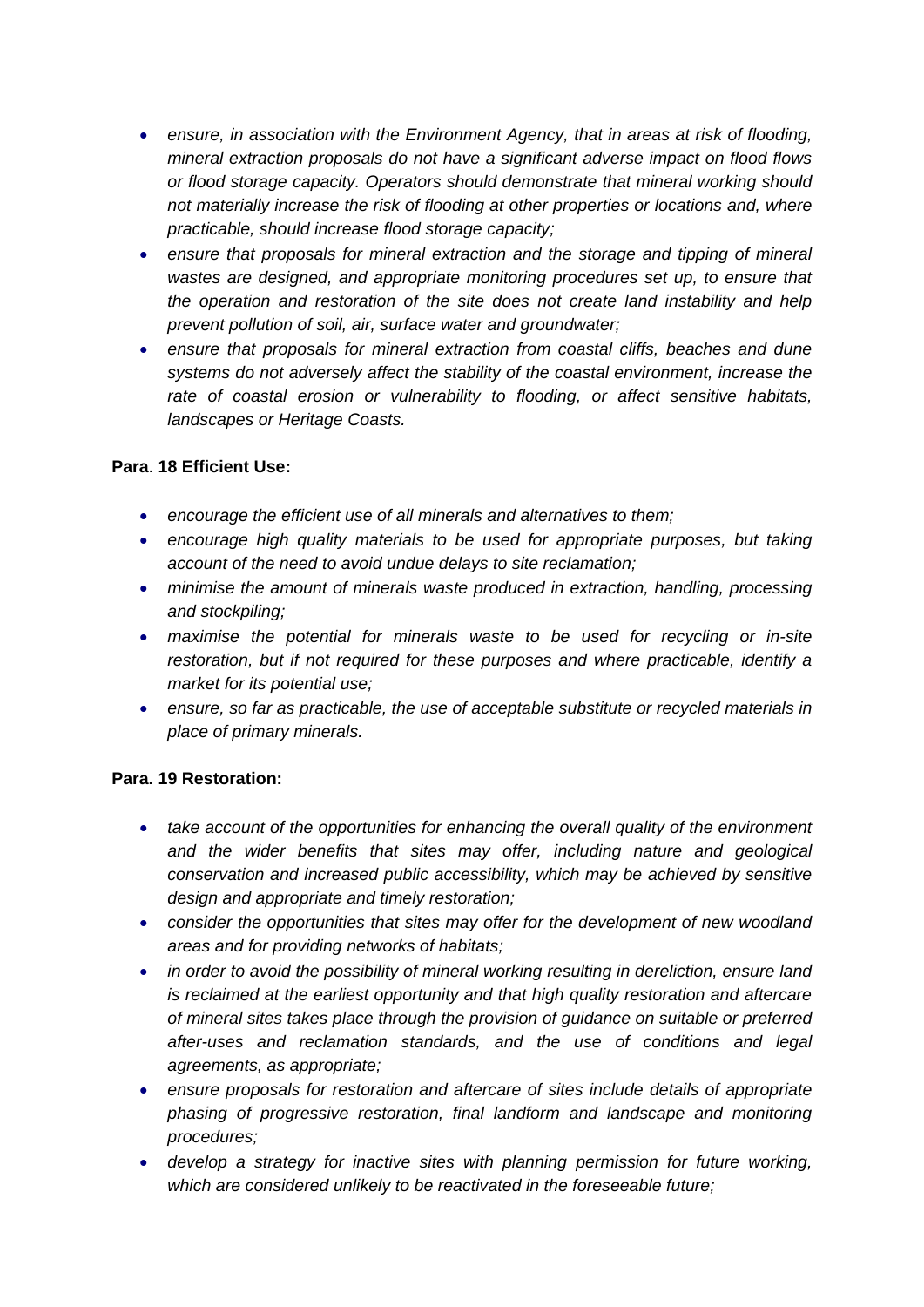- *maintain or improve the Public Right of Way network around restored mineral sites as far as practicable;*
- *do not seek or require bonds or other financial guarantees to underpin planning conditions, except as set out in MPG7;*
- *where restoration of mineral workings is through landfill or to a wetland habitat, consult the owner or operator of civil and military aerodromes within 13km, in order to assess the likelihood of increasing the bird strike hazard;*
- *examine the merits of recycling mineral wastes for productive uses or using them for site restoration, in order to minimise the adverse impact that they could otherwise have on the landscape.*

#### **Annex 1:**

**Para. 3.6** *In preparing their LDDs, MPAs should make provision for the sub-regional apportionment of the current National and Regional Guidelines for land-won aggregate in the approved RSS or, if there is not an approved RSS, as agreed by the RPB and endorsed by the Secretary of State.*

**Para. 3.7** *Provision should take the form of specific sites, preferred areas and/or areas of search identified in LDDs. An approach to this work is set out in the MPS1 Practice Guide. Specific provision may need to be made for aggregates that meet particular or demanding specifications, such as those for high polished stone value, building or asphalting sand.*

**Para. 3.8** *Sub-regional apportionments should not be regarded as inflexible. The preparation by MPAs of their LDDs provides an important opportunity to test the practicality and environmental acceptability of policy proposals at the local level. The provision to be made in*  each area will need to be justified in relation to other relevant considerations affecting *planning for the area.* 

**Para 3.9** *It is important that, once identified, the main options considered for making the agreed provision are subject to sustainability appraisal before leading to a preferred option in LDDs.* 

**Para 3.10** *If it is not possible for a MPA to identify sufficient resources in its area to meet the apportioned supply over the plan period at acceptable environmental cost, this should be reported to the RPB as soon as possible.*

**Para 6.1** (**Marine Sand & Gravel)** *It is Government policy to encourage the supply of marine-dredged sand and gravel to the extent that environmentally acceptable sources can be identified and exploited, within the principles of sustainable development. 'Environmentally acceptable' in this context is in terms of both the natural and historic environments. Subject to this overriding consideration, it is assumed that marine dredging of sand and gravel is likely to continue to contribute to meeting part of the national and regional demand for aggregates at a proportion no lower than that of the recent past, currently about 8% of total demand for primary aggregates. The contribution made by marine-dredged sand*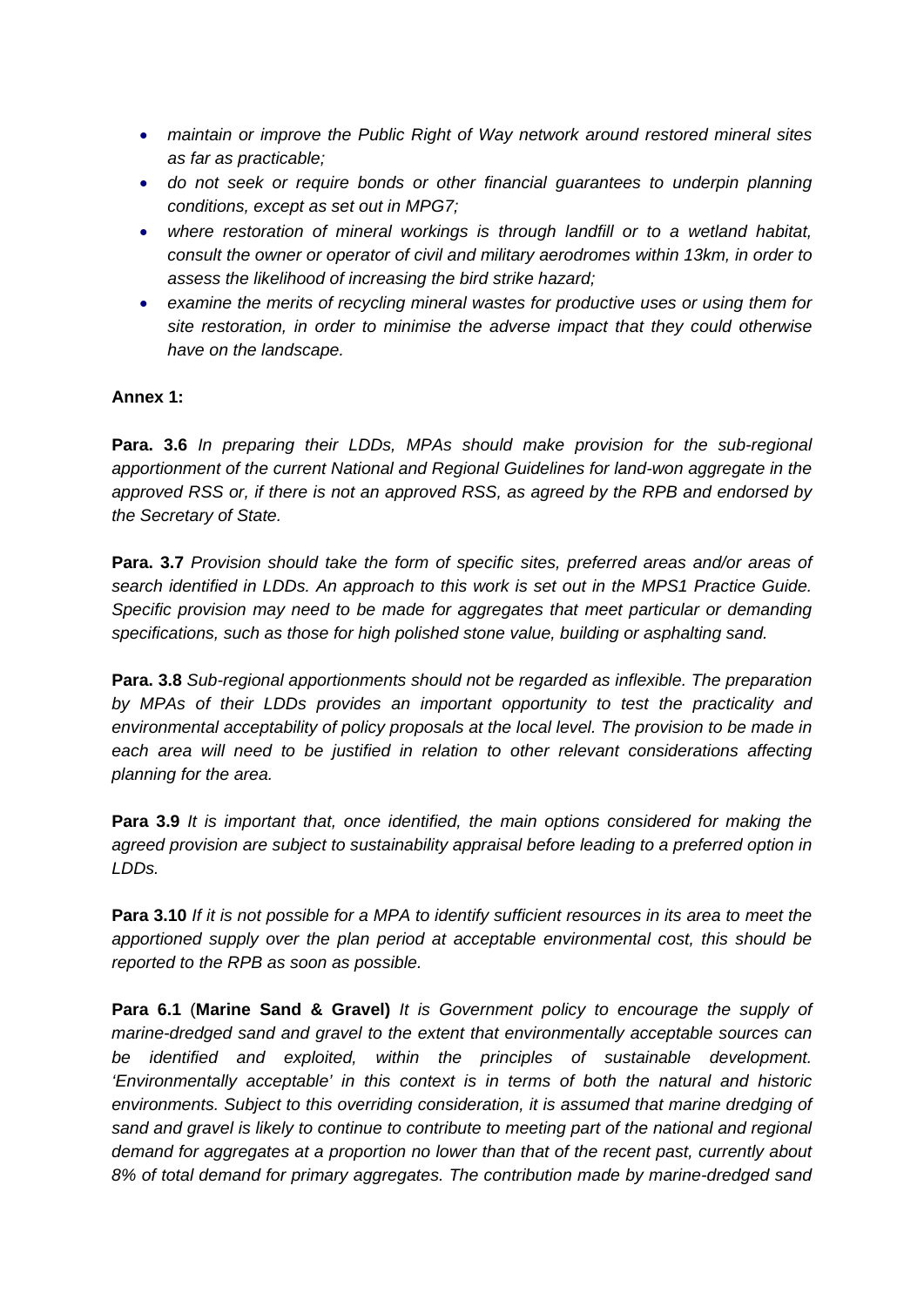*and gravel will be monitored by the Department as part of the review of the aggregates guidelines.* 

### **Minerals Policy Statement 1: Planning and Minerals Practice Guidance November 2006**

#### **Safeguarding of Mineral Resources**

**Para. 32** *The planning system has an important role to play in safeguarding proven deposits of minerals which are, or may become, of economic importance within the foreseeable future, from unnecessary sterilisation by surface development. It is therefore important that mineral safeguarding areas (MSAs) are identified and that appropriate safeguarding policies are incorporated in DPDs. MSAs can be defined objectively using the best available geological and minerals resource information, including that published or held by the British Geological Survey or made available by the industry. However initially defined, areas will generally need to be refined in discussion with the industry and other stakeholders. It should*  be kept in mind that, in addition to proposed development within a MSA, incompatible *development that is allowed close to a MSA may also lead to sterilisation of part of the reserves. It may be appropriate to develop policies for prior extraction of minerals, where practicable, within safeguarded areas.* 

**Para. 33** *In two-tier planning areas, safeguarding of mineral resources can be achieved only through county and district councils co-operating in the exercise of their respective planning powers over land with potential for mineral extraction. This can be facilitated by defining all, parts of, or marginally more than a MSA as a minerals consultation area (MCA). These provide the mechanism for district councils to consult county councils before granting planning permission, on any planning applications they receive for non-mineral developments which fall within the boundary of a MCA, and which would be likely to affect the winning and working of minerals. This arrangement should also be used by county councils to consult district councils before granting planning permission for mineral working which could affect other existing or proposed land uses. MPAs should seek advice from the minerals industries operating in their areas when they are considering the delineation of MCAs. However there is no presumption that resources safeguarded through MSAs or MCAs will actually be worked for minerals.* 

#### **Areas for Future Mineral Working**

**Para. 37** *The policies and areas indicated in a LDD should show how a MPA proposes to provide for the supply of minerals which can be worked economically. It should also provide a clear guide to mineral operators and others the places where mineral extraction is most likely to take place. These may take the form of 'specific sites', 'preferred areas' or 'areas of search'.* 

**Para. 38** *Specific sites will generally be where viable mineral resources are known to exist, where landowners are supportive of mineral development taking place and where MPAs consider that any planning applications which are made are likely to be acceptable in*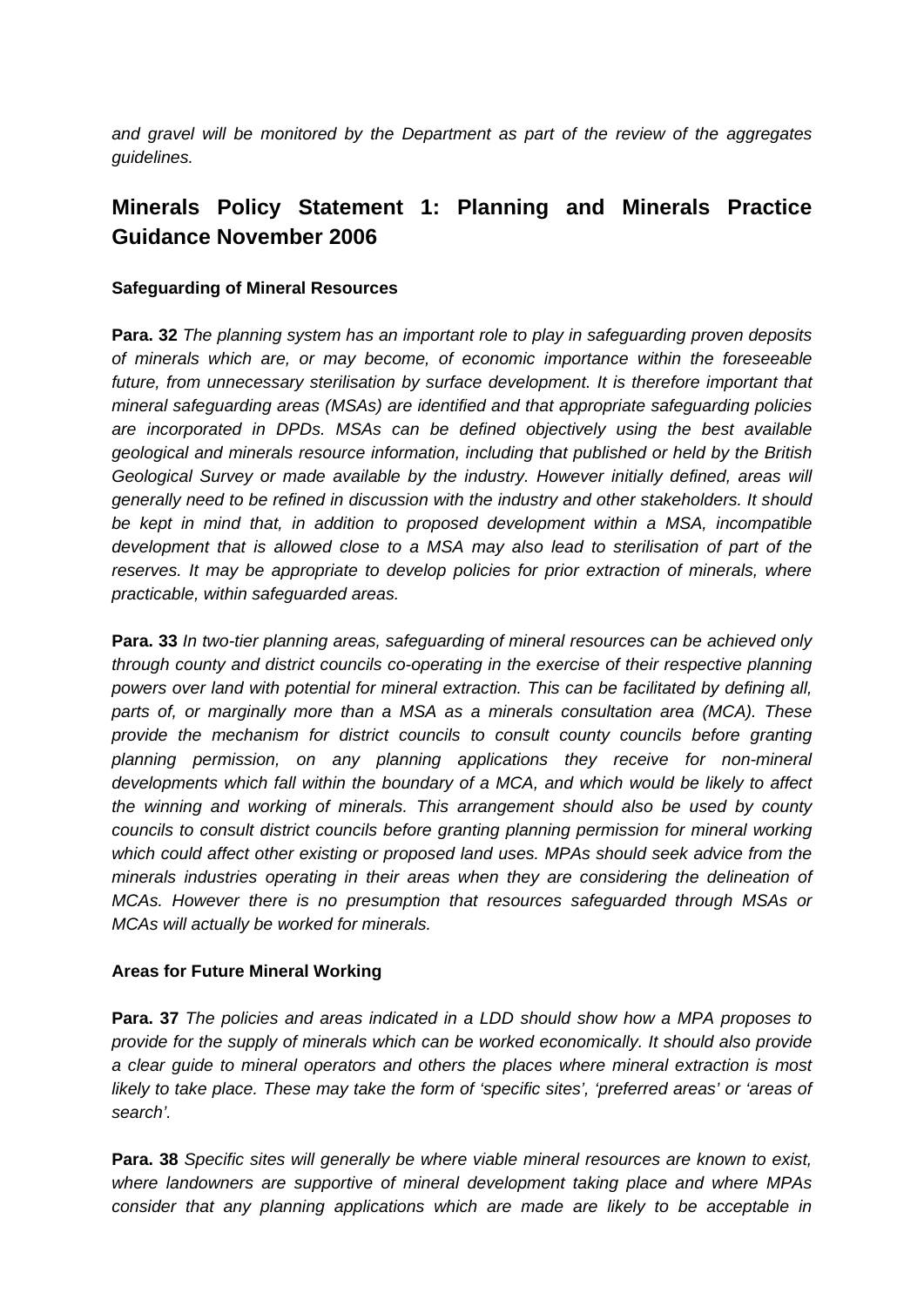*planning terms. The allocation of specific sites in DPDs is important, and mineral operators should aim to offer such sites for consideration at an early stage in their preparation.* 

**Para. 39** *Preferred areas are areas of known resources where planning permission might reasonably be anticipated, (subject to the usual tests of environmental acceptability, if necessary through the use of appropriate conditions to mitigate adverse impacts). They may also include essential operations associated with extraction such as tipping of mineral waste and processing, including that of secondary materials. In practice there may sometimes be little to distinguish between specific sites and preferred areas, and it will be for MPAs to decide whether they wish to make or maintain this distinction. In identifying preferred areas, MPAs may choose to follow a search sequence, with the aim of identifying initially those areas where extraction would be most sustainable, which would generally involve the mineral being transported the least distance, taking account of the objectives and policies for minerals planning set out in MPS1 and the appropriate RSS and LDF.*

**Para. 40** *It may sometimes be preferable, as a means of minimising environmental disturbance, to adopt a policy of preference for allowing extensions to existing mineral workings rather than allowing mineral working at greenfield sites. This can secure the utilisation of minerals that might otherwise be sterilised. However that will not always be the case because some existing mineral workings may be unsuitably located, and others may have already reached their acceptable boundaries. In some cases therefore, it may be more appropriate to open a new mineral working, especially if this would be likely to lead to less overall environmental impact. Any general preference for extensions to existing workings is not to be construed as a policy for protecting existing suppliers and a constraint on competition because each case must be considered on its merits. It is for the MPA to consider all the relevant factors before making its decision.* 

**Para. 41** *Areas of search will be broader areas, where knowledge of mineral resources may be less certain, but within which planning permissions for particular sites could be granted to meet any shortfall in supply if suitable applications are made.* 

**Para. 42** *Whichever approach to siting is adopted, either singly or in combination depending on the circumstances, each MPA is responsible for making sufficient provision in its LDDs to meet the anticipated need over the period of the plan. It is not generally appropriate to identify only areas of search in a LDD because these provide less certainty of where development might take place. MPAs that choose this approach must fully justify it in their LDDs. In most cases sufficient specific sites and/or preferred areas should be identified, so that on adoption of a LDD, there is adequate provision to cover the LDD, if sufficient acceptable sites are known at that stage. Where this is not possible Areas of Search can*  also be identified to cover any remaining part of the LDD period. The annual monitoring of *LDDs provides an opportunity for MPAs and the industry to develop specific sites and/or identify preferred areas as required from the areas of search previously identified.*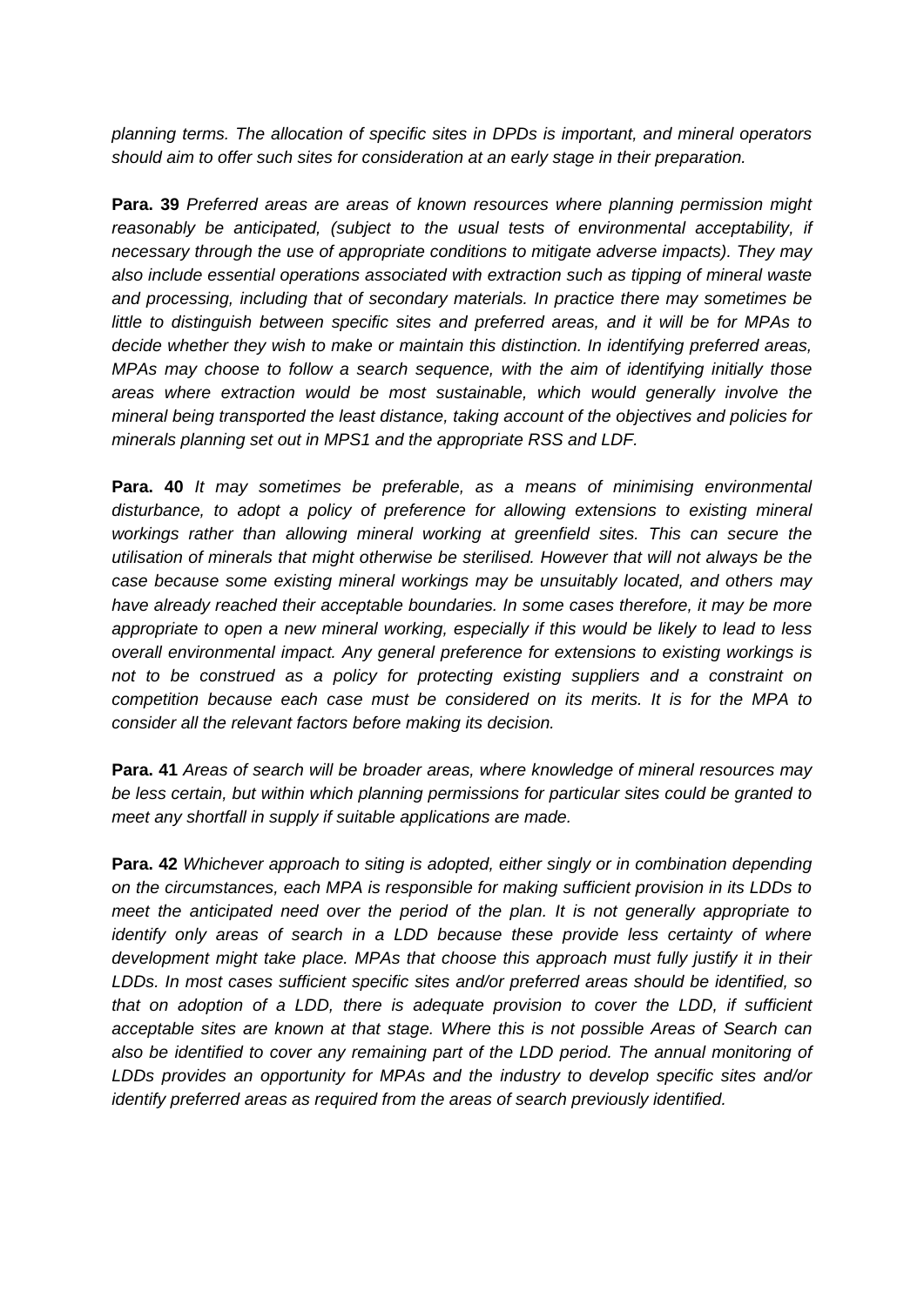#### **Environmental Impacts**

**Para. 45** *Relevant and effective planning conditions can mitigate environmental impacts, and are usually essential if development is to be permitted. Most environmental effects can be covered by suitable planning conditions, although some, such as discharges of pollutants to air or water, are dealt with separately by the EA through environmental protection legislation.* 

**Para. 46** *The principal impacts of mineral working, and the environments on which they may have an effect, are considered to be:* 

- *noise*
- *dust/air quality*
- *blasting/vibration/fly rock*
- *mineral waste*
- *visual intrusion into the local setting and the wider landscape*
- *archaeological and heritage features*
- *traffic*
- *groundwater*
- *surface water*
- *land instability*
- *landscape character*
- *internationally or nationally designated, protected or sensitive species and plant and wildlife habitats*
- *nationally protected geological and geomorphological features.*

### **Minerals Policy Statement 2: Controlling and Mitigating the Environmental Effects of Minerals Extraction in England. March 2005**

#### **Development Documents and Policies**

**Para 10.** *Policies and proposals in development plans have a key part to play in meeting the Government's objectives of ensuring that development and growth are sustainable. They should have regard to Planning Policy Statement 1 (PPS1)2 Delivering Sustainable Development (2005) and Minerals Planning Guidance Note 1 (MPG1): General Considerations and the Development Plan System (1996) (currently under review) which provide advice on planning policy for Local Planning Authorities (LPAs), MPAs and the minerals industry. When, as expected, MPG1 is replaced by Minerals Policy Statement 1 (MPS1), similar regard should be given to this successor document.* 

**Para 11.** *Development plan policies and proposals for minerals extraction and associated development should take into account:* 

• *the impacts of mineral working, such as visual intrusion, dewatering, water pollution, noise, dust and fine particulates, blasting and traffic;*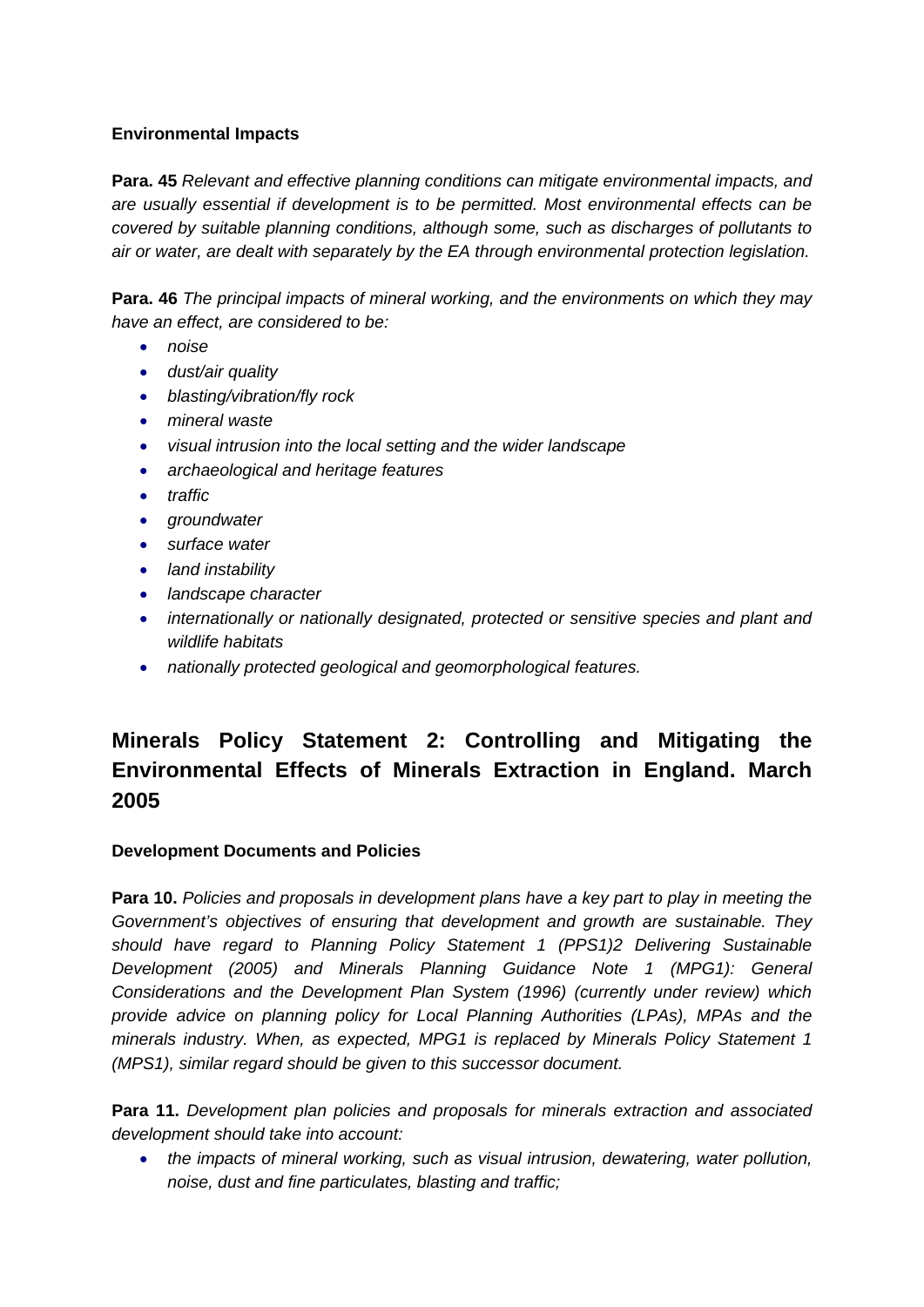- *the impacts on landscape, agricultural land, soil resources, ecology and wildlife, including severance of landscape and habitat loss, and impacts on sites of nature conservation, archaeological and cultural heritage value;*
- *the benefits such as providing an adequate supply of minerals to the economy and hence for society (including construction materials needed for the development of national infrastructure and the creation of sustainable communities), creating job opportunities, and the scope for landscape, biodiversity and amenity improvements through mineral working and subsequent restoration; and*
- *the methods of control through planning conditions or agreements to ensure that impacts are kept to an acceptable minimum.*

**Para. 12**. *Policies and proposals should take into account the level of existing activity and*  impacts, the duration and nature of proposals for new or further working, and the extent of *impacts which a particular site, locality, community, environment or wider area of mineral working can reasonably be expected to tolerate over a particular or proposed period. With respect to an individual site, the effect of all relevant impacts (i.e. of noise, dust, traffic, on landscape etc.) should be considered objectively. Impacts that are acceptable individually should not be regarded as unacceptable in combination without a proper assessment. MPAs should also have regard where relevant to cumulative impacts of simultaneous and/or successive working of a number of sites in a wider area of commercially-viable deposits. These may affect communities and localities over an extended period, depending on the nature, age and size of the site(s)* 

**Para. 13.** *Other development plan policies should ensure that development other than mineral extraction does not encroach on existing mineral operations, thus subjecting that development to a level of environmental impact that may be unacceptable and leading to complaints about the adequacy of planning conditions for the mineral operation concerned. Any consequent amendment to existing planning conditions could lead to loss of workable mineral and be subject to compensation provisions. (MPG1 refers to Mineral Consultation Areas to protect mineral reserves).* 

#### **Proximity of Mineral Workings to Communities**

**Para 24**. *MPAs should ensure that the adverse effects of mineral working on neighbouring communities are minimised. Increased public knowledge and awareness of the environmental, economic and social effects of mineral development means that the local community can actively participate in the decision-making process. Under the Planning and Compulsory Purchase Act 2004, MPAs are required to prepare a Statement of Community Involvement, which sets out their policy on involving their community in preparing Local Development Documents and consulting them on planning applications. The principles for involving the community in planning decisions are contained in the consultation papers published in February 2004 on PPS1 entitled Creating Sustainable Communities and Community Involvement in Planning: The Government's Objectives.*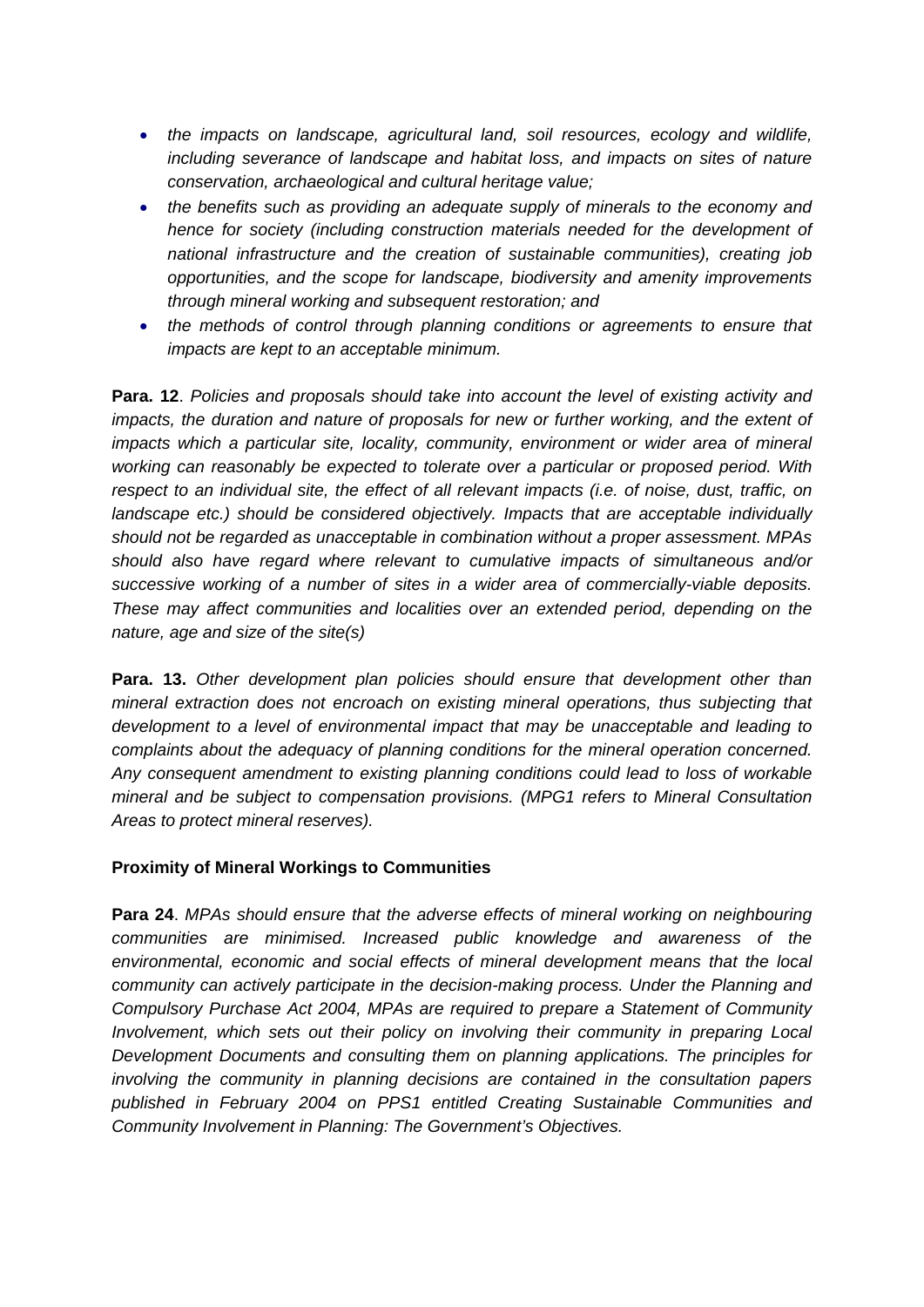**Para. 25.** *The prospect of a new mineral working can promise economic benefits or the opportunity of local redevelopment or regeneration to a community, but it can also raise fears such as damage or risks to the environment and human health. Involvement of the community and relevant stakeholders helps people understand what a mineral development will involve and how it will affect them. It enables the mineral developer and operator to identify concerns at an early stage, and to address them in planning and developing the project.* 

**Para. 26**. *Residents living close to mineral workings may be exposed to a number of environmental effects. MPAs must take particular care in respect of any conditions they attach to a grant of permission for working in proximity to communities. Where they judge that mitigation measures are not sufficient to safeguard the quality of the local environment, as experienced by neighbouring communities, refusal or restriction of the proposal may be appropriate. Dialogue should take place between MPAs, EHAs, operators and other stakeholders, especially in the local community, to determine appropriate mitigating measures, where these are feasible and would, if applied, allow the development to proceed.* 

**Para**. **27**. *The duration of the work can be a significant factor in determining the appropriate levels of control and mitigation. Sand and gravel workings and some opencast coal sites may be completed and restored within a few years, whereas a clay pit or a quarry producing aggregates or building stone may be operational for many years. The programme of work and/or the location of plant within the mineral working should take account of the proximity to occupied properties, as well as legitimate operational considerations. A programme of work should be agreed which takes account, as far as is practicable, of the potential impacts on the local community over the expected duration of operations.* 

**Para. 28**. *In some circumstances (especially where workings will have an extended life), new or extended permissions for mineral extraction close to residential property may not provide adequate protection to nearby residents despite requirements for landscaping works such as bunds, screening and planting. In such cases, MPAs should consider the need to require adequate separation distances. MPAs should require a distance that is effective but reasonable, taking into account:* 

- *the nature of the mineral extraction activity (including its duration);*
- *the need to avoid undue sterilisation of mineral resources, location and topography;*
- *the characteristics of the various environmental effects likely to arise; and*
- *the various amelioration measures that can be applied.*

*Working in proximity to residential property may be necessary where there are clear, specific achievable objectives such as the removal of instability and preparing land for subsequent development. Such working should be for a limited and specified period, without scope for extension.* 

**Para. 29**. *Some minerals are concentrated in certain areas. For example, shallow coal deposits that can be worked by opencast extraction are found within the known coalfield areas and their locations are generally well documented. Situations may therefore arise*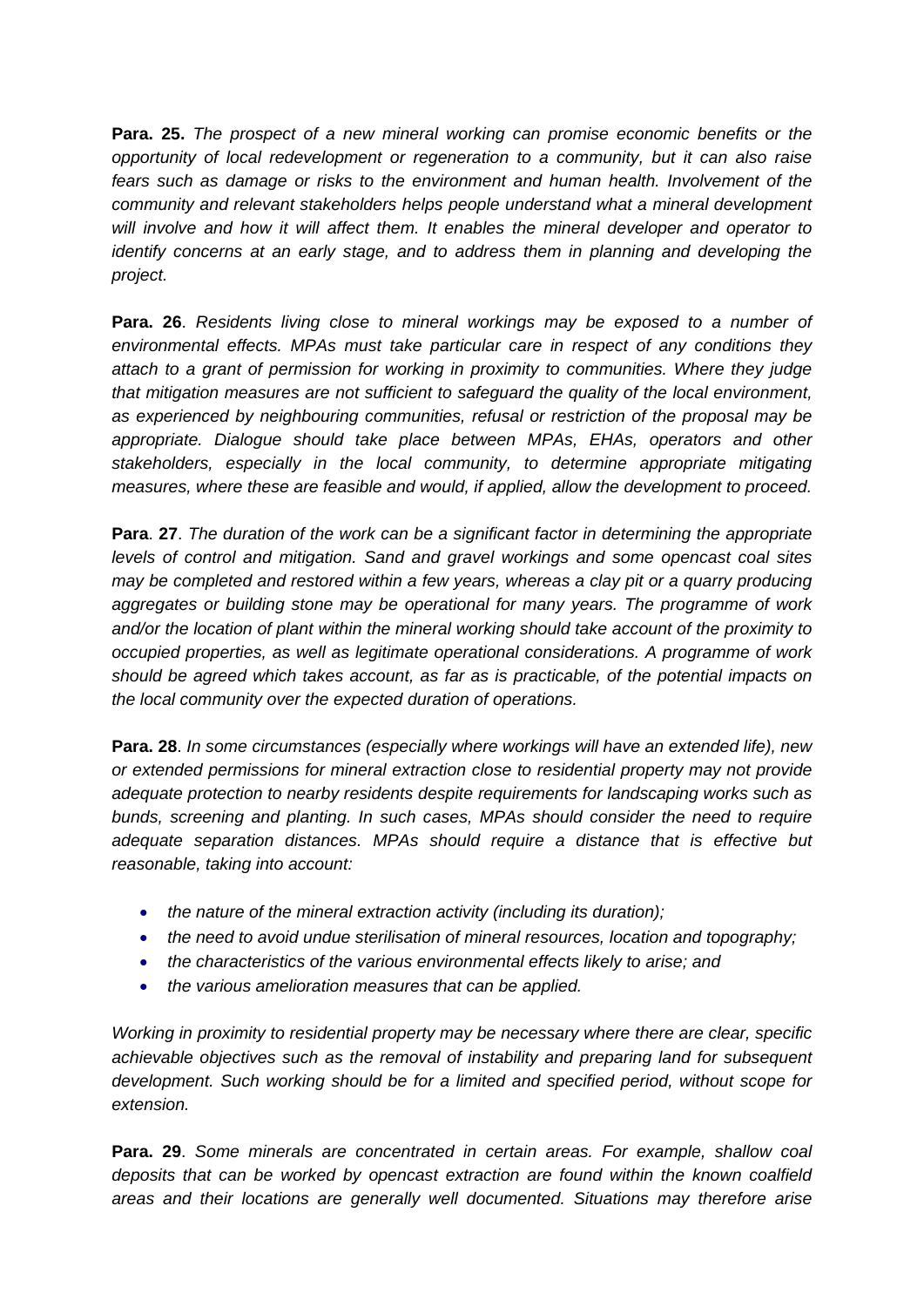*where commercially-viable deposits will be concentrated in certain areas. There may be proposals for simultaneous operations over a relatively short period of time or phased operations at a succession of sites over a relatively longer period of time, with potential for cumulative impacts in the locality. Individual mineral workings can also generate multiple environmental impacts, such as noise and traffic, or traffic and dust, together with possible impacts on the landscape, water environment and habitats. In these circumstances, the MPA should consider both the need for long-term planning to avoid unnecessary sterilisation of resources, and how the combined impacts at individual sites and the cumulative impacts of further working of the mineral in a particular area can be reconciled with the need to protect localities and communities from unacceptable consequences of that working (e.g. by the number and timing of permissions, the phasing of workings and restoration, and the attachment of conditions to mitigate impacts).* 

Annexes 1 and 2 are available to view at the following address: [http://www.communities.gov.uk/planningandbuilding/planning/planningpolicyguidance/minera](http://www.communities.gov.uk/planningandbuilding/planning/planningpolicyguidance/mineralsandwaste/mineralpolicystatements/mineralspolicystatements/mineralspolicystatement2/) [lsandwaste/mineralpolicystatements/mineralspolicystatements/mineralspolicystatement2/](http://www.communities.gov.uk/planningandbuilding/planning/planningpolicyguidance/mineralsandwaste/mineralpolicystatements/mineralspolicystatements/mineralspolicystatement2/)

### **Minerals Planning Guidance 7: Reclamation of Mineral Mining Works. November 1996**

The full document is available to view at the following address:

[http://www.communities.gov.uk/planningandbuilding/planning/planningpolicyguidance/minera](http://www.communities.gov.uk/planningandbuilding/planning/planningpolicyguidance/mineralsandwaste/mineralpolicystatements/mineralsplanningguidance/) [lsandwaste/mineralpolicystatements/mineralsplanningguidance/](http://www.communities.gov.uk/planningandbuilding/planning/planningpolicyguidance/mineralsandwaste/mineralpolicystatements/mineralsplanningguidance/)

### **Planning Policy Statement 1: Delivering Sustainable Development. January 2005**

#### **Prudent use of Natural Resources**

**Para. 21.** *The prudent use of resources means ensuring that we use them wisely and efficiently, in a way that respects the needs of future generations. This means enabling more sustainable consumption and production and using non-renewable resources in ways that do not endanger the resource or cause serious damage or pollution. The broad aim should be to ensure that outputs are maximised whilst resources used are minimised (for example, by building housing at higher densities on previously developed land, rather than at lower densities on greenfield sites).*

**Para. 22**. *Development plan policies should seek to minimise the need to consume new*  resources over the lifetime of the development by making more efficient use or reuse of *existing resources, rather than making new demands on the environment; and should seek to promote and encourage, rather than restrict, the use of renewable resources (for example, by the development of renewable energy). Regional planning authorities and local authorities should promote resource and energy efficient buildings; community heating schemes, the*